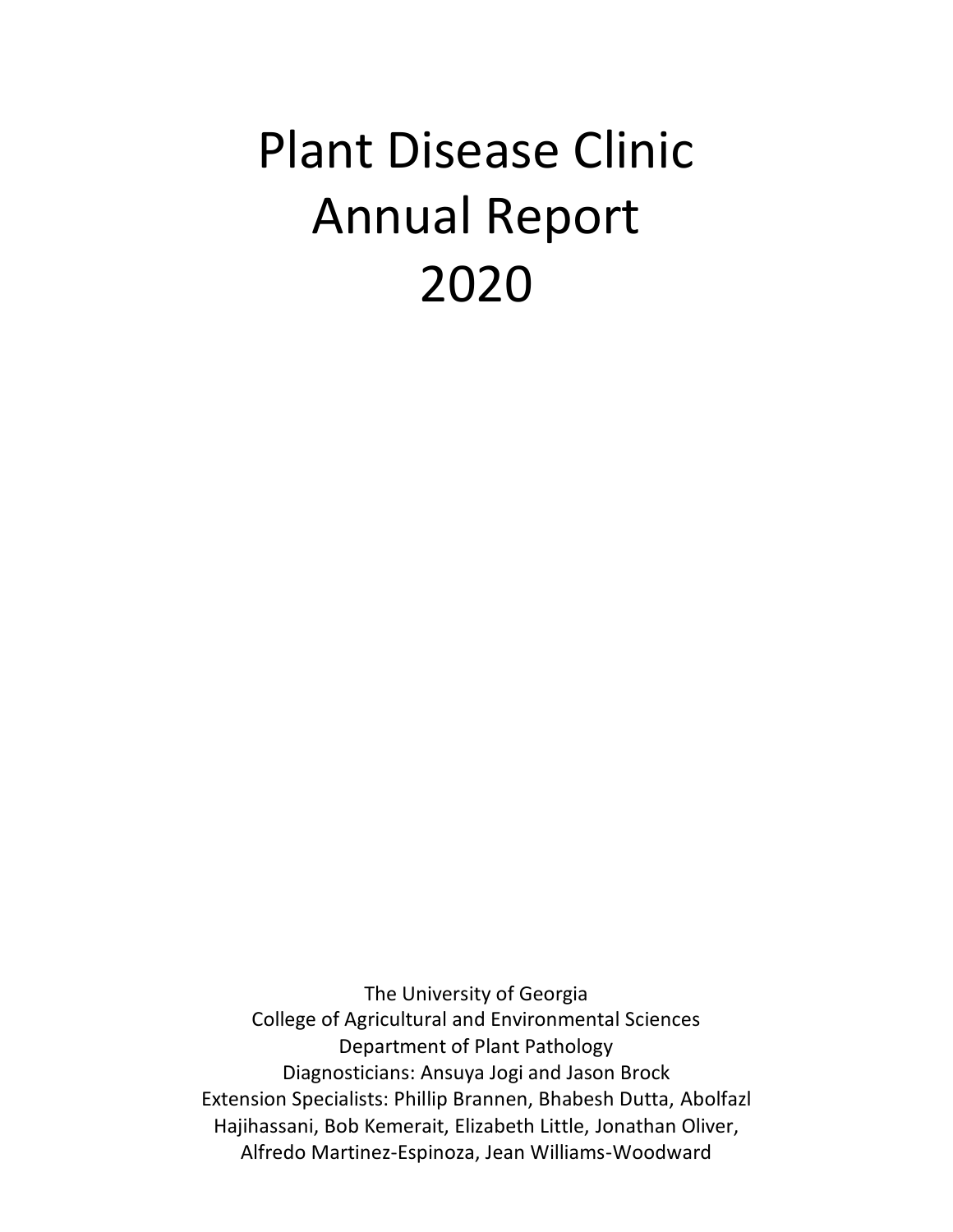#### **2020 PLANT DISEASE CLINICS ANNUAL SUMMARY**

Extension Plant Pathology maintains plant disease clinics at Athens and Tifton to aid county extension faculty in diagnosing and correcting disease related plant problems. Additionally, a laboratory for analysis for nematodes is maintained at Athens. The Plant Disease Clinic at Athens, operated by Ansuya Jogi, is located in Room 2405 Miller Plant Science Building. Samples analyzed in this clinic include commercial fruit, ornamentals, and turf; Christmas trees and forestry; all homeowner samples; legume forages, small grains, mushroom identification and wood rots. The Plant Disease Clinic at Tifton, operated by Jason Brock, is located in Room 116 of the Horticulture Building. Samples analyzed in this clinic include commercial samples of field crops, grain forages, pecans, and vegetables.

Diagnoses and educational recommendations are returned to the county faculty. The clinics maintain a computerized database of samples and their diagnoses through the DDDI system.

| Crop                          | <b>Commercial Samples</b> | <b>Homeowner Samples</b> | <b>Total</b> |
|-------------------------------|---------------------------|--------------------------|--------------|
| <b>Field Crops</b>            | 74                        | 3                        | 77           |
| <b>Fruits and Nuts</b>        | 220                       | 30                       | 250          |
| <b>Herbaceous Ornamentals</b> | 42                        | 25                       | 67           |
| Miscellaneous                 | 2                         | 5                        |              |
| <b>Trees</b>                  | 58                        | 57                       | 115          |
| Turf                          | 129                       | 53                       | 182          |
| Vegetables                    | 239                       | 27                       | 266          |
| <b>Woody Ornamentals</b>      | 141                       | 87                       | 228          |
| Total*                        | 905                       | 287                      | 1192         |

### **CLINIC SUMMARIES: 2020 PLANT SPECIMEN DIAGNOSES**

**\***The total number of diagnoses shown here is larger than the total number of samples received (shown by Monthly Sample Submission) because some samples have more than one problem or diagnosis. This data is for DDDI Plant Pathology commercial physical, homeowner physical & digital and homeowner digital samples. It excludes DDDI commercial digital submissions.

The largest crop category for Commercial clinic submissions was Vegetables, followed by Fruits and Nuts. The largest crop category for Homeowner clinic submissions was Woody Ornamentals and then Trees.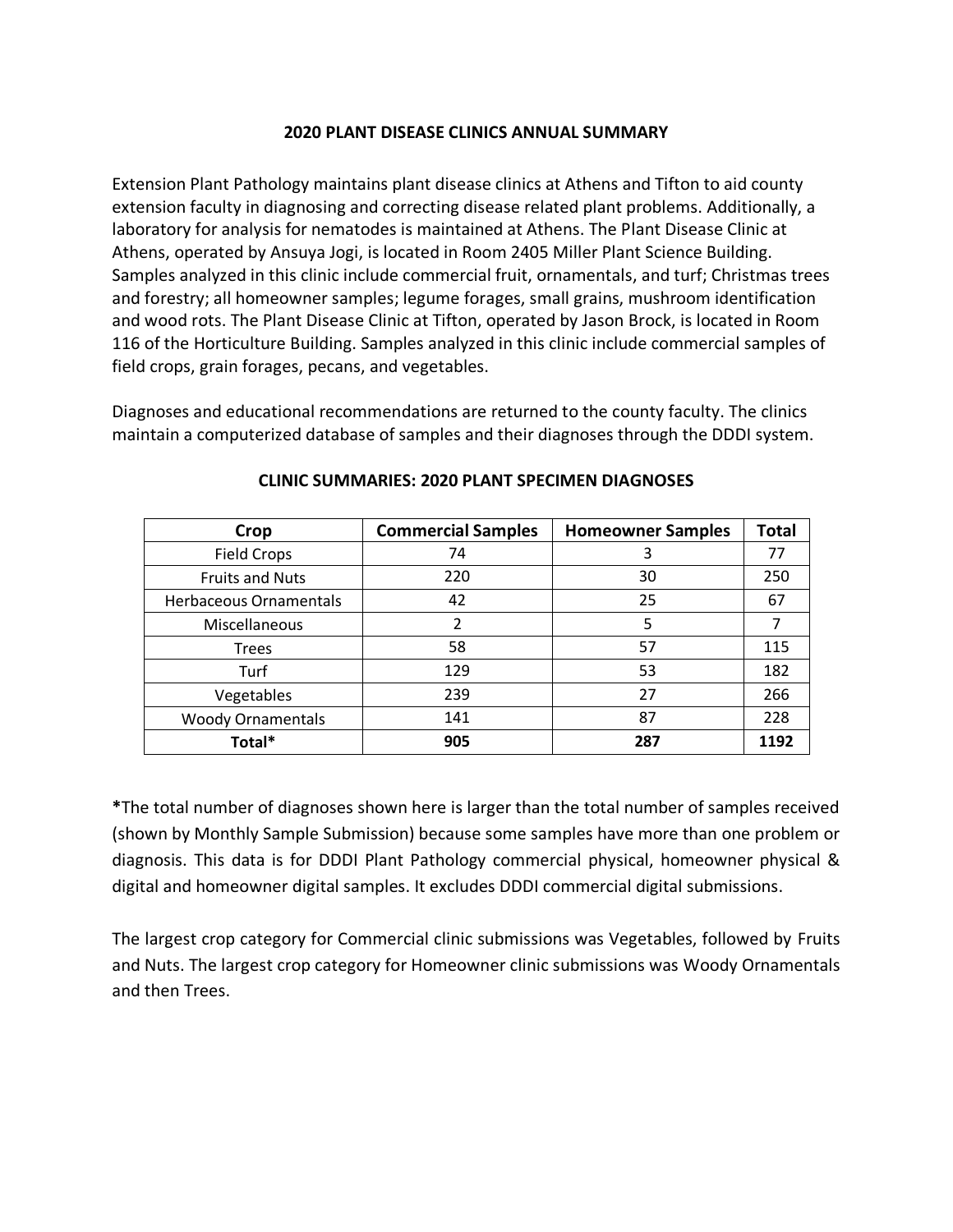| <b>Month</b> | <b>Commercial Samples</b> | <b>Homeowner Samples</b> |
|--------------|---------------------------|--------------------------|
| January      | 26                        | 9                        |
| February     | 76                        | 15                       |
| March        | 81                        | 11                       |
| April        | 18                        | 13                       |
| May          | 31                        | 13                       |
| June         | 40                        | 47                       |
| July         | 61                        | 45                       |
| August       | 48                        | 32                       |
| September    | 87                        | 50                       |
| October      | 99                        | 34                       |
| November     | 43                        | 9                        |
| December     | 41                        | 7                        |
| Total*       | 651                       | 285                      |

#### **MONTHLY SAMPLE SUBMISSION SUMMARY: 2020**

**\***The total number of samples received shown here is smaller than the diagnoses shown in the clinic summaries because some samples have more than one problem or diagnosis. This data is for DDDI Plant Pathology commercial physical, homeowner physical & digital and homeowner digital samples. It excludes DDDI commercial digital submissions.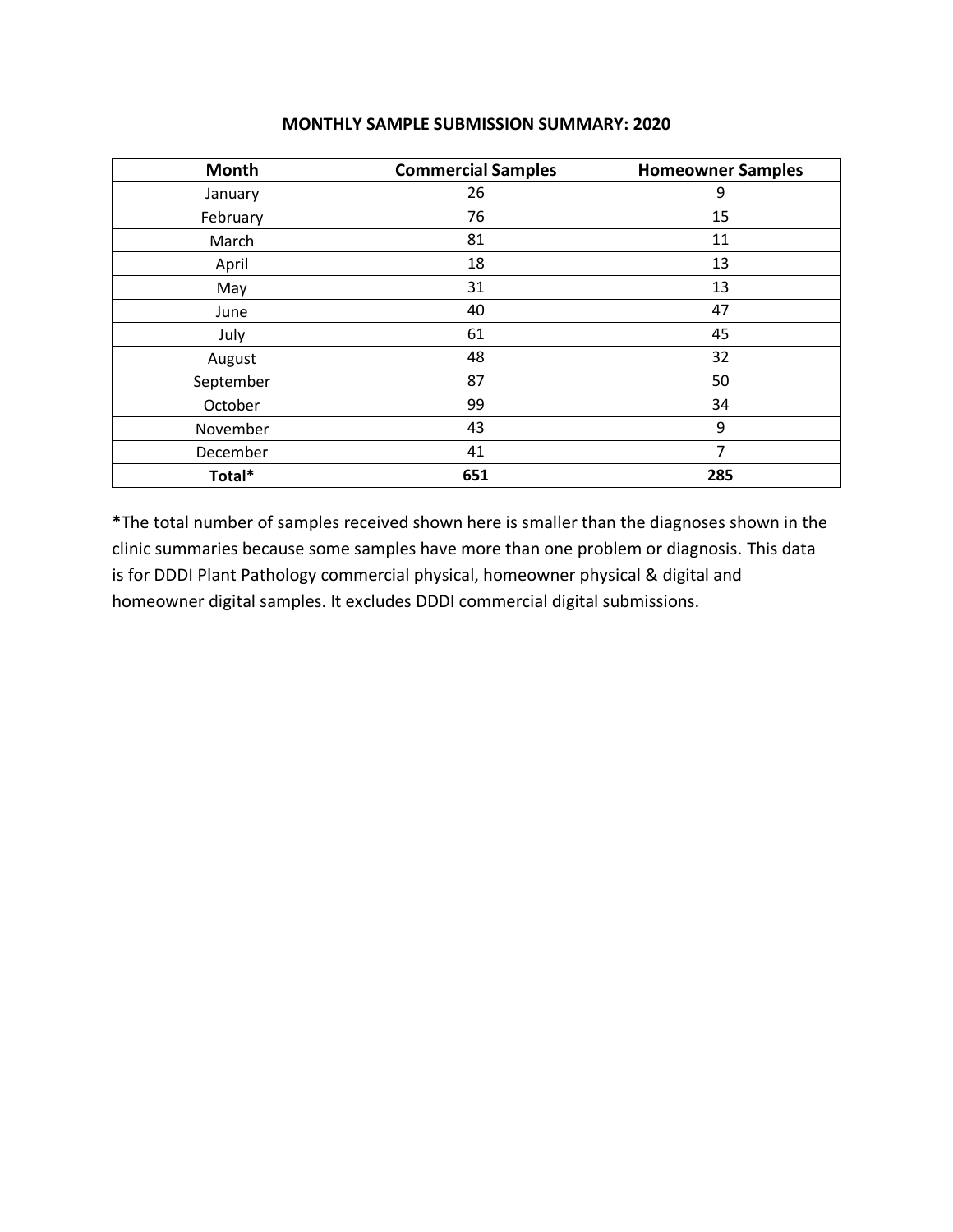| DISTRIBUTION OF COMMERCIAL SAMPLES SUBMITTED BY COUNTY FOR 2020 |  |
|-----------------------------------------------------------------|--|
|-----------------------------------------------------------------|--|

| County          | <b>Samples</b>          | County            | <b>Samples</b> | County      | <b>Samples</b>          |
|-----------------|-------------------------|-------------------|----------------|-------------|-------------------------|
| Appling         | 11                      | Evans             | 7              | Pulaski     | 5                       |
| Atkinson        | 8                       | Floyd             | 3              | Rabun       | $\overline{3}$          |
| Bacon           | 48                      | Forsyth           | 6              | Richmond    | 10                      |
| <b>Baker</b>    | $\overline{2}$          | Franklin          | $\mathbf{1}$   | Rockdale    | $\overline{7}$          |
| <b>Barrow</b>   | $\overline{1}$          | Fulton            | 50             | Screven     | 6                       |
| <b>Bartow</b>   | $\overline{1}$          | Gilmer            | $\mathbf{1}$   | Seminole    | $\overline{\mathbf{4}}$ |
| <b>Ben Hill</b> | $\overline{\mathbf{4}}$ | Grady             | 3              | Spalding    | $\overline{3}$          |
| <b>Berrien</b>  | 12                      | Gwinnett          | 18             | Sumter      | 14                      |
| <b>Bibb</b>     | 7                       | Habersham         | $\mathbf{1}$   | Tattnall    | 28                      |
| Bleckley        | $\overline{1}$          | Hall              | $\overline{4}$ | Taylor      | $\mathbf{1}$            |
| <b>Brooks</b>   | 10                      | Harris            | $\overline{1}$ | Telfair     | $\mathbf{1}$            |
| <b>Bulloch</b>  | 4                       | Hart              | 4              | Terrell     | 6                       |
| <b>Burke</b>    | $\overline{4}$          | Henry             | 5              | Thomas      | $\overline{2}$          |
| Calhoun         | $\overline{2}$          | Irwin             | 4              | <b>Tift</b> | 22                      |
| Camden          | $\overline{1}$          | <b>Jeff Davis</b> | 5              | Toombs      | 9                       |
| Candler         | 3                       | Jefferson         | 11             | Troup       | $\mathbf{1}$            |
| Chatham         | $\overline{5}$          | Johnson           | $\mathbf{1}$   | Turner      | 10                      |
| Cherokee        | $\overline{1}$          | Lanier            | 8              | Union       | $\mathbf{1}$            |
| Clarke          | $\overline{5}$          | Laurens           | 6              | Walker      | $\overline{2}$          |
| Clinch          | $\overline{2}$          | Lee               | $\overline{1}$ | Walton      | $\overline{2}$          |
| Cobb            | 34                      | Lowndes           | 19             | Ware        | $\overline{2}$          |
| Coffee          | $\overline{7}$          | Lumpkin           | 5              | Washington  | $\overline{\mathbf{4}}$ |
| Colquitt        | 67                      | Macon             | $\overline{3}$ | Wayne       | $\overline{3}$          |
| Columbia        | $\overline{1}$          | Madison           | $\overline{3}$ | Webster     | $\overline{4}$          |
| Cook            | 10                      | McDuffie          | 16             | Worth       | 15                      |
| Coweta          | 3                       | Meriwether        | 4              |             |                         |
| Crisp           | $\overline{2}$          | Miller            | $\overline{2}$ |             |                         |
| Dawson          | $\overline{2}$          | Mitchell          | $\overline{2}$ |             |                         |
| De Kalb         | 17                      | Morgan            | $\overline{2}$ |             |                         |
| Dodge           | $\mathbf{1}$            | <b>NA</b>         | 35             |             |                         |
| Douglas         | 3                       | Newton            | $\overline{2}$ |             |                         |
| Echols          | 4                       | Oconee            | $\overline{2}$ |             |                         |
| Effingham       | $\overline{1}$          | Oglethorpe        | $\mathbf{1}$   |             |                         |
| Elbert          | $\overline{2}$          | Pickens           | $\overline{1}$ |             |                         |
| Emanuel         | $\mathbf{1}$            | Pike              | 5              |             |                         |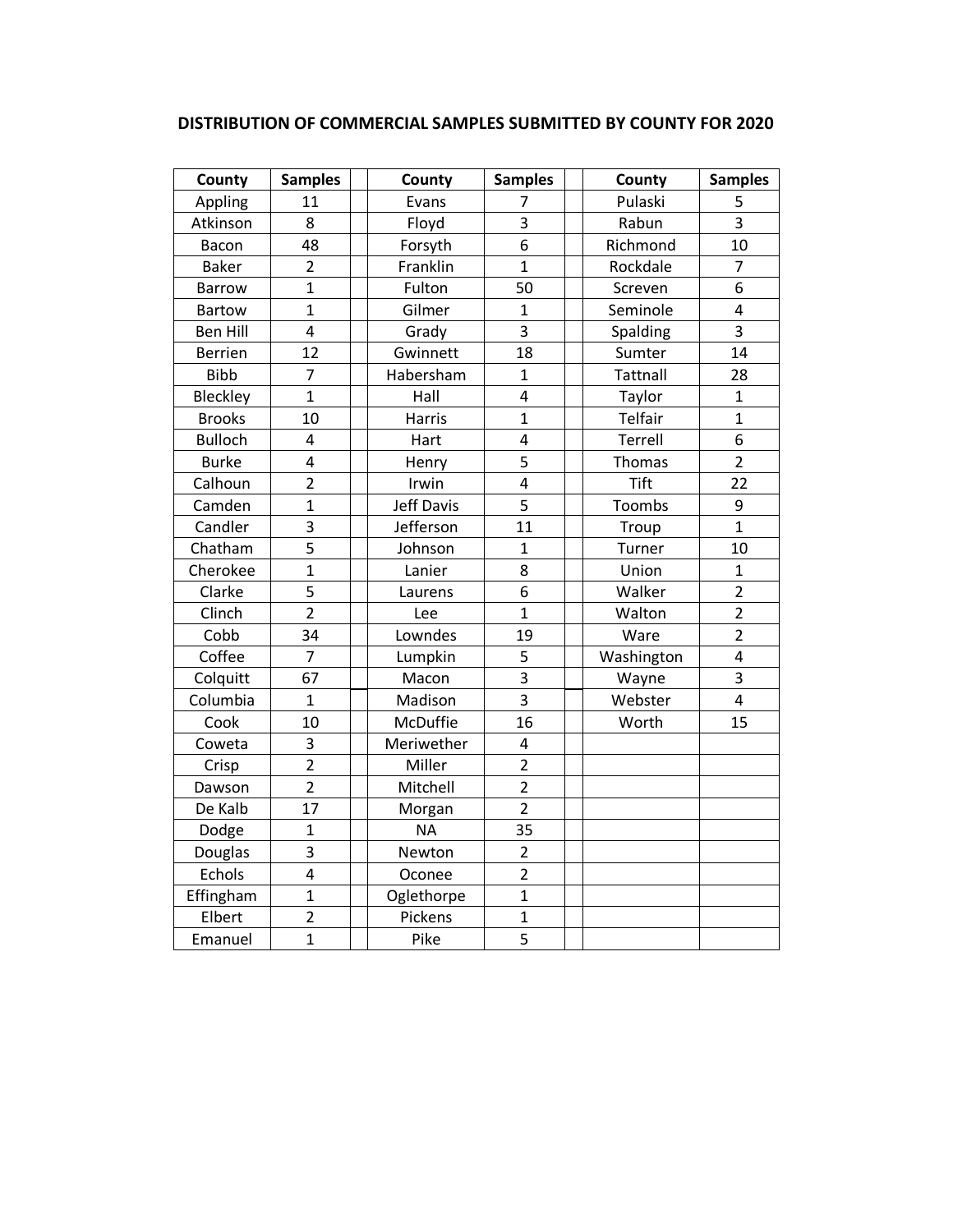## **DISTRIBUTION OF HOMEOWNER SAMPLES SUBMITTED BY COUNTY FOR 2020**

| County          | <b>Samples</b>          | County    | <b>Samples</b> |  |
|-----------------|-------------------------|-----------|----------------|--|
| <b>Baldwin</b>  | 1                       | Liberty   | 2              |  |
| <b>Banks</b>    | $\overline{2}$          | Lincoln   | $\overline{2}$ |  |
| <b>Barrow</b>   | 5                       | McDuffie  | 6              |  |
| <b>Ben Hill</b> | 3                       | Morgan    | 7              |  |
| <b>Berrien</b>  | $\overline{1}$          | Muscogee  | 21             |  |
| <b>Bibb</b>     | $\overline{1}$          | Oconee    | $\overline{2}$ |  |
| <b>Brooks</b>   | 4                       | Paulding  | 4              |  |
| <b>Bryan</b>    | $\overline{\mathbf{c}}$ | Pierce    | 3              |  |
| <b>Burke</b>    | $\overline{1}$          | Pike      | 5              |  |
| <b>Butts</b>    | 13                      | Rabun     | $\overline{2}$ |  |
| Camden          | $\overline{2}$          | Rockdale  | 4              |  |
| Carroll         | $\overline{c}$          | Towns     | $\overline{1}$ |  |
| Catoosa         | $\overline{1}$          | Walton    | $\overline{1}$ |  |
| Chatham         | 9                       | Ware      | 4              |  |
| Clarke          | 25                      | White     | $\overline{c}$ |  |
| Cobb            | 43                      | Whitfield | $\overline{2}$ |  |
| Colquitt        | $\overline{1}$          |           |                |  |
| Columbia        | $\mathbf{1}$            |           |                |  |
| Coweta          | 4                       |           |                |  |
| Dade            | $\mathbf 1$             |           |                |  |
| De Kalb         | 15                      |           |                |  |
| Dodge           | $\overline{1}$          |           |                |  |
| Dougherty       | 6                       |           |                |  |
| Douglas         | $\overline{1}$          |           |                |  |
| Fannin          | $\overline{2}$          |           |                |  |
| Fayette         | $\overline{2}$          |           |                |  |
| Forsyth         | 8                       |           |                |  |
| Fulton          | 21                      |           |                |  |
| Glynn           | 6                       |           |                |  |
| Gwinnett        | 16                      |           |                |  |
| Hall            | $\mathbf{1}$            |           |                |  |
| Harris          | $\mathbf 1$             |           |                |  |
| Henry           | 5                       |           |                |  |
| Irwin           | $\overline{2}$          |           |                |  |
| Jackson         | 3                       |           |                |  |
| Jones           | $\overline{1}$          |           |                |  |
| Lee             | 5                       |           |                |  |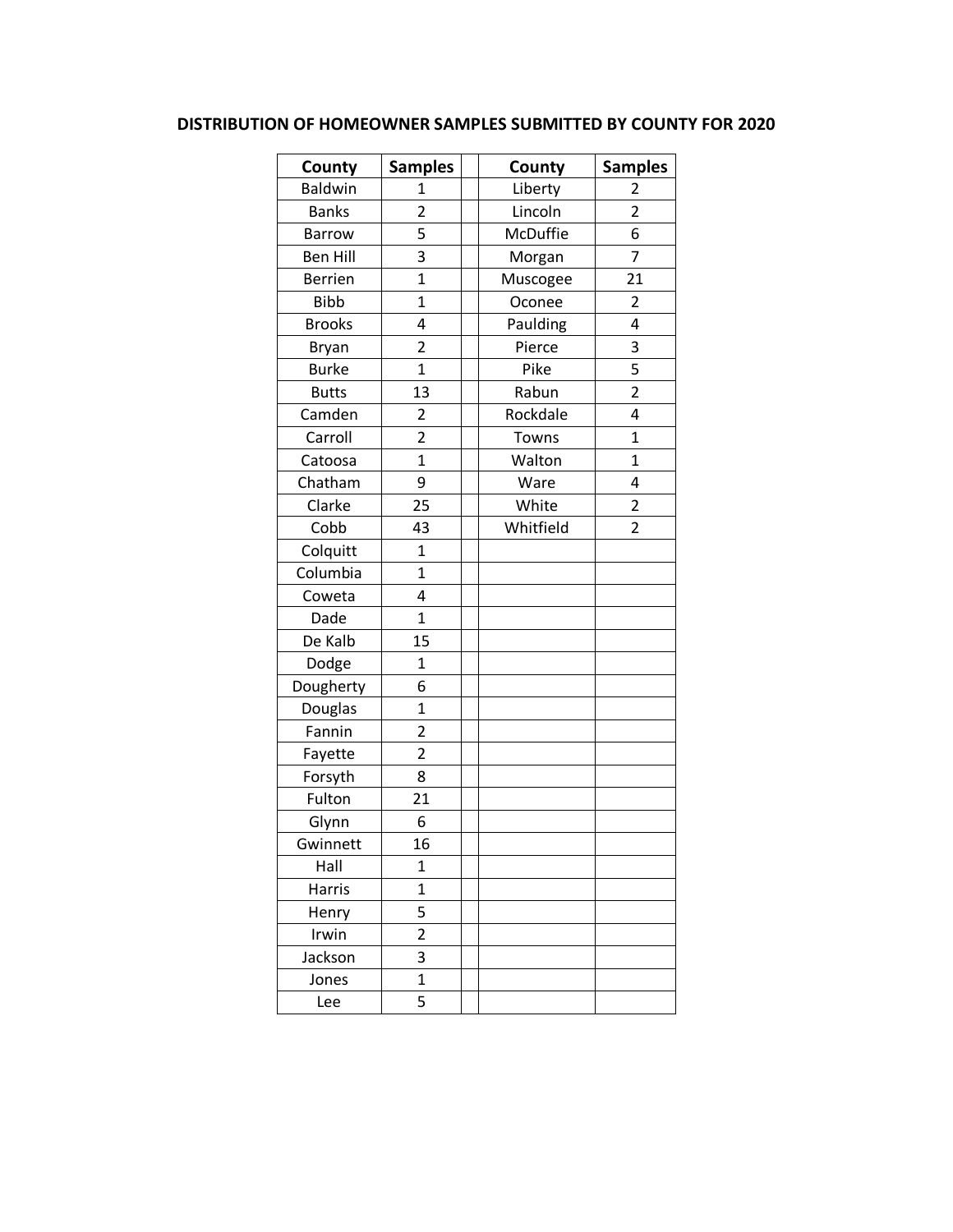#### **CROP SUMMARIES**

The following sections contain summaries of diagnosed samples by crop category for commercial physical samples, homeowner physical samples and homeowner digital samples. **C:** Commercial

**H:** Homeowner

### **FIELD CROPS**

# (Total Diagnoses 77: C=74; H=3)

| <b>HOST</b>         | <b>DISEASE</b>                 | <b>CAUSAL ORGANISM</b>    | $\mathsf{C}$   | н            |
|---------------------|--------------------------------|---------------------------|----------------|--------------|
| Alfalfa             | Summer black stem; Leaf spot   | Cercospora medicaginis    | 1              | 0            |
| $C = 3$             | Leptosphaerulina leaf spot     | Leptosphaerulina sp./spp. | $\mathbf{1}$   | 0            |
| $H = 0$             |                                | Rhizoctonia sp./spp.      | $\mathbf{1}$   | 0            |
| Bermudagrass        | Leaf spot                      | Bipolaris sp./spp.        | 1              | 0            |
| $C = 2$             | Leaf rust; Rust                | Puccinia sp./spp.         | 1              | 0            |
| $H = 0$             |                                |                           |                |              |
| Common Apple        | Wound canker                   | Abiotic disorder          | 0              | $\mathbf{1}$ |
| $C = 0$             |                                |                           |                |              |
| $H = 1$             |                                |                           |                |              |
| <b>Common Wheat</b> | Tan spot                       | Drechslera sp./spp.       | 1              | 0            |
| $C = 1$             |                                |                           |                |              |
| $H = 0$             |                                |                           |                |              |
| Corn                |                                | No Pathogen Found         | $\overline{2}$ | 0            |
| $C = 3$             |                                | Unknown cause             | 1              | 0            |
| $H = 0$             |                                |                           |                |              |
| Cotton              | Cercospora leaf spot           | Cercospora sp./spp.       | 3              | 0            |
| $C = 12$            | Stemphylium leaf spot          | Stemphylium sp./spp.      | 5              | 0            |
| $H = 0$             | Physiological responses        | Abiotic disorder          | 1              | 0            |
|                     |                                | No Pathogen Found         | $\mathbf{1}$   | 0            |
|                     |                                | Unknown cause             | $\overline{2}$ | 0            |
| Hemp                |                                | Fusarium sp./spp.         | 1              | 0            |
| $C = 4$             |                                | Macrophomina sp./spp.     | $\mathbf{1}$   | 0            |
| $H = 0$             |                                | No Pathogen Found         | 1              | 0            |
|                     |                                | Pythium sp./spp.          | 1              | 0            |
| Oats                | Cultural/environmental problem | Abiotic disorder          | 1              | 0            |
| $C = 5$             |                                | Drechslera sp./spp.       | $\overline{2}$ | 0            |
| $H = 0$             | Gray leaf spot                 | Pyricularia grisea        | $\overline{2}$ | 0            |
| Peanut              | Diplodia collar rot            | Diplodia gossypina        | 1              | 0            |
| $C = 15$            | Chemical injury                | Abiotic disorder          | 3              | 0            |
| $H = 0$             |                                | Neocosmospora vasinfecta  | 1              | 0            |
|                     |                                | No Pathogen Found         | 3              | 0            |
|                     |                                | Rhizoctonia solani        | $\mathbf{1}$   | 0            |
|                     |                                | Unknown cause             | 1              | 0            |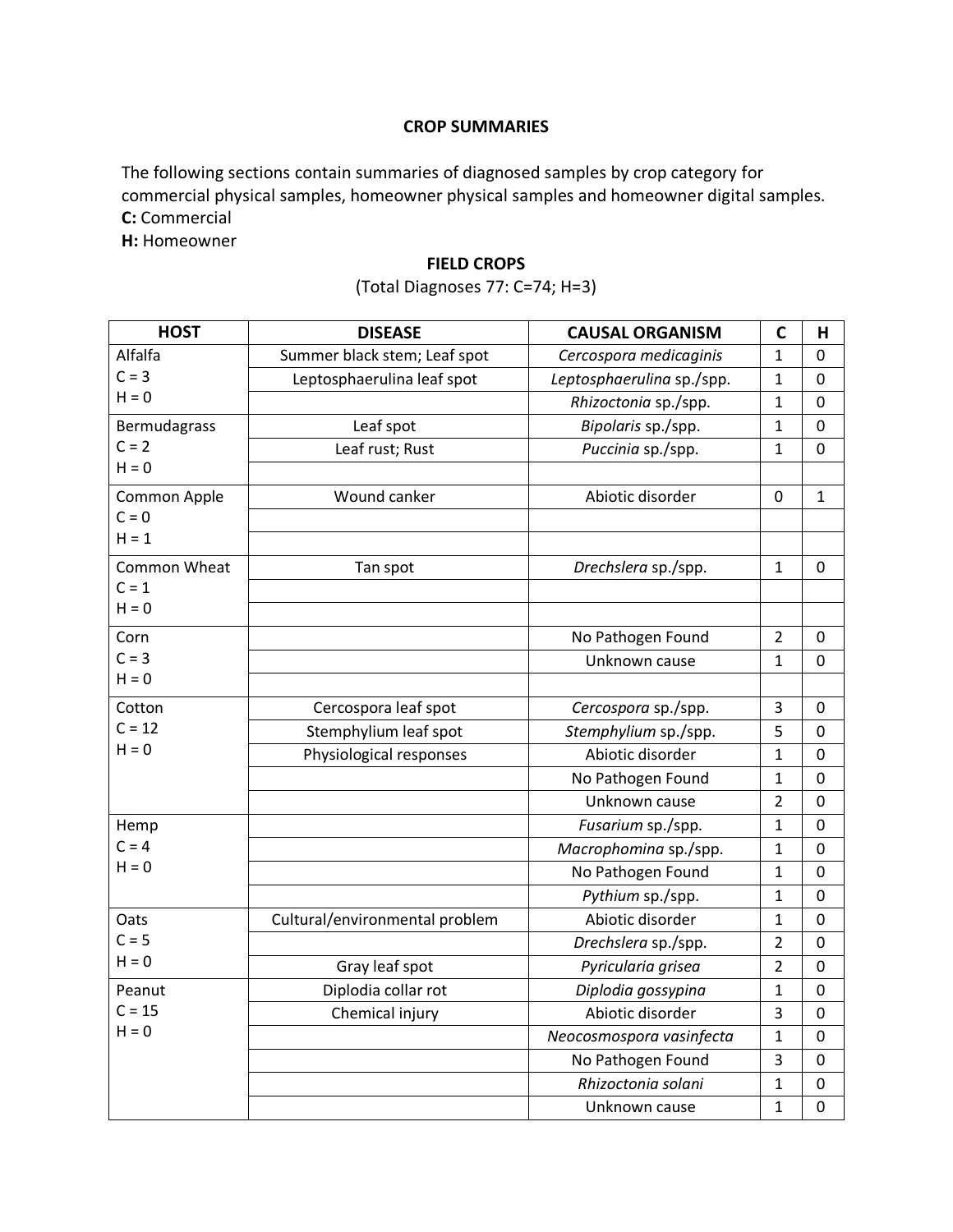|                     | Southern blight             | Sclerotium rolfsii                                | $\mathbf{1}$   | 0              |
|---------------------|-----------------------------|---------------------------------------------------|----------------|----------------|
|                     | Tomato spotted wilt (TSWV)  | <b>Tospovirus Tomato Spotted Wilt</b><br>Virus    | 4              | $\mathbf 0$    |
| Pear                | Plum Curculio               | Conotrachelus nenuphar                            | $\Omega$       | $\mathbf{1}$   |
| $C = 0$             |                             |                                                   |                |                |
| $H = 1$             |                             |                                                   |                |                |
| Sorghum             | Anthracnose                 | Colletotrichum graminicola                        | $\mathbf{1}$   | 0              |
| $C = 8$             | African Sorghum ergot       | Claviceps africana                                | 1              | 0              |
| $H = 0$             | Grain mold                  | Various Fungi                                     | $\overline{2}$ | 0              |
|                     | Sorghum curvul. head blight | Curvularia sp./spp.                               | $\overline{2}$ | 0              |
|                     | Target spot                 | Bipolaris sorghicola                              | $\mathbf{1}$   | $\mathbf 0$    |
|                     | Anthracnose                 | Colletotrichum sp./spp.                           | $\mathbf{1}$   | 0              |
| Southern peas;      | Leaf spot                   | Unknown cause                                     | 0              | $\mathbf 1$    |
| Cowpeas Blackeye    |                             |                                                   |                |                |
| Peas                |                             |                                                   |                |                |
| $C = 0$             |                             |                                                   |                |                |
| $H = 1$<br>Soybean  | Charcoal rot                |                                                   | 1              | 0              |
| $C = 3$             | Nutritional deficiency      | Macrophomina sp./spp.<br>Abiotic disorder         | $\mathbf{1}$   | 0              |
| $H = 0$             |                             | No Pathogen Found                                 | $\mathbf{1}$   | 0              |
| Tobacco (Flue-      | <b>Black shank</b>          |                                                   | 3              | 0              |
| cured)              |                             | Phytophthora nicotianae<br>Abiotic disorder       |                | 0              |
| $C = 17$            | Chemical injury             |                                                   | 1              |                |
| $H = 0$             | Sclerotinia rot             | Sclerotinia sclerotiorum                          | 1              | 0              |
|                     | Pythium damping off         | Pythium sp./spp.                                  | $\overline{2}$ | 0              |
|                     |                             | No Pathogen Found                                 | 3              | 0              |
|                     | <b>Bacterial soft rot</b>   | Pectobacterium carotovorum                        | $\mathbf{1}$   | $\mathbf 0$    |
|                     | Tomato spotted wilt (TSWV)  | <b>Tospovirus Tomato Spotted Wilt</b><br>Virus    | 4              | 0              |
|                     | Tobacco mosaic (TMV)        | <b>Tobamovirus Tobacco Mosaic</b><br><b>Virus</b> | $\mathbf{1}$   | $\overline{0}$ |
|                     | Rhizoctonia stem rot        | Rhizoctonia solani                                | $\mathbf{1}$   | 0              |
| <b>White Clover</b> | Southern blight             | Sclerotium rolfsii                                | 1              | 0              |
| $C = 1$             |                             |                                                   |                |                |
| $H = 0$             |                             |                                                   |                |                |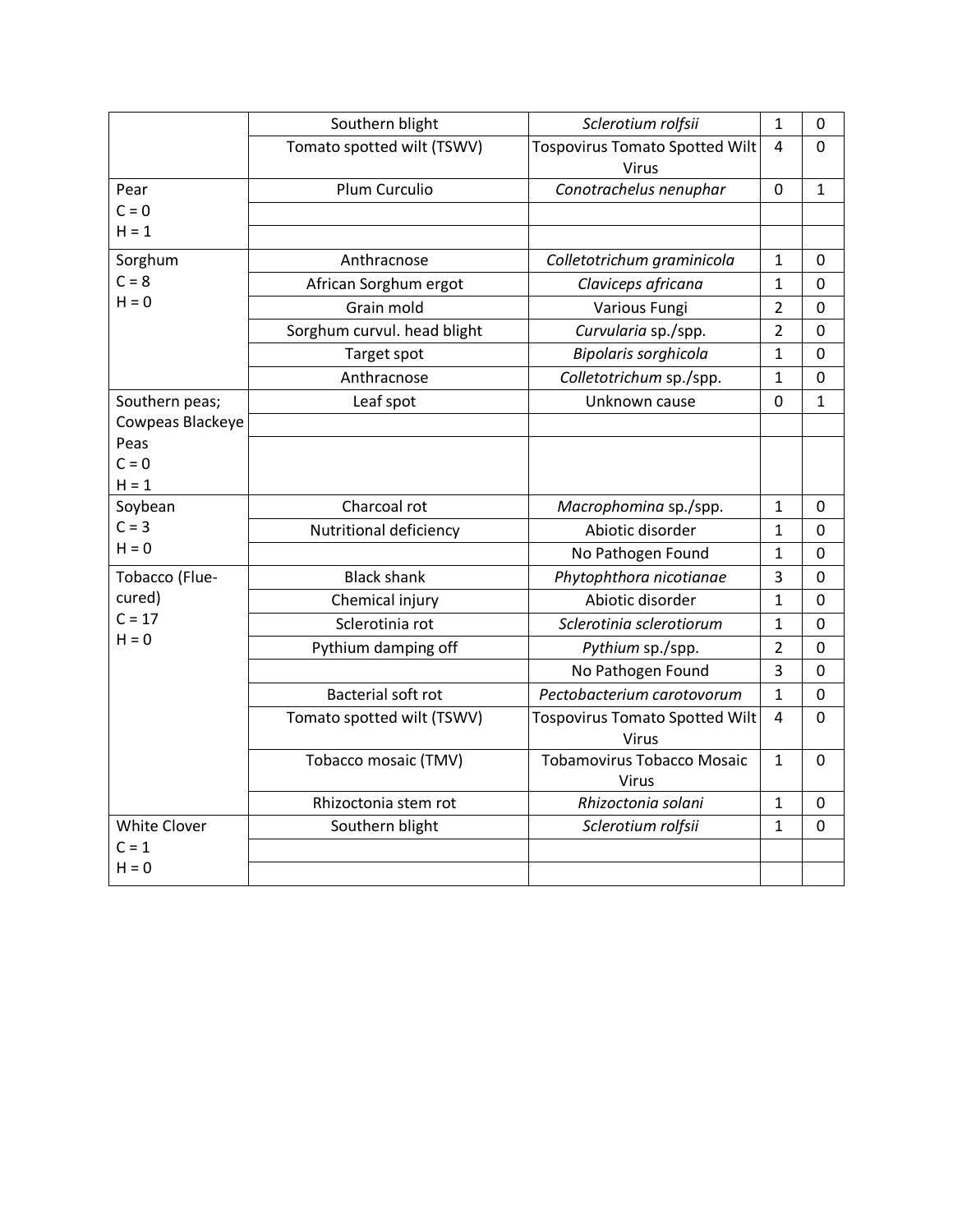## **FRUITS AND NUTS**

(Total Diagnoses 250: C=220; H=30)

| <b>HOST</b> | <b>DISEASE</b>                 | <b>CAUSAL ORGANISM</b>          | $\mathbf C$    | н              |
|-------------|--------------------------------|---------------------------------|----------------|----------------|
| Blackberry  | <b>Mites</b>                   | Order Acari                     | $\mathbf 1$    | $\mathbf 0$    |
| $C = 15$    | Environmental stress; Problem  | Abiotic disorder                | 0              | $\mathbf{1}$   |
| $H = 1$     | Cane and leaf rust             | Kuehneola sp./spp.              | $\overline{2}$ | $\mathbf 0$    |
|             | Mite damage                    | <b>Unidentified Mite</b>        | $\overline{2}$ | 0              |
|             |                                | Colletotrichum sp./spp.         | 1              | $\mathbf 0$    |
|             |                                | Leptosphaeria sp./spp.          | $\mathbf{1}$   | 0              |
|             |                                | Pestalotia sp./spp.             | 1              | $\mathbf 0$    |
|             |                                | Phytophthora sp./spp.           | 1              | 0              |
|             |                                | Pseudocercospora sp./spp.       | 3              | $\mathbf 0$    |
|             | Root problem                   | Unknown cause                   | $\overline{2}$ | $\mathbf 0$    |
|             | Cane blight; Canker            | Paraconiothyrium fuckelii       | $\mathbf 1$    | $\mathbf 0$    |
| Blueberry   | Powdery mildew                 | Oidium sp./spp.                 | $\mathbf 0$    | 1              |
| $C = 97$    | Mummy berry                    | Monilinia vaccinii-corymbosi    | $\pmb{0}$      | $\mathbf{1}$   |
| $H = 5$     | Chemical injury                | Abiotic disorder                | 1              | $\pmb{0}$      |
|             | Cultural/environmental problem | Abiotic disorder                | $\mathbf 0$    | $\mathbf{1}$   |
|             | Environmental stress; Problem  | Abiotic disorder                | $\mathbf 0$    | $\overline{2}$ |
|             | <b>Bacterial wilt</b>          | Ralstonia solanacearum          | 1              | $\pmb{0}$      |
|             | Scale insects                  | Order homoptera                 | 1              | $\pmb{0}$      |
|             | Sooty mold                     | <b>Unidentified Fungus</b>      | $\overline{2}$ | $\mathbf 0$    |
|             | Root rot                       | <b>Unidentified Agent</b>       | $\overline{2}$ | $\mathbf 0$    |
|             | Spider mite injury             | <b>Unidentified Spider Mite</b> | 1              | $\mathbf 0$    |
|             | Mite damage                    | <b>Unidentified Mite</b>        | 1              | $\mathbf 0$    |
|             |                                | Botryosphaeria sp./spp.         | 3              | $\mathbf 0$    |
|             |                                | Colletotrichum sp./spp.         | 1              | 0              |
|             |                                | <b>Environmental Stresses</b>   | 1              | $\mathbf 0$    |
|             |                                | Fusicoccum sp./spp.             | 4              | $\mathbf 0$    |
|             |                                | Pestalotia sp./spp.             | 3              | 0              |
|             |                                | Phyllosticta sp./spp.           | $\overline{2}$ | $\pmb{0}$      |
|             |                                | Phytophthora cinnamomi          | 33             | 0              |
|             |                                | Phytophthora sp./spp.           | $\overline{2}$ | $\mathbf 0$    |
|             |                                | Pucciniastrum sp./spp.          | 4              | 0              |
|             |                                | Ralstonia solanacearum          | 1              | $\mathbf 0$    |
|             |                                | Rhizoctonia sp./spp.            | 26             | 0              |
|             |                                | Unknown cause                   | $\mathbf{1}$   | $\mathbf 0$    |
|             | Root problem                   | Unknown cause                   | 5              | $\mathbf 0$    |
|             | <b>Bacterial leaf scorch</b>   | Xylella fastidiosa              | 1              | $\pmb{0}$      |
|             | Blueberry red ringspot (BRRV)  | Soymovirus Blueberry Red        | 1              | $\mathbf 0$    |
|             |                                | <b>Ringspot Virus</b>           |                |                |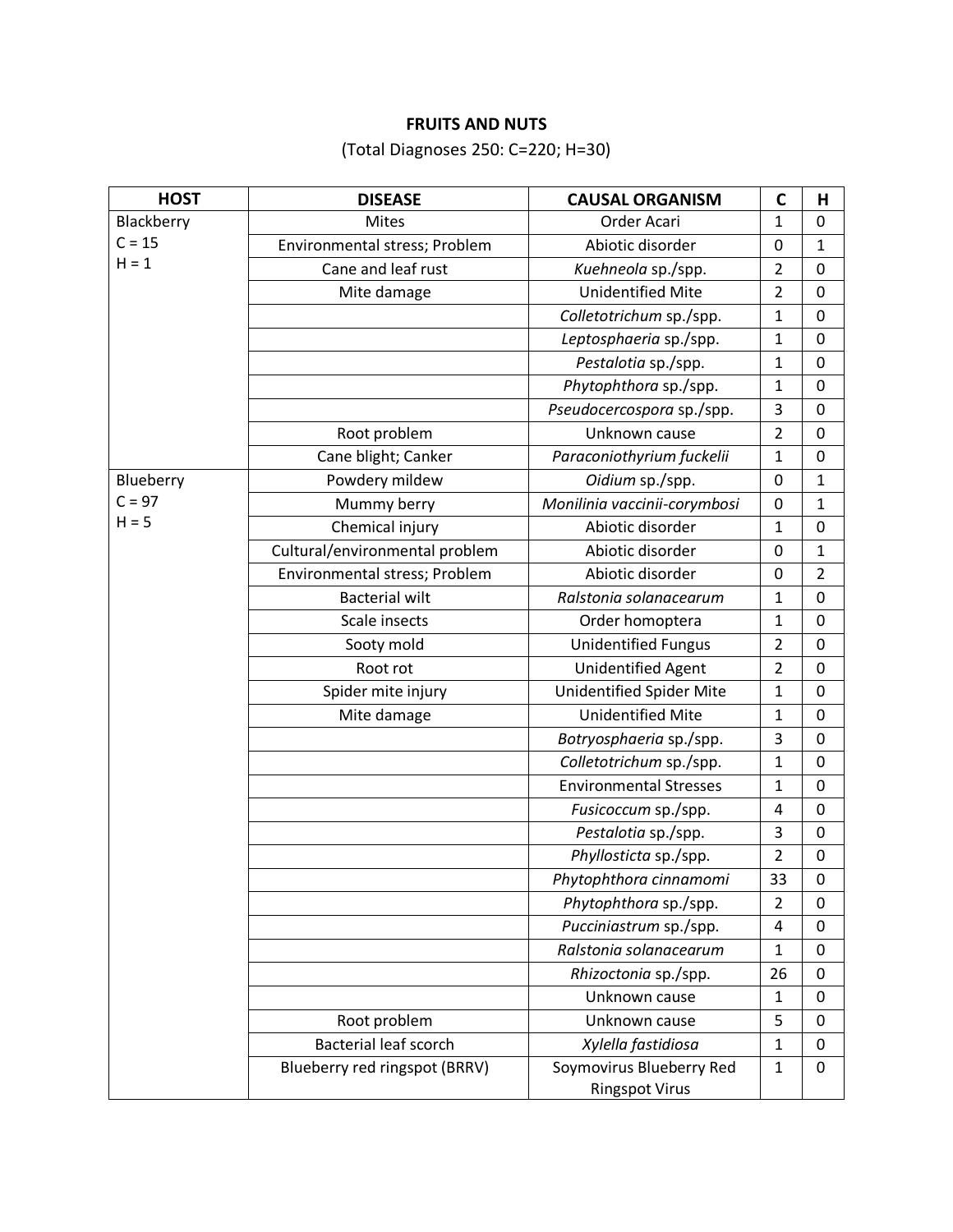| Citrus                | Environmental stress; Problem  | Abiotic disorder               | 0              | $\mathbf{1}$   |
|-----------------------|--------------------------------|--------------------------------|----------------|----------------|
| $C = 15$              | Insects                        | Class insecta                  | 1              | 0              |
| $H = 1$               |                                | Botryosphaeria sp./spp.        | 1              | 0              |
|                       |                                | Colletotrichum sp./spp.        | 3              | $\mathbf 0$    |
|                       |                                | Phytophthora sp./spp.          | $\overline{4}$ | 0              |
|                       |                                | Rhizoctonia sp./spp.           | 3              | $\mathbf 0$    |
|                       |                                | Sphaeropsis sp./spp.           | 1              | 0              |
|                       | Root problem                   | Unknown cause                  | 1              | $\overline{0}$ |
|                       | Citrus leafminer               | Phyllocnistis citrella         | 1              | 0              |
| Common Apple          | <b>Bitter rot</b>              | Colletotrichum sp./spp.        | 1              | 0              |
| $C = 3$               | Glomerella leaf spot           | Glomerella sp./spp.            | 1              | 0              |
| $H = 4$               | Lichens                        | Lichenes                       | 0              | $\overline{2}$ |
|                       | <b>Burr knot</b>               | Abiotic disorder               | $\mathbf 0$    | $\mathbf{1}$   |
|                       | <b>Bitter rot</b>              | Colletotrichum gloeosporioides | 0              | $\mathbf{1}$   |
|                       |                                | Glomerella cingulata           | $\mathbf{1}$   | $\mathbf 0$    |
| Common Fig            | Chemical injury                | Abiotic disorder               | 0              | $\mathbf{1}$   |
| $C = 0$               | Environmental stress; Problem  | Abiotic disorder               | 0              | 3              |
| $H = 5$               | Root problem                   | Unknown cause                  | 0              | $\mathbf{1}$   |
| English Walnut;       | Wound canker                   | Abiotic disorder               | 0              | $\mathbf 1$    |
| Persian Walnut        |                                |                                |                |                |
| $C = 0$               |                                |                                |                |                |
| $H = 1$               |                                |                                |                |                |
| Grape<br>$C = 1$      | Unknown                        | General                        | 0              | $\mathbf{1}$   |
| $H = 1$               |                                |                                |                |                |
|                       |                                |                                |                |                |
|                       |                                | Phomopsis sp./spp.             | $\mathbf{1}$   | 0              |
| Japanese<br>Persimmon | Scale insects                  | Order homoptera                | $\mathbf{1}$   | 0              |
| $C = 3$               | Sooty mold                     | <b>Unidentified Fungus</b>     | $\mathbf{1}$   | 0              |
| $H = 0$               | Insect damage                  | Unidentified Insect            | $\mathbf{1}$   | $\overline{0}$ |
| Lime                  | Unknown                        | General                        | $\pmb{0}$      | 1              |
| $C = 0$               |                                |                                |                |                |
| $H = 1$               |                                |                                |                |                |
| Muscadine Grape       | Cultural/environmental problem | Abiotic disorder               | 0              | $\mathbf{1}$   |
| $C = 3$               | Environmental stress; Problem  | Abiotic disorder               | 0              | $\mathbf{1}$   |
| $H = 3$               |                                | Botryosphaeria sp./spp.        | $\mathbf{1}$   | 0              |
|                       |                                | Colletotrichum sp./spp.        | $\mathbf 1$    | $\mathbf 0$    |
|                       | <b>Black rot</b>               | Phyllosticta ampelicida        | $\mathbf{1}$   | 0              |
|                       | Grape black rot                | Guignardia bidwellii           | 0              | $\mathbf{1}$   |
| Olive                 | Sooty mold                     | <b>Unidentified Fungus</b>     | 4              | 0              |
| $C = 11$              |                                | Phyllosticta sp./spp.          | $\overline{2}$ | 0              |
| $H = 0$               |                                | Phytophthora sp./spp.          | 3              | 0              |
|                       |                                | Sphaeropsis sp./spp.           | $\overline{2}$ | 0              |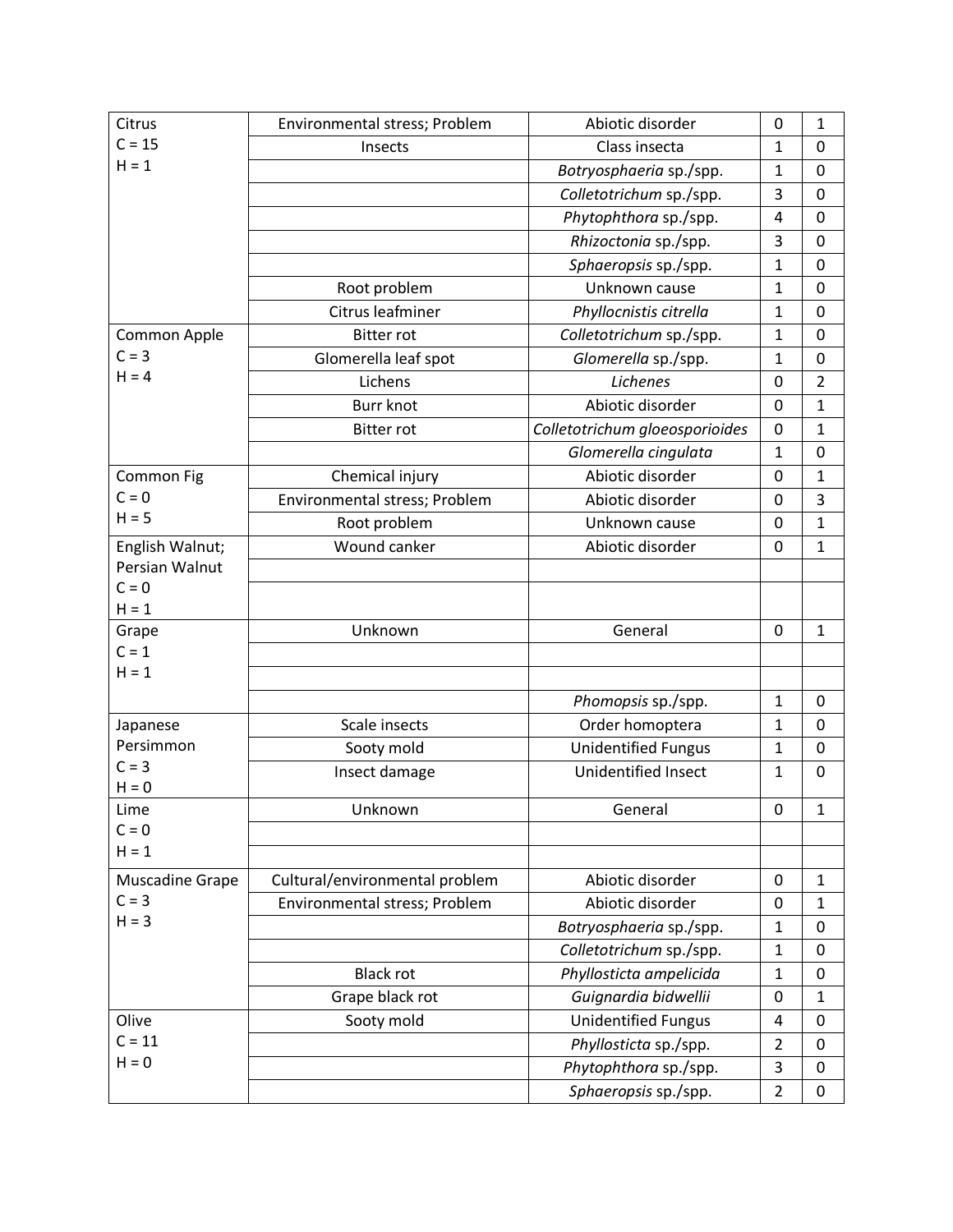|             |                                 | Sphaeropsis sp./spp.          | $\overline{2}$ | 0            |
|-------------|---------------------------------|-------------------------------|----------------|--------------|
| Peach       | Plum Curculio                   | Conotrachelus nenuphar        | 0              | $\mathbf{1}$ |
| $C = 0$     |                                 |                               |                |              |
| $H = 1$     |                                 |                               |                |              |
| Pear        | Fire blight                     | Erwinia amylovora             | 0              | 1            |
| $C = 2$     | Cedar-quince rust               | Gymnosporangium clavipes      | 0              | 3            |
| $H = 5$     | Scale insects                   | Order homoptera               | $\mathbf{1}$   | 0            |
|             |                                 | Septobasidium sp./spp.        | $\mathbf{1}$   | 0            |
|             | Fabraea leaf and fruit spot     | Diplocarpon mespili           | 0              | $\mathbf 1$  |
| Pecan       | Anthracnose                     | Glomerella sp./spp.           | 9              | 0            |
| $C = 14$    | Crown gall                      | Agrobacterium sp./spp.        | $\mathbf{1}$   | $\pmb{0}$    |
| $H = 0$     | Unknown                         | General                       | 1              | $\mathbf 0$  |
|             | Crown and root rot              | Phytophthora sp./spp.         | $\mathbf{1}$   | 0            |
|             |                                 | Neofusicoccum parvum          | $\mathbf{1}$   | 0            |
|             |                                 | No Pathogen Found             | 1              | 0            |
| Plum        | Lichens                         | Lichenes                      | 0              | $\mathbf{1}$ |
| $C = 0$     |                                 |                               |                |              |
| $H = 1$     |                                 |                               |                |              |
| Pomegranate | Canker                          | <b>Unidentified Fungus</b>    | $\mathbf{1}$   | 0            |
| $C = 11$    | Insect damage                   | Unidentified Insect           | $\overline{2}$ | 0            |
| $H = 0$     |                                 | Colletotrichum sp./spp.       | $\mathbf{1}$   | 0            |
|             |                                 | Coniella sp./spp.             | $\mathbf{1}$   | 0            |
|             |                                 | Fusarium sp./spp.             | $\overline{2}$ | $\mathbf 0$  |
|             |                                 | Leptosphaeria sp./spp.        | $\overline{2}$ | 0            |
|             | Root problem                    | Unknown cause                 | $\overline{2}$ | $\mathbf 0$  |
| Satsuma     | Insect damage                   | <b>Unidentified Insect</b>    | 1              | 0            |
| Tangerine   |                                 | Colletotrichum sp./spp.       | $\mathbf{1}$   | 0            |
| $C = 5$     |                                 | Phomopsis sp./spp.            | 1              | 0            |
| $H = 0$     |                                 | Phytophthora sp./spp.         | $\overline{2}$ | 0            |
| Strawberry  | Leaf blotch                     | Gnomonia sp./spp.             | 1              | 0            |
| $C = 40$    | Powdery mildew                  | Oidium sp./spp.               | $\mathbf{1}$   | 0            |
| $H = 1$     | Powdery mildew                  | Podosphaera sp./spp.          | 1              | 0            |
|             | Powdery mildew                  | Sphaerotheca sp./spp.         | 3              | $\pmb{0}$    |
|             | Crown and root rot              | Phytophthora sp./spp.         | 0              | $\mathbf{1}$ |
|             | Angular leaf spot               | Xanthomonas sp./spp.          | $\mathbf{1}$   | 0            |
|             | Mites                           | Order Acari                   | $\overline{2}$ | 0            |
|             | Phytophthora root and crown rot | Phytophthora cactorum         | $\mathbf{1}$   | $\pmb{0}$    |
|             | Mite damage                     | <b>Unidentified Mite</b>      | $\mathbf 1$    | 0            |
|             |                                 | Botrytis sp./spp.             | $\mathbf 1$    | $\pmb{0}$    |
|             |                                 | Cercospora sp./spp.           | 3              | $\pmb{0}$    |
|             |                                 | Colletotrichum sp./spp.       | 3              | $\pmb{0}$    |
|             |                                 | <b>Environmental Stresses</b> | $\mathbf{1}$   | 0            |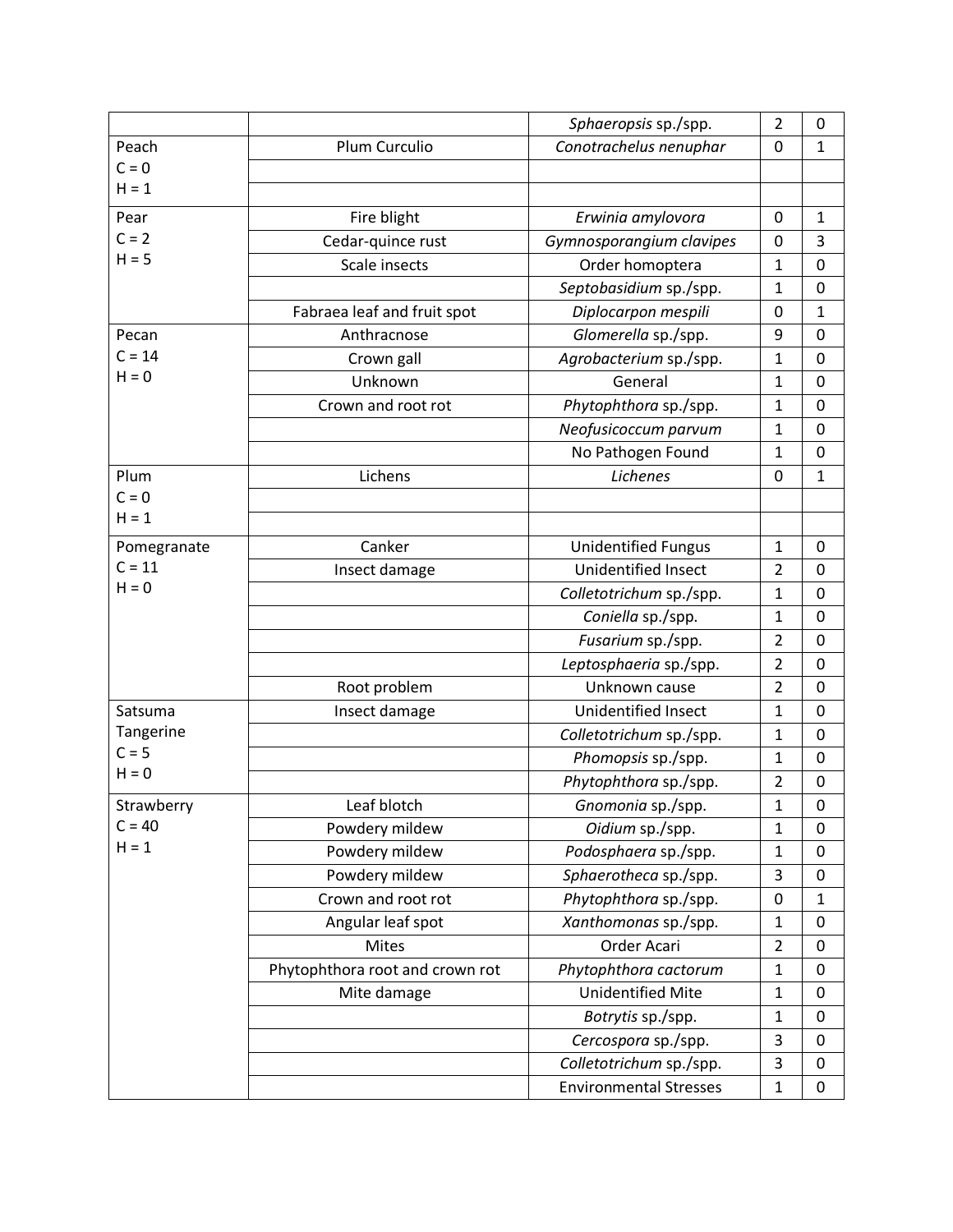|  | Gnomonia sp./spp.     |  |
|--|-----------------------|--|
|  | Pestalotia sp./spp.   |  |
|  | Phytophthora cactorum |  |
|  | Rhizoctonia sp./spp.  |  |
|  | Rhizopus sp./spp.     |  |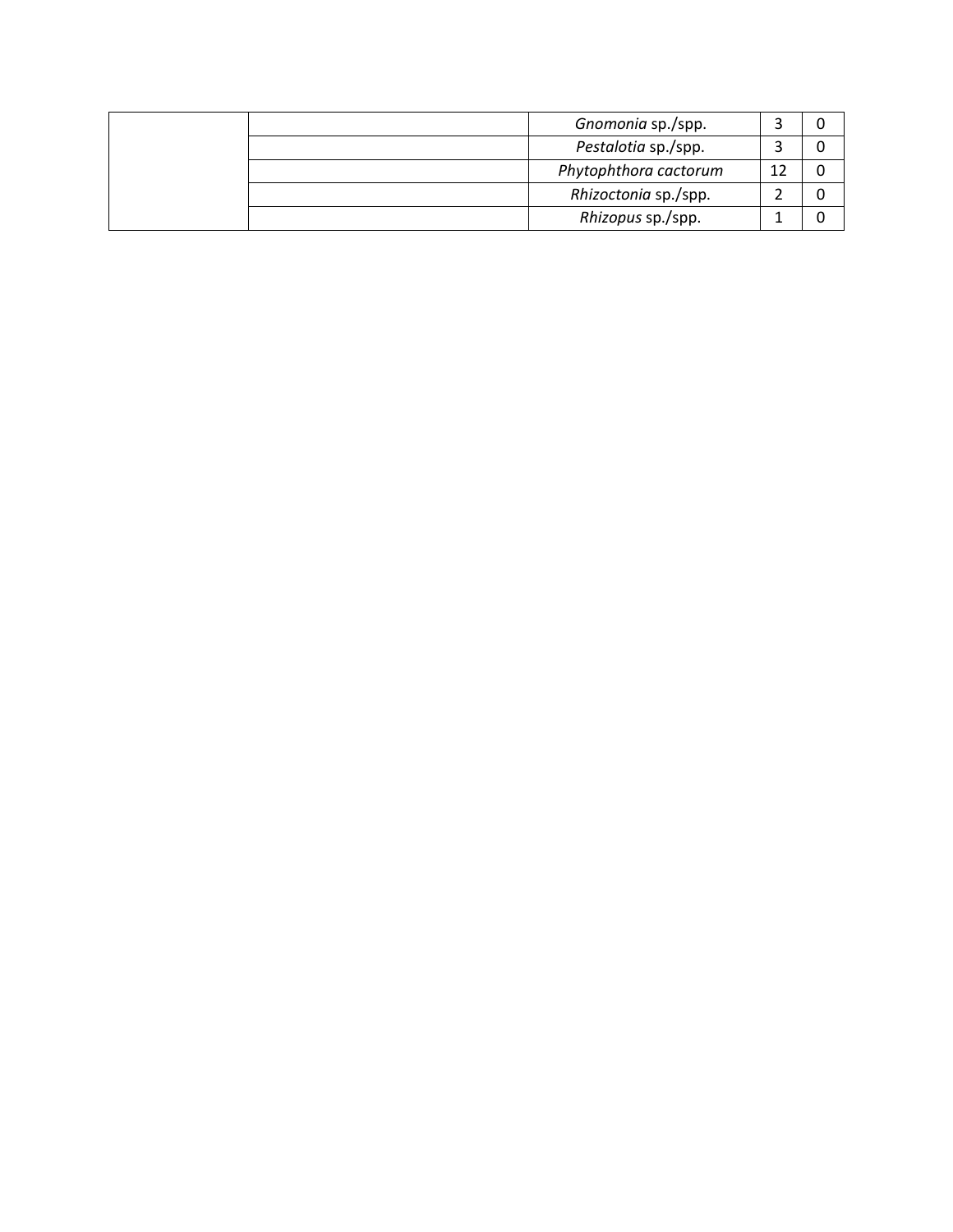# **HERBACEOUS ORNAMENTALS**

(Total Diagnoses 67: C=42; H=25)

| <b>HOST</b>            | <b>DISEASE</b>                 | <b>CAUSAL ORGANISM</b>      | $\mathsf{C}$ | Н              |
|------------------------|--------------------------------|-----------------------------|--------------|----------------|
| Begonia                | Root rot and web blight        | Rhizoctonia sp./spp.        | $\mathbf{1}$ | 0              |
| $C = 3$                | <b>Bacterial blight</b>        | Xanthomonas sp./spp.        | 1            | 0              |
| $H = 0$                |                                | Pythium sp./spp.            | $\mathbf{1}$ | 0              |
| <b>Black Mondo</b>     | Cultural/environmental problem | Abiotic disorder            | 0            | $\mathbf{1}$   |
| Grass                  | Root rot                       | Various Fungi               | 0            | $\mathbf{1}$   |
| $C = 0$                |                                |                             |              |                |
| $H = 2$                |                                |                             |              |                |
| <b>Blue Anise Sage</b> |                                | No Pathogen Found           | $\mathbf{1}$ | 0              |
| $C = 1$                |                                |                             |              |                |
| $H = 0$                |                                |                             |              |                |
| Calla Lily             | Cultural/environmental problem | Abiotic disorder            | $\mathbf 0$  | $\mathbf{1}$   |
| $C = 0$                |                                |                             |              |                |
| $H = 1$                |                                |                             |              |                |
| Canna Lily             | Environmental stress; Problem  | Abiotic disorder            | 0            | $\mathbf{1}$   |
| $C = 0$                | Rust                           | <b>Unidentified Fungus</b>  | 0            | $\mathbf{1}$   |
| $H = 2$                |                                |                             |              |                |
| <b>Cast Iron Plant</b> | Scale insects                  | Order homoptera             | $\mathbf{1}$ | 0              |
| $C = 2$                |                                | Colletotrichum sp./spp.     | $\mathbf{1}$ | 0              |
| $H = 0$                |                                |                             |              |                |
| Chrysanthemum          | Botrytis blight                | Botrytis sp./spp.           | $\mathbf 0$  | $\mathbf{1}$   |
| $C = 1$                | Fusarium crown rot             | Fusarium sp./spp.           | 1            | 0              |
| $H = 1$                |                                |                             |              |                |
| Crowfoot;              |                                | Phytophthora sp./spp.       | 2            | 0              |
| Buttercup              |                                |                             |              |                |
| (Ornamental)           |                                |                             |              |                |
| $C = 2$                |                                |                             |              |                |
| $H = 0$                |                                |                             |              |                |
| Daylily<br>$C = 1$     | Crown and root rot             | Phytophthora sp./spp.       | 1            | 0              |
| $H = 2$                | Cultural/environmental problem | Abiotic disorder            | 0            | $\mathbf{1}$   |
|                        | Environmental stress; Problem  | Abiotic disorder            | 0            | 1              |
| English Ivy            | Unknown                        | General                     | 0            | $\mathbf{1}$   |
| $C = 0$<br>$H = 3$     | Environmental stress; Problem  | Abiotic disorder            | 0            | $\mathbf{1}$   |
|                        | Root rot                       | Phytophthora sp./spp.       | 0            | $\mathbf{1}$   |
| Gerber Daisy;          | Crown and root rot             | Phytophthora sp./spp.       | $\mathbf{1}$ | 0              |
| <b>African Daisy</b>   |                                |                             |              |                |
| $C = 1$<br>$H = 0$     |                                |                             |              |                |
| Hellebore              | Downy mildew                   | Peronospora pulveracea      | $\pmb{0}$    | $\overline{2}$ |
| $C = 0$                | Downy mildew                   | <b>Order Peronosporales</b> | $\pmb{0}$    | $\mathbf{1}$   |
| $H = 3$                |                                |                             |              |                |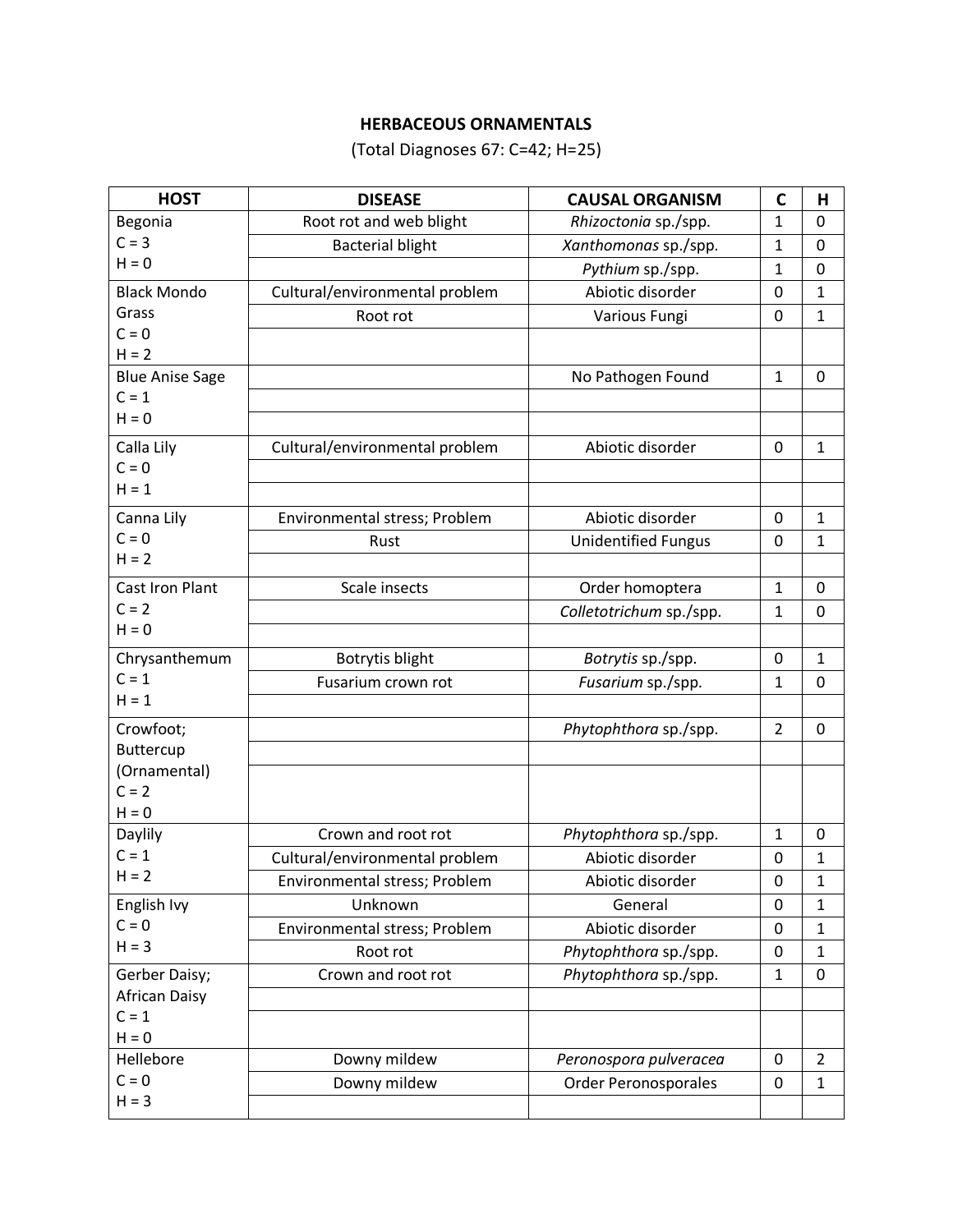| Hibiscus           | Crown and root rot             | Phytophthora sp./spp.      | 1            | 0            |
|--------------------|--------------------------------|----------------------------|--------------|--------------|
| $C = 3$            |                                | Fusarium sp./spp.          | $\mathbf{1}$ | 0            |
| $H = 0$            |                                | No Pathogen Found          | $\mathbf{1}$ | 0            |
| Hollyhock          | Mallow rust; Hollyhock rust    | Puccinia malvacearum       | 0            | $\mathbf{1}$ |
| $C = 0$            |                                |                            |              |              |
| $H = 1$            |                                |                            |              |              |
| Impatiens          |                                | Potyvirus sp./spp.         | $\mathbf{1}$ | 0            |
| $C = 2$            | Root rot                       | Phytophthora sp./spp.      | $\mathbf{1}$ | $\mathbf 0$  |
| $H = 0$            |                                |                            |              |              |
| Ivy                |                                | No Pathogen Found          | $\mathbf{1}$ | 0            |
| $C = 1$            |                                |                            |              |              |
| $H = 0$            |                                |                            |              |              |
| Jasmine            | Rhizoctonia blight             | Rhizoctonia solani         | 0            | $\mathbf{1}$ |
| $C = 0$            |                                |                            |              |              |
| $H = 1$            |                                |                            |              |              |
| Lantana            | Environmental stress; Problem  | Abiotic disorder           | 0            | $\mathbf{1}$ |
| $C = 0$            |                                |                            |              |              |
| $H = 1$            |                                |                            |              |              |
| Lavender           | Crown and root rot             | Phytophthora sp./spp.      | $\mathbf{1}$ | 0            |
| $C = 10$           | Rhizoctonia crown and stem rot | Rhizoctonia sp./spp.       | 1            | 0            |
| $H = 1$            | Root problems                  | Abiotic disorder           | 0            | $\mathbf{1}$ |
|                    |                                | Rhizoctonia sp./spp.       | $\mathbf{1}$ | 0            |
|                    | Root-knot nematodes            | Meloidogyne sp./spp.       | $\mathbf{1}$ | 0            |
|                    | Root rot                       | Phytophthora sp./spp.      | 6            | 0            |
| Madagascar         | Root rot                       | Phytophthora sp./spp.      | $\mathbf{1}$ | 0            |
| periwinkle; Vinca  |                                |                            |              |              |
| $C = 1$            |                                |                            |              |              |
| $H = 0$            |                                |                            |              |              |
| <b>Muley Grass</b> | Root problems                  | Abiotic disorder           | 0            | $\mathbf{1}$ |
| $C = 0$            |                                |                            |              |              |
| $H = 1$            |                                |                            |              |              |
| Oxalis             | Rust                           | <b>Unidentified Fungus</b> | 0            | $\mathbf{1}$ |
| $C = 0$<br>$H = 1$ |                                |                            |              |              |
|                    |                                |                            |              |              |
| Pachysandra        | Scale insects                  | Order homoptera            | $\mathbf{1}$ | 0            |
| $C = 3$<br>$H = 0$ |                                | Phytophthora sp./spp.      | $\mathbf{1}$ | $\pmb{0}$    |
|                    |                                | Rhizoctonia sp./spp.       | $\mathbf{1}$ | $\mathbf 0$  |
| Pansy              | Crown and root rot             | Phytophthora sp./spp.      | $\mathbf{1}$ | $\pmb{0}$    |
| $C = 4$<br>$H = 0$ |                                | Myrothecium sp./spp.       | $\mathbf{1}$ | $\mathbf 0$  |
|                    |                                | No Pathogen Found          | $\mathbf{1}$ | 0            |
|                    | Black root rot                 | Berkeleyomyces basicola    | $\mathbf{1}$ | 0            |
| Pavonia            |                                | No Pathogen Found          | $\mathbf{1}$ | 0            |
| $C = 1$            |                                |                            |              |              |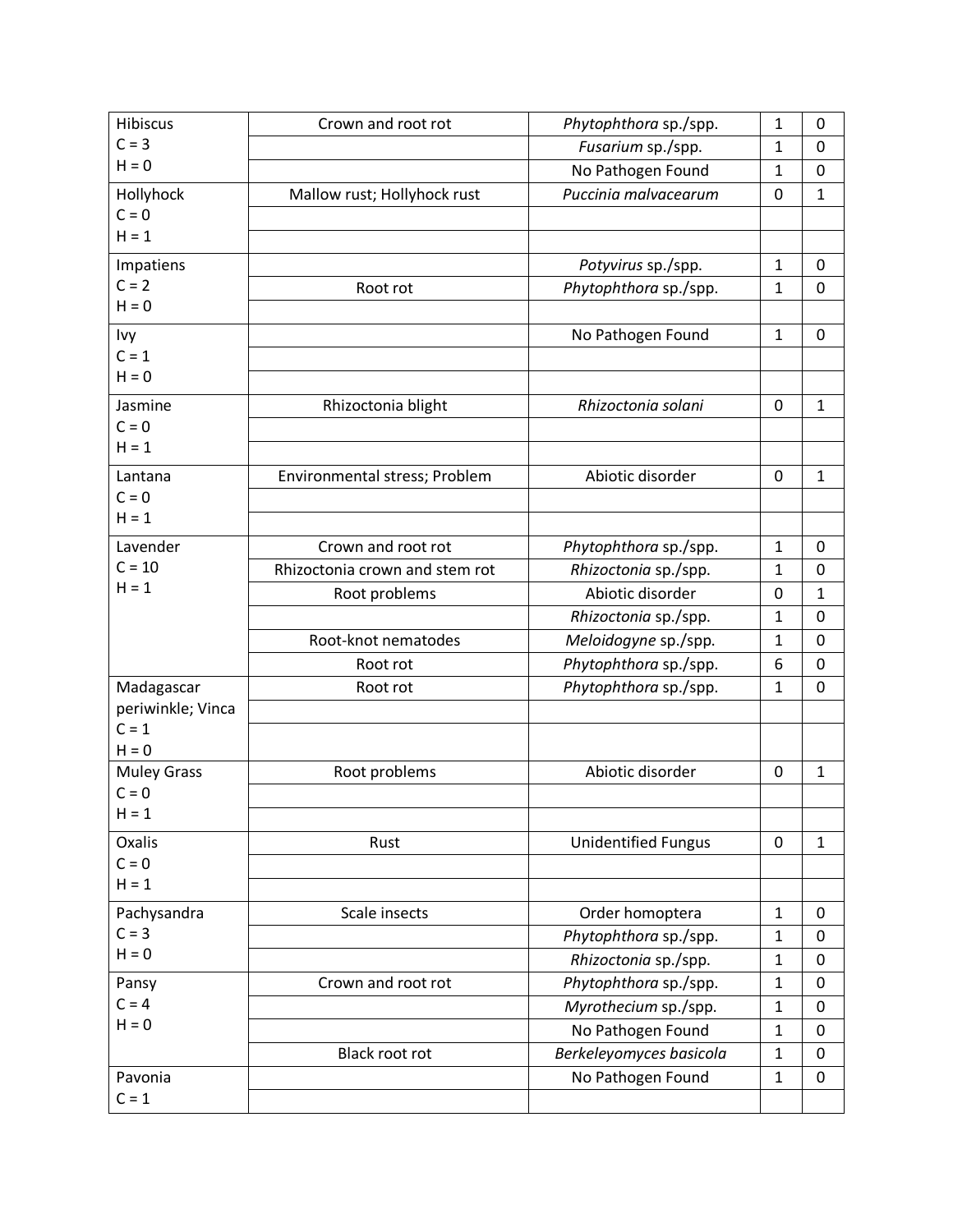| $H = 0$             |                                 |                              |              |              |
|---------------------|---------------------------------|------------------------------|--------------|--------------|
| Peony               | Root problem                    | Unknown cause                | $\mathbf 0$  | $\mathbf{1}$ |
| $C = 0$             |                                 |                              |              |              |
| $H = 1$             |                                 |                              |              |              |
| Peppermint          | Insect damage                   | Unidentified Insect          | $\mathbf 0$  | $\mathbf{1}$ |
| $C = 0$             |                                 |                              |              |              |
| $H = 1$             |                                 |                              |              |              |
| Philodendron        | Unidentified virus              | <b>Unidentified Virus</b>    | 0            | $\mathbf{1}$ |
| $C = 0$             |                                 |                              |              |              |
| $H = 1$             |                                 |                              |              |              |
| Sedges              |                                 | Phytophthora sp./spp.        | $\mathbf{1}$ | 0            |
| $C = 2$             |                                 | Rhizoctonia sp./spp.         | $\mathbf{1}$ | $\mathbf 0$  |
| $H = 0$             |                                 |                              |              |              |
| <b>Stocks</b>       |                                 | Phytophthora sp./spp.        | $\mathbf{1}$ | 0            |
| $C = 1$             |                                 |                              |              |              |
| $H = 0$             |                                 |                              |              |              |
| Sunflower           | Alternaria leaf spot and blight | Alternariaster helianthi     | $\mathbf{1}$ | 0            |
| $C = 1$             |                                 |                              |              |              |
| $H = 0$             |                                 |                              |              |              |
| Thyme               | Slime mold                      | Class Myxogastria; Mycetozoa | 0            | $\mathbf{1}$ |
| $C = 0$             |                                 |                              |              |              |
| $H = 1$             |                                 |                              |              |              |
| Turmeric            |                                 | Rhizoctonia sp./spp.         | $\mathbf{1}$ | $\pmb{0}$    |
| $C = 1$             |                                 |                              |              |              |
| $H = 0$             |                                 |                              |              |              |
| Unknown; No Site    | Slime mold                      | Class Myxogastria; Mycetozoa | 0            | $\mathbf 1$  |
| Specified           |                                 |                              |              |              |
| $C = 0$             |                                 |                              |              |              |
| $H = 1$             |                                 |                              |              |              |
| Whorled<br>Milkweed |                                 | No Pathogen Found            | $\mathbf{1}$ | $\mathbf 0$  |
| $C = 1$             |                                 |                              |              |              |
| $H = 0$             |                                 |                              |              |              |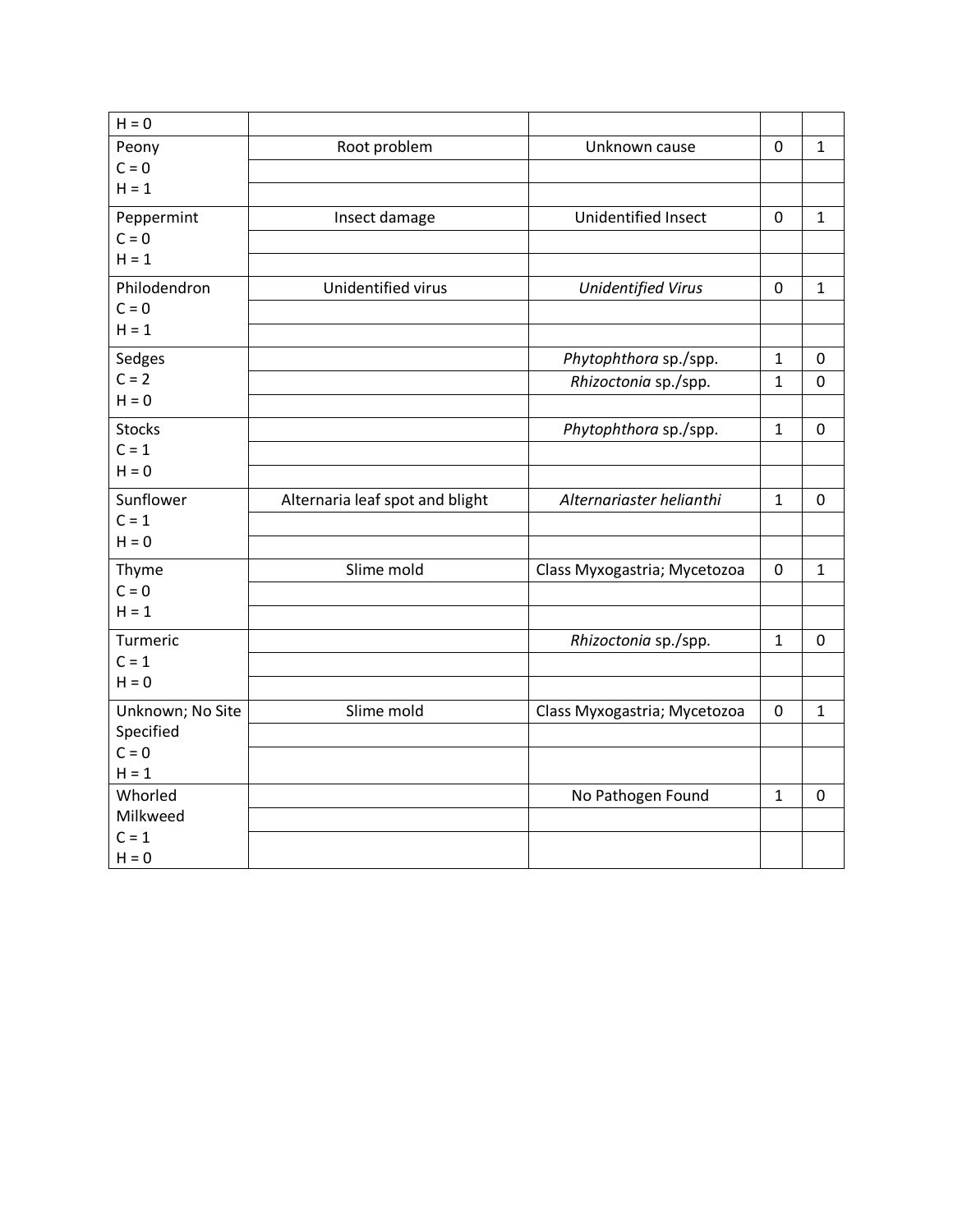## **MISCELLANEOUS**

# (Total Diagnoses 7: C=2; H=5)

| <b>HOST</b>            | <b>DISEASE</b>    | <b>CAUSAL ORGANISM</b>         | $\mathsf{C}$ | H            |
|------------------------|-------------------|--------------------------------|--------------|--------------|
| Bamboo (True)          |                   | No Pathogen Found              | $\mathbf{1}$ | 0            |
| $C = 1$                |                   |                                |              |              |
| $H = 0$                |                   |                                |              |              |
| Common                 |                   | Unknown cause                  | $\mathbf 0$  | $\mathbf 1$  |
| Pokeweed;              |                   |                                |              |              |
| Pokeberry              |                   |                                |              |              |
| $C = 0$                |                   |                                |              |              |
| $H = 1$                |                   |                                |              |              |
| Grain Sorghum          |                   | No Pathogen Found              | $\mathbf 0$  | $\mathbf 1$  |
| $C = 0$                |                   |                                |              |              |
| $H = 1$                |                   |                                |              |              |
| Lemon                  |                   | Colletotrichum gloeosporioides | $\mathbf{1}$ | $\mathbf 0$  |
| $C = 1$                |                   |                                |              |              |
| $H = 0$                |                   |                                |              |              |
| Mushroom               | Unknown           | General                        | 0            | $\mathbf{1}$ |
| $C = 0$                |                   |                                |              |              |
| $H = 1$                |                   |                                |              |              |
| <b>Structural Wood</b> | Wood decay fungus | <b>Unidentified Fungus</b>     | $\mathbf 0$  | $\mathbf{1}$ |
| $C = 0$                |                   |                                |              |              |
| $H = 1$                |                   |                                |              |              |
| Unknown; No Site       | Wood decay fungus | <b>Unidentified Fungus</b>     | 0            | $\mathbf{1}$ |
| Specified              |                   |                                |              |              |
| $C = 0$                |                   |                                |              |              |
| $H = 1$                |                   |                                |              |              |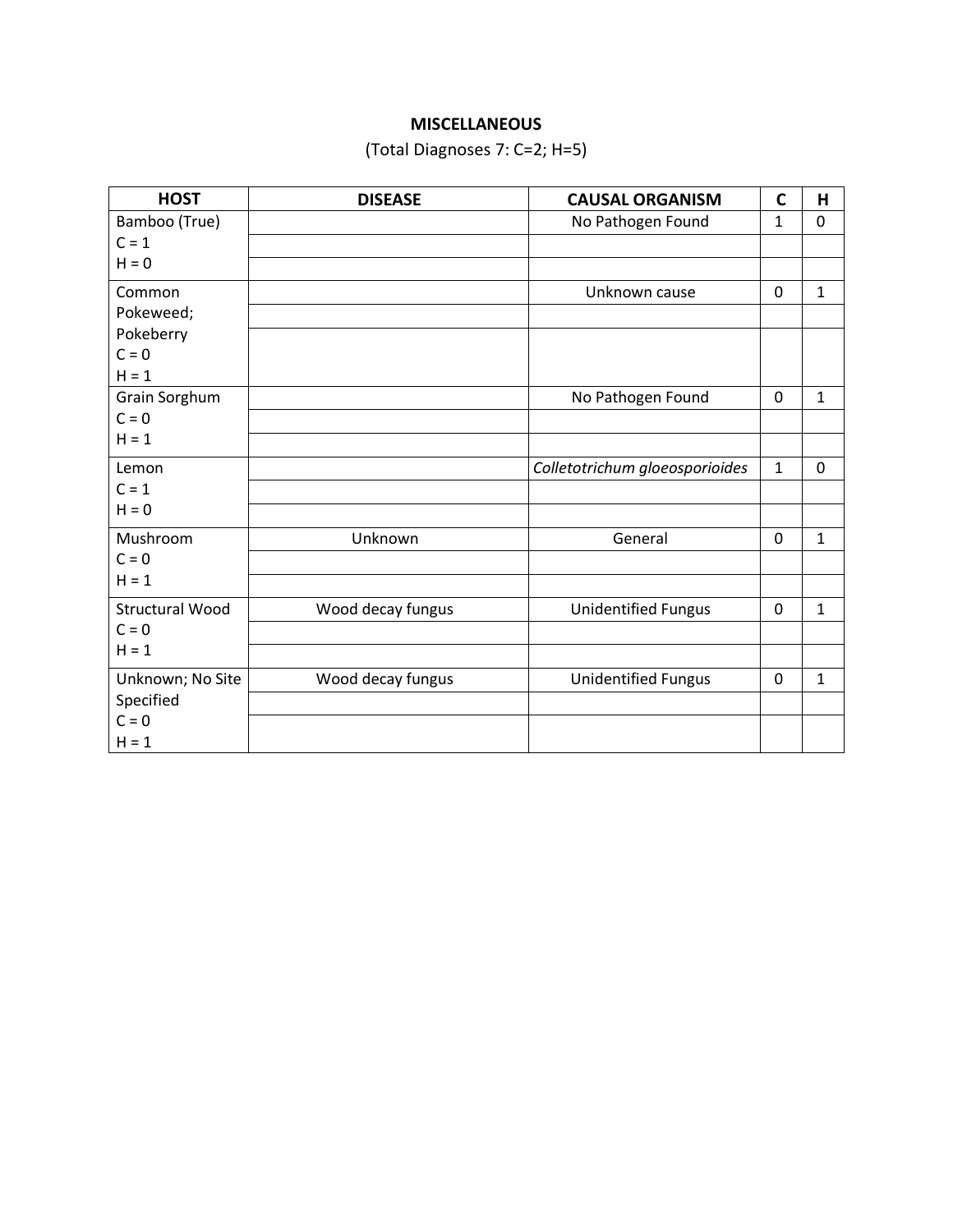# **TREES**

# (Total Diagnoses 115: C=58; H=57)

| <b>HOST</b>         | <b>DISEASE</b>                | <b>CAUSAL ORGANISM</b>  | $\mathsf{C}$   | Н              |
|---------------------|-------------------------------|-------------------------|----------------|----------------|
| American Beech      |                               | No Pathogen Found       | $\overline{2}$ | 0              |
| $C = 2$             |                               |                         |                |                |
| $H = 0$             |                               |                         |                |                |
| American            | Sycamore anthracnose          | Apiognomonia veneta     | $\mathbf{1}$   | $\mathbf 0$    |
| Sycamore            |                               |                         |                |                |
| $C = 1$             |                               |                         |                |                |
| $H = 0$             |                               |                         |                |                |
| Arborvitae          | Crown and root rot            | Phytophthora sp./spp.   | $\mathbf{1}$   | 0              |
| $C = 10$            | Environmental stress; Problem | Abiotic disorder        | 0              | 4              |
| $H = 4$             |                               | No Pathogen Found       | 4              | 0              |
|                     |                               | Sphaeropsis sp./spp.    | $\mathbf{1}$   | 0              |
|                     | Needle cast; Blight           | Passalora sequoiae      | $\mathbf{1}$   | 0              |
|                     | Root problem                  | Unknown cause           | $\mathbf{1}$   | 0              |
|                     | Root rot                      | Phytophthora sp./spp.   | $\overline{2}$ | 0              |
| Arizona Cypress     | Environmental stress; Problem | Abiotic disorder        | 0              | $\mathbf{1}$   |
| $C = 0$             |                               |                         |                |                |
| $H = 1$             |                               |                         |                |                |
| <b>Blue Spruce</b>  | Rhizosphaera needle cast      | Rhizosphaera sp./spp.   | $\mathbf{1}$   | 0              |
| $C = 1$             | Environmental stress; Problem | Abiotic disorder        | 0              | $\mathbf{1}$   |
| $H = 1$             |                               |                         |                |                |
| <b>Callery Pear</b> | Herbicide drift               | Abiotic disorder        | 0              | $\mathbf{1}$   |
| $C = 0$             |                               |                         |                |                |
| $H = 1$             |                               |                         |                |                |
| Camellia            | Unknown                       | General                 | 0              | $\mathbf{1}$   |
| $C = 0$             |                               |                         |                |                |
| $H = 1$             |                               |                         |                |                |
| Cherry              | Cercospora leaf spot          | Cercospora sp./spp.     | 0              | $\mathbf{1}$   |
| $C = 0$             |                               |                         |                |                |
| $H = 1$             |                               |                         |                |                |
| Chinese Elm         | Environmental stress; Problem | Abiotic disorder        | 0              | $\overline{2}$ |
| $C = 0$             |                               |                         |                |                |
| $H = 2$             |                               |                         |                |                |
| Contorted filbert   | Limb Blight                   | Corticium sp./spp.      | $\mathbf{1}$   | 0              |
| $C = 1$             |                               |                         |                |                |
| $H = 0$             |                               |                         |                |                |
| Cryptomeria         | Environmental stress; Problem | Abiotic disorder        | 0              | 3              |
| $C = 3$             | Wound canker                  | Abiotic disorder        | 0              | $\mathbf{1}$   |
| $H = 4$             |                               | No Pathogen Found       | $\mathbf{1}$   | 0              |
|                     |                               | Pestalotiopsis sp./spp. | $\mathbf 1$    | 0              |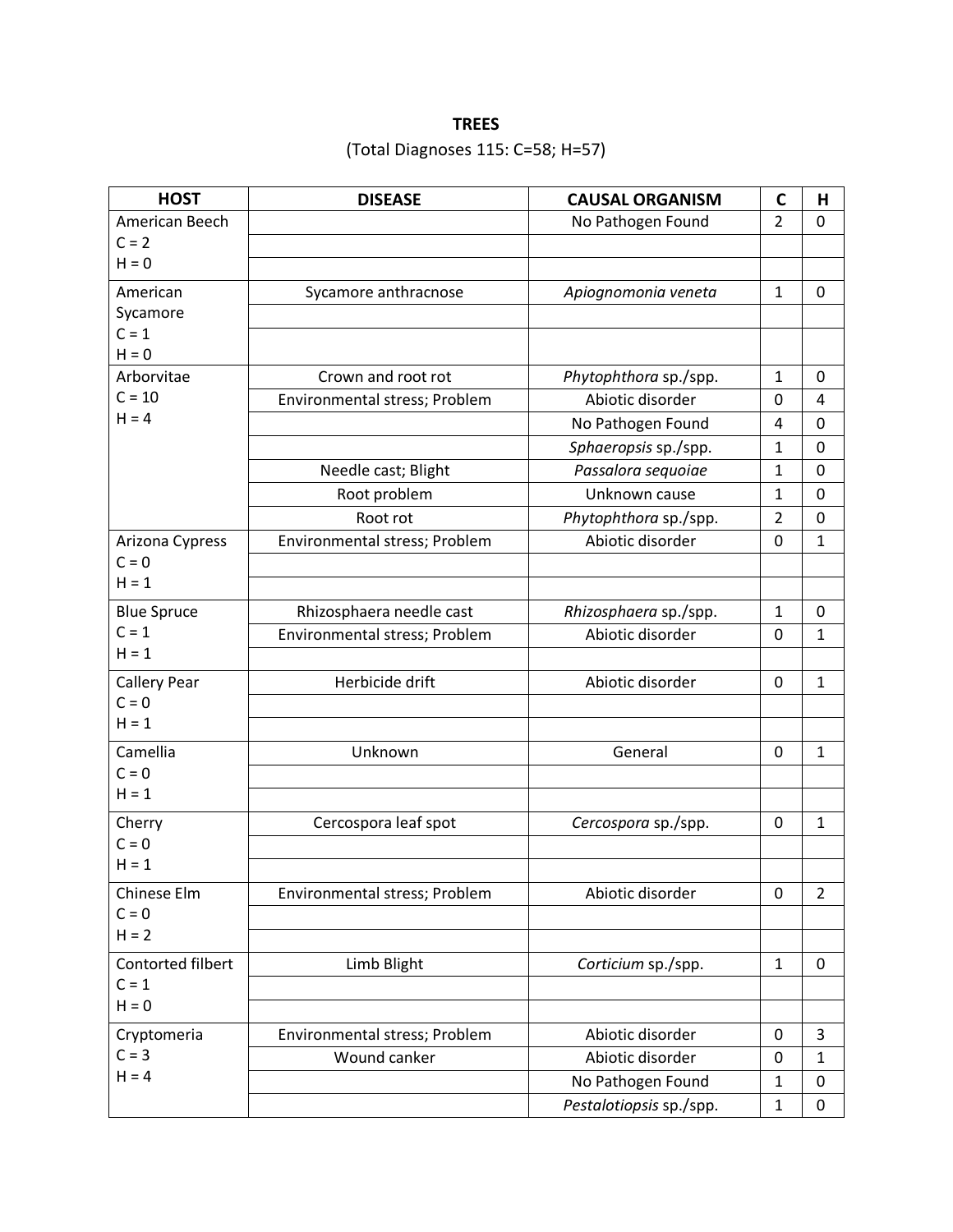|                         | Root rot                      | Phytophthora sp./spp. | $\mathbf{1}$ | 0            |
|-------------------------|-------------------------------|-----------------------|--------------|--------------|
| Deodar Cedar            |                               | No Pathogen Found     | $\mathbf{1}$ | $\mathbf 0$  |
| $C = 1$                 |                               |                       |              |              |
| $H = 0$                 |                               |                       |              |              |
| Dogwood                 | Chemical injury               | Abiotic disorder      | 0            | $\mathbf{1}$ |
| $C = 0$                 | Environmental stress; Problem | Abiotic disorder      | 0            | $\mathbf{1}$ |
| $H = 4$                 | Unknown Abiotic disorder      | Abiotic disorder      | 0            | $\mathbf{1}$ |
|                         | Wound canker                  | Abiotic disorder      | 0            | $\mathbf{1}$ |
| Eastern White           |                               | No Pathogen Found     | 1            | 0            |
| Pine                    |                               |                       |              |              |
| $C = 1$                 |                               |                       |              |              |
| $H = 0$                 |                               |                       |              |              |
| Elm                     |                               | No Pathogen Found     | $\mathbf{1}$ | 0            |
| $C = 3$                 |                               | Phytophthora sp./spp. | 1            | 0            |
| $H = 0$                 | Anthracnose; Black spot       | Stegophora ulmea      | $\mathbf{1}$ | 0            |
| Engelmann Spruce        |                               | No Pathogen Found     | $\mathbf{1}$ | $\mathbf 0$  |
| $C = 1$                 |                               |                       |              |              |
| $H = 0$                 |                               |                       |              |              |
| Falsecypress            |                               | No Pathogen Found     | $\mathbf{1}$ | 0            |
| $C = 1$                 |                               |                       |              |              |
| $H = 0$                 |                               |                       |              |              |
| <b>Flowering Cherry</b> | Environmental stress; Problem | Abiotic disorder      | 0            | $\mathbf{1}$ |
| $C = 0$                 |                               |                       |              |              |
| $H = 1$                 |                               |                       |              |              |
| <b>Fraser Fir</b>       |                               | No Pathogen Found     | $\mathbf{1}$ | 0            |
| $C = 1$                 |                               |                       |              |              |
| $H = 0$                 |                               |                       |              |              |
| Ginkgo                  | Unknown Abiotic disorder      | Abiotic disorder      | 0            | $\mathbf{1}$ |
| $C = 0$                 |                               |                       |              |              |
| $H = 1$                 |                               |                       |              |              |
| Holly                   | Environmental stress; Problem | Abiotic disorder      | $\pmb{0}$    | $\mathbf 1$  |
| $C = 0$                 |                               |                       |              |              |
| $H = 1$                 |                               |                       |              |              |
| <b>Italian Cypress</b>  |                               | No Pathogen Found     | $\mathbf{1}$ | 0            |
| $C = 1$                 |                               |                       |              |              |
| $H = 0$                 |                               |                       |              |              |
| Japanese Black          | Dothistroma needle blight     | Dothistroma sp./spp.  | $\pmb{0}$    | $\mathbf{1}$ |
| Pine                    |                               |                       |              |              |
| $C = 0$                 |                               |                       |              |              |
| $H = 1$                 |                               |                       |              |              |
| Japanese Cedar          |                               | Seiridium sp./spp.    | $\mathbf{1}$ | 0            |
| $C = 1$                 |                               |                       |              |              |
| $H = 0$                 |                               |                       |              |              |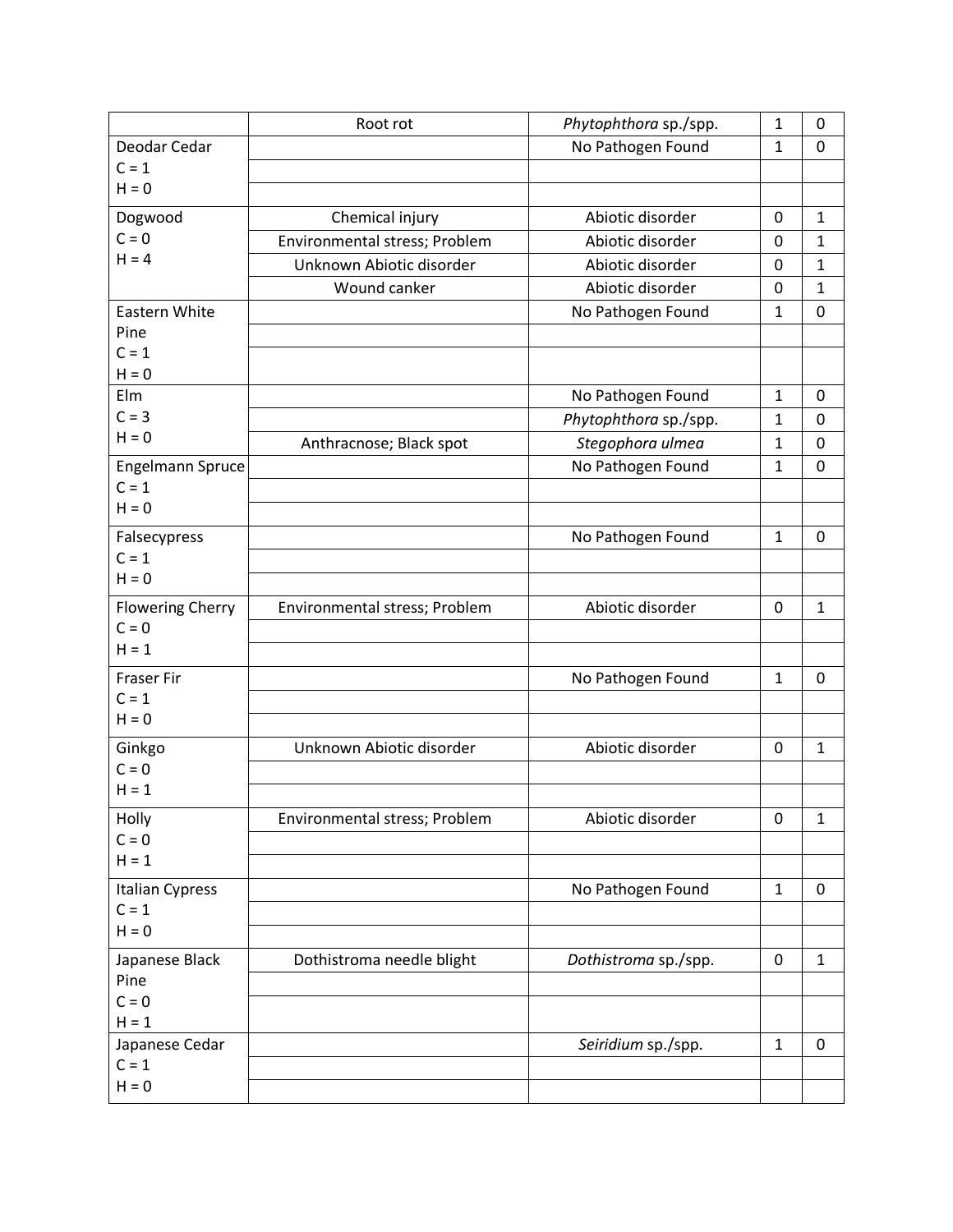| Japanese               |                                     | No Pathogen Found          | $\mathbf{1}$ | 0              |
|------------------------|-------------------------------------|----------------------------|--------------|----------------|
| Dogwood; Kousa         |                                     |                            |              |                |
| $C = 1$                |                                     |                            |              |                |
| $H = 0$                |                                     |                            |              |                |
| Japanese Maple         | Crown and root rot                  | Phytophthora sp./spp.      | 0            | 1              |
| $C = 2$                | Cultural/environmental problem      | Abiotic disorder           | 0            | 1              |
| $H = 3$                | Environmental stress; Problem       | Abiotic disorder           | 0            | 1              |
|                        | Root problems                       | Abiotic disorder           | 1            | 0              |
|                        |                                     | Tubakia sp./spp.           | $\mathbf{1}$ | $\mathbf 0$    |
| <b>Leyland Cypress</b> | Environmental stress; Problem       | Abiotic disorder           | 0            | $\mathbf{1}$   |
| $C = 0$                |                                     |                            |              |                |
| $H = 1$                |                                     |                            |              |                |
| Leyland Cypress        | Environmental stress; Problem       | Abiotic disorder           | 0            | $\mathbf{1}$   |
| $C = 0$                | Passalora leaf spot                 | Passalora sp./spp.         | 0            | 2              |
| $H = 3$                |                                     |                            |              |                |
| Leyland Cypress        |                                     | Botryosphaeria sp./spp.    | 1            | 0              |
| $C = 3$                | Needle cast; Blight                 | Passalora sequoiae         | $\mathbf{1}$ | 0              |
| $H = 0$                | Root rot                            | Phytophthora sp./spp.      | 1            | 0              |
| <b>Loblolly Pine</b>   | Rhizosphaera needle cast            | Rhizosphaera sp./spp.      | $\mathbf{1}$ | $\mathbf 0$    |
| $C = 4$                | Southern pine beetle                | Dendroctonus frontalis     | 1            | 0              |
| $H = 0$                | <b>Blue stain</b>                   | Ceratocystis sp./spp.      | $\mathbf 1$  | 0              |
|                        | Lophodermium leaf spot; Needle cast | Lophodermium sp./spp.      | 1            | 0              |
| Longleaf Pine          |                                     | Sphaeropsis sp./spp.       | 1            | $\mathbf 0$    |
| $C = 2$                | Root rot                            | Phytophthora sp./spp.      | 1            | 0              |
| $H = 0$                |                                     |                            |              |                |
| Magnolia               | Cultural/environmental problem      | Abiotic disorder           | 0            | $\mathbf{1}$   |
| $C = 6$                | Site disturbance                    | Abiotic disorder           | 0            | $\mathbf{1}$   |
| $H = 7$                | Environmental stress; Problem       | Abiotic disorder           | 0            | 3              |
|                        | Insect damage                       | <b>Unidentified Insect</b> | 0            | $\overline{2}$ |
|                        |                                     | Phytophthora sp./spp.      | 6            | $\mathbf 0$    |
| Maple                  | Environmental stress; Problem       | Abiotic disorder           | 0            | 3              |
| $C = 1$                | Wound canker                        | Abiotic disorder           | 0            | 1              |
| $H = 5$                | Scale insects                       | Order homoptera            | $\pmb{0}$    | $\mathbf{1}$   |
|                        | Maple anthracnose                   | Aureobasidium apocryptum   | $\mathbf{1}$ | $\mathbf 0$    |
| <b>Nuttall Oak</b>     | Southern fusiforme rust             | Cronartium quercuum        | $\mathbf{1}$ | $\mathbf 0$    |
| $C = 1$                |                                     |                            |              |                |
| $H = 0$                |                                     |                            |              |                |
| Oak                    | Obscure scale                       | Melanaspis obscura         | 1            | 0              |
| $C = 3$                | Environmental stress; Problem       | Abiotic disorder           | 0            | 1              |
| $H = 6$                | Bacterial wetwood; Slime flux       | Various Pathogens          | 0            | 1              |
|                        | Wood decay fungus                   | <b>Unidentified Fungus</b> | 0            | $\mathbf{1}$   |
|                        | <b>Insect Gall</b>                  | <b>Insect Gall</b>         | 0            | $\mathbf{1}$   |
|                        | Leaf spot                           | Tubakia sp./spp.           | 0            | $\mathbf{1}$   |
|                        |                                     |                            |              |                |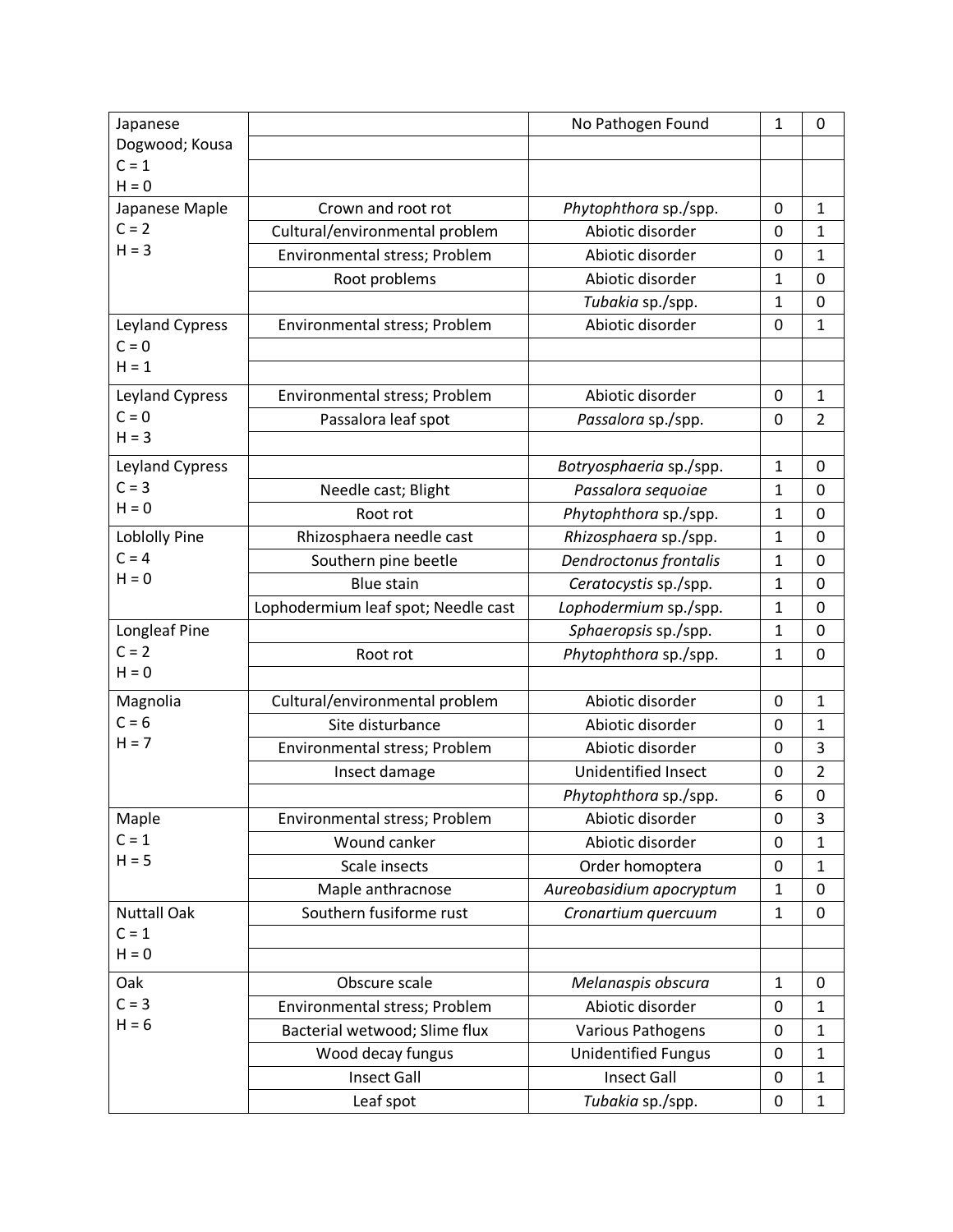|                               |                               | No Pathogen Found          | 1              | 0              |
|-------------------------------|-------------------------------|----------------------------|----------------|----------------|
|                               | Pine oak gall rust            | Cronartium quercuum        | 0              | $\mathbf{1}$   |
|                               | Root rot                      | Phytophthora sp./spp.      | $\mathbf{1}$   | 0              |
| Pear (Ornamental)             | Cedar-quince rust             | Gymnosporangium clavipes   | 0              | $\mathbf{1}$   |
| $C = 0$                       |                               |                            |                |                |
| $H = 1$                       |                               |                            |                |                |
| Photinia                      | Environmental stress; Problem | Abiotic disorder           | $\overline{0}$ | $\mathbf{1}$   |
| $C = 0$                       |                               |                            |                |                |
| $H = 1$                       |                               |                            |                |                |
| <b>Purpleleaf Plum</b>        | Wound canker                  | Abiotic disorder           | 0              | $\mathbf{1}$   |
| $C = 1$                       |                               | No Pathogen Found          | $\mathbf{1}$   | 0              |
| $H = 1$                       |                               |                            |                |                |
| <b>Red Maple</b>              | Wound canker                  | Abiotic disorder           | 0              | $\mathbf{1}$   |
| $C = 1$                       | Maple anthracnose             | Aureobasidium apocryptum   | $\mathbf{1}$   | 0              |
| $H = 1$                       |                               |                            |                |                |
| Southern                      |                               | Phytophthora sp./spp.      | $\mathbf{1}$   | $\Omega$       |
| Magnolia                      |                               |                            |                |                |
| $C = 1$                       |                               |                            |                |                |
| $H = 0$                       |                               |                            |                |                |
| Spruce<br>$C = 2$             | Spruce spider mite            | Oligonychus ununguis       | $\mathbf{1}$   | 0              |
| $H = 0$                       | Unspecified pathology         | Rhizosphaera sp./spp.      | $\mathbf{1}$   | $\overline{0}$ |
|                               |                               |                            |                |                |
| <b>Sugar Maple</b><br>$C = 0$ | Environmental stress; Problem | Abiotic disorder           | $\mathbf 0$    | $\mathbf{1}$   |
| $H = 1$                       |                               |                            |                |                |
|                               |                               |                            |                |                |
| Unknown; No Site<br>Specified | Wood decay fungus             | <b>Unidentified Fungus</b> | $\overline{0}$ | $\mathbf{1}$   |
| $C = 0$                       |                               |                            |                |                |
| $H = 1$                       |                               |                            |                |                |
| White Oak                     | Powdery mildew                | Oidium sp./spp.            | 0              | $\mathbf{1}$   |
| $C = 2$                       | Environmental stress; Problem | Abiotic disorder           | 0              | $\mathbf{1}$   |
| $H = 3$                       | Wound canker                  | Abiotic disorder           | 0              | $\mathbf{1}$   |
|                               |                               | No Pathogen Found          | $\mathbf{1}$   | $\mathbf 0$    |
|                               | Jumping oak gall wasp         | Neuroterus saltatorius     | $\mathbf{1}$   | $\mathbf 0$    |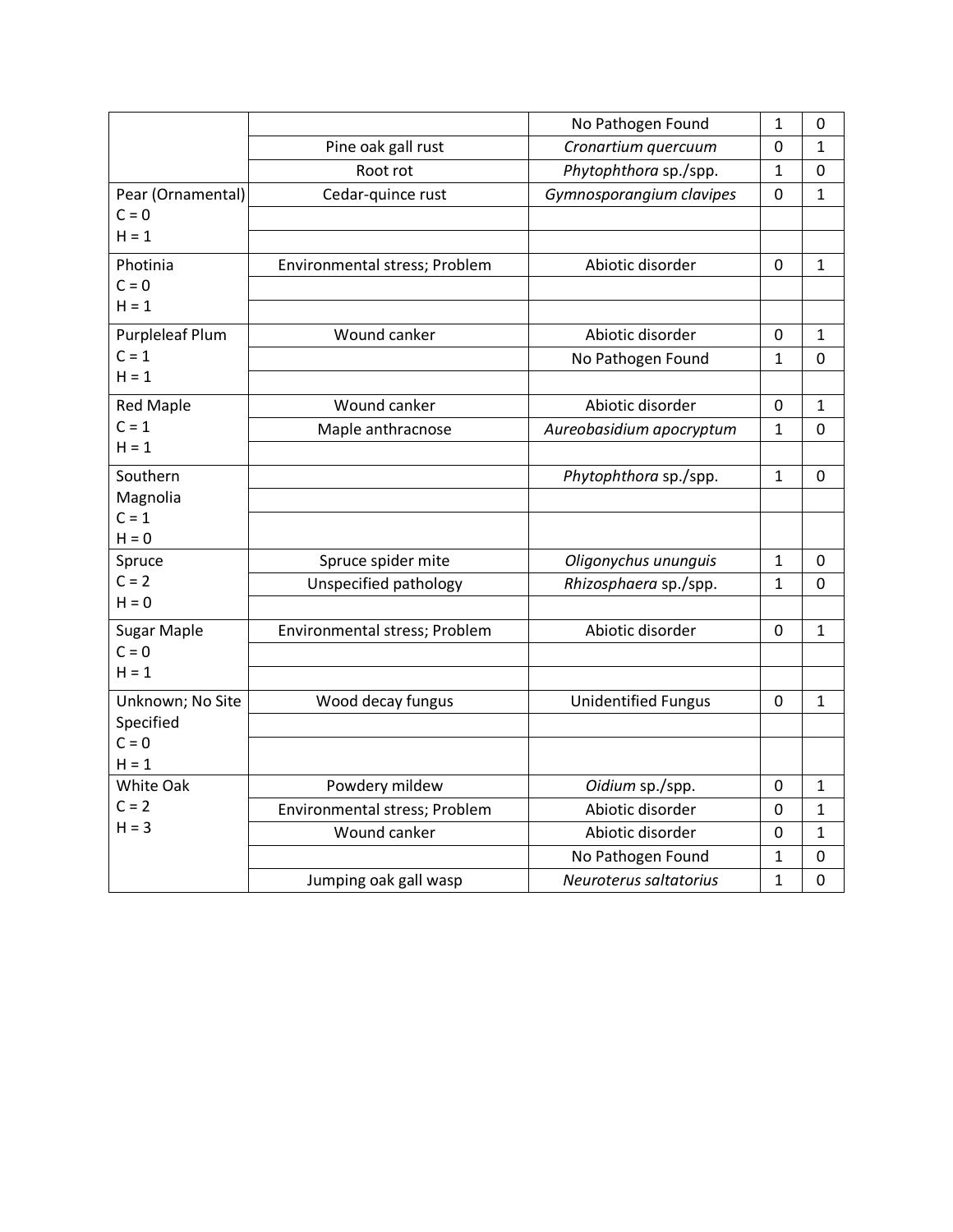# **TURF** (Total Diagnoses 182: C=129; H=53)

| <b>HOST</b>            | <b>DISEASE</b>                      | <b>CAUSAL ORGANISM</b>       | $\mathsf{C}$   | Н              |
|------------------------|-------------------------------------|------------------------------|----------------|----------------|
| <b>Annual Ryegrass</b> | Pythium blight; Cottony blight      | Pythium sp./spp.             | $\mathbf{1}$   | 0              |
| $C = 1$                |                                     |                              |                |                |
| $H = 0$                |                                     |                              |                |                |
| <b>Bahiagrass</b>      | Leaf spot                           | Bipolaris sp./spp.           | 1              | 0              |
| $C = 3$                | Root rot                            | Various Fungi                | 1              | 0              |
| $H = 0$                | Large patch                         | Rhizoctonia solani           | 1              | 0              |
| <b>Bentgrass</b>       | Cultural/environmental problem      | Abiotic disorder             | $\mathbf{1}$   | 0              |
| $C = 6$                | Root problems                       | Abiotic disorder             | 1              | 0              |
| $H = 0$                | Pythium root and/or crown rot       | Pythium sp./spp.             | $\overline{2}$ | 0              |
|                        | <b>Black layer of turfgrass</b>     | Abiotic disorder             | $\mathbf{1}$   | 0              |
|                        | Root rot                            | Various Fungi                | $\mathbf{1}$   | 0              |
| Bermudagrass           | Cultural/environmental problem      | Abiotic disorder             | $\mathbf{1}$   | 0              |
| $C = 16$               | Dense thatch layer                  | Abiotic disorder             | $\mathbf{1}$   | 0              |
| $H = 3$                | Environmental stress; Problem       | Abiotic disorder             | $\mathbf{1}$   | 3              |
|                        | Root problems                       | Abiotic disorder             | $\overline{2}$ | 0              |
|                        | Leaf spot                           | Bipolaris sp./spp.           | $\mathbf{1}$   | $\pmb{0}$      |
|                        | Pythium root and/or crown rot       | Pythium sp./spp.             | $\overline{2}$ | $\pmb{0}$      |
|                        | Root decline of warm season grasses | Gaeumannomyces graminis      | $\mathbf{1}$   | $\pmb{0}$      |
|                        | Root rot                            | Various Fungi                | 1              | 0              |
|                        | Nematode damage                     | <b>Unidentified Nematode</b> | 1              | 0              |
|                        |                                     | Bipolaris sp./spp.           | 2              | 0              |
|                        |                                     | Rhizoctonia sp./spp.         | $\mathbf{1}$   | 0              |
|                        | Slime mold                          | Physarum cinereum            | 1              | 0              |
|                        | Dollar spot                         | Clarireedia homoeocarpa      | $\mathbf{1}$   | 0              |
| Bermudagrass           | Spring dead spot                    | Ophiosphaerella sp./spp.     | $\mathbf{1}$   | 0              |
| $C = 12$               | Melting out (Turfgrass)             | Drechslera sp./spp.          | $\mathbf{1}$   | 0              |
| $H = 7$                | Cultural/environmental problem      | Abiotic disorder             | 1              | 0              |
|                        | Environmental stress; Problem       | Abiotic disorder             | 0              | $\overline{7}$ |
|                        | Poor root development               | Abiotic disorder             | 1              | 0              |
|                        | Leaf spot                           | Bipolaris sp./spp.           | 3              | 0              |
|                        | Pythium root and/or crown rot       | Pythium sp./spp.             | 1              | 0              |
|                        | Root decline of warm season grasses | Gaeumannomyces graminis      | $\overline{2}$ | 0              |
|                        |                                     | Rhizoctonia sp./spp.         | $\mathbf{1}$   | 0              |
|                        | Large patch                         | Rhizoctonia solani           | $\mathbf{1}$   | $\pmb{0}$      |
| Centipedegrass         | Take-all                            | Gaeumannomyces sp./spp.      | 2              | 0              |
| $C = 25$               | Nematodes; General plant            | Order Tylenchida             | $\mathbf{1}$   | $\pmb{0}$      |
| $H = 5$                | Cultural/environmental problem      | Abiotic disorder             | 4              | 0              |
|                        | Environmental stress; Problem       | Abiotic disorder             | 0              | 4              |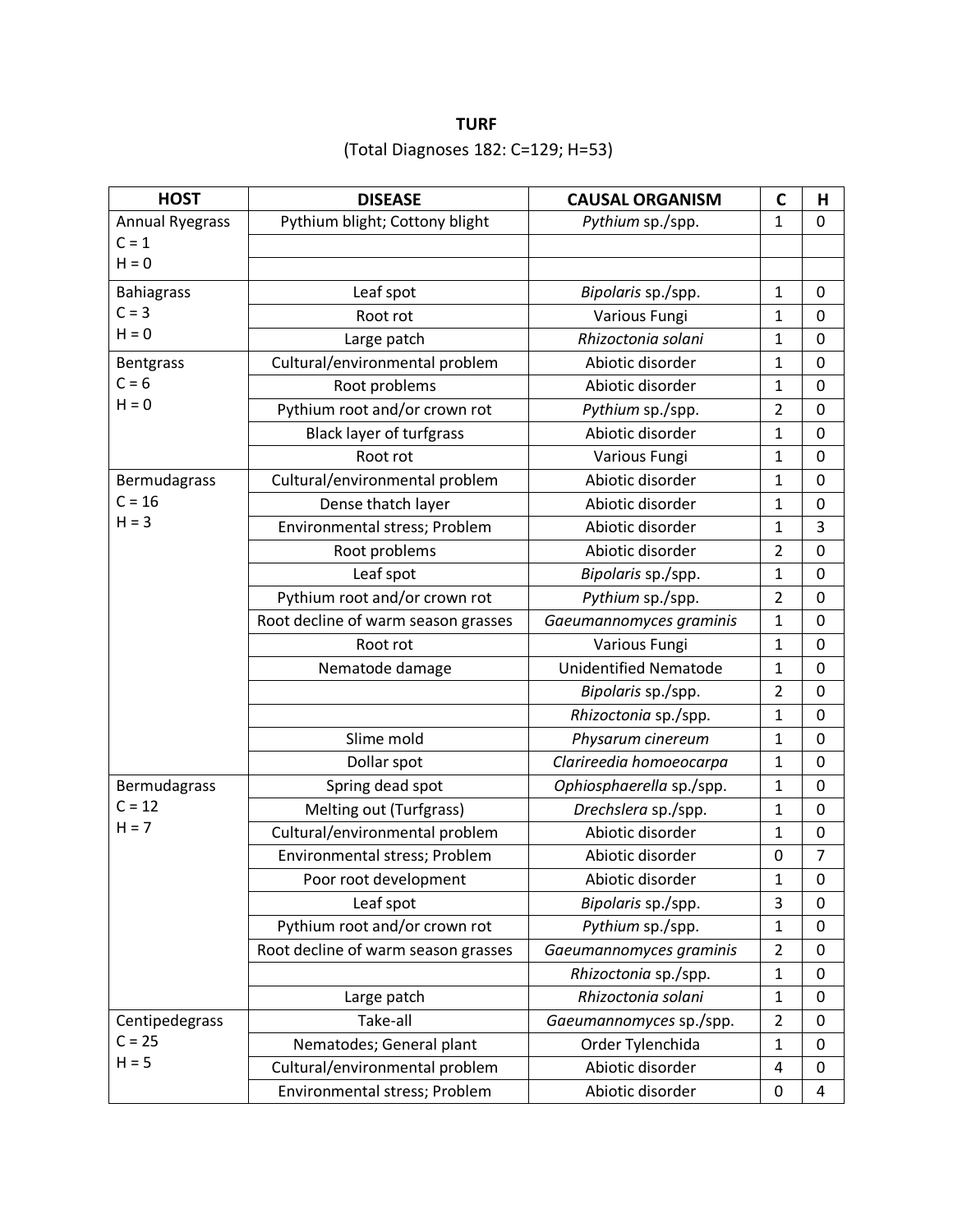|                           | High soil moisture                  | Abiotic disorder             | 1              | 0              |
|---------------------------|-------------------------------------|------------------------------|----------------|----------------|
|                           | Drainage problem                    | Abiotic disorder             | $\mathbf{1}$   | 0              |
|                           | Root decline of warm season grasses | Gaeumannomyces graminis      | 4              | $\pmb{0}$      |
|                           | Root rot                            | Various Fungi                | $\overline{2}$ | 0              |
|                           |                                     | No Pathogen Found            | $\mathbf{1}$   | $\pmb{0}$      |
|                           | Slime mold                          | Class Myxogastria; Mycetozoa | 0              | $\mathbf{1}$   |
|                           | Large patch                         | Rhizoctonia solani           | 9              | $\pmb{0}$      |
| Fescues                   | Environmental stress; Problem       | Abiotic disorder             | $\mathbf 0$    | $\overline{7}$ |
| $C = 0$                   |                                     |                              |                |                |
| $H = 7$                   |                                     |                              |                |                |
| <b>Perennial Ryegrass</b> | Melting out (Turfgrass)             | Drechslera sp./spp.          | $\overline{2}$ | 0              |
| $C = 5$                   | Cultural/environmental problem      | Abiotic disorder             | 1              | 0              |
| $H = 0$                   | Pythium blight; Cottony blight      | Pythium sp./spp.             | $\mathbf{1}$   | 0              |
|                           | Pythium root and/or crown rot       | Pythium sp./spp.             | 1              | 0              |
| Ryegrass                  | Soil compaction                     | Abiotic disorder             | 3              | 0              |
| $C = 9$                   | Pythium root and/or crown rot       | Pythium sp./spp.             | 3              | 0              |
| $H = 0$                   |                                     | Rhizoctonia sp./spp.         | 3              | $\mathbf 0$    |
| St. Augustinegrass        | Take-all                            | Gaeumannomyces sp./spp.      | $\overline{2}$ | $\overline{2}$ |
| $C = 19$                  | Cultural/environmental problem      | Abiotic disorder             | $\mathbf{1}$   | $\mathbf{1}$   |
| $H = 17$                  | Nutrient imbalance                  | Abiotic disorder             | $\mathbf{1}$   | 0              |
|                           | Environmental stress; Problem       | Abiotic disorder             | 0              | 14             |
|                           | High soil moisture                  | Abiotic disorder             | 1              | 0              |
|                           | Root decline of warm season grasses | Gaeumannomyces graminis      | 5              | 0              |
|                           | Insects                             | Class insecta                | $\mathbf{1}$   | 0              |
|                           | Gray leaf spot                      | Pyricularia grisea           | $\overline{2}$ | $\mathbf 0$    |
|                           | Large patch                         | Rhizoctonia solani           | 6              | 0              |
| <b>Tall Fescue</b>        | Pythium blight                      | Pythium ultimum              | $\mathbf{1}$   | 0              |
| $C = 3$                   | Brown patch                         | Rhizoctonia sp./spp.         | $\mathbf{1}$   | 0              |
| $H = 0$                   | Drainage problem                    | Abiotic disorder             | $\mathbf{1}$   | $\mathbf 0$    |
| Turfgrass                 | Cultural/environmental problem      | Abiotic disorder             | 0              | $\mathbf{1}$   |
| $C = 0$                   |                                     |                              |                |                |
| $H = 1$                   |                                     |                              |                |                |
| Zoysia Grass              | Spring dead spot                    | Ophiosphaerella sp./spp.     | $\mathbf{1}$   | 0              |
| $C = 30$                  | Melting out (Turfgrass)             | Drechslera sp./spp.          | $\mathbf{1}$   | 0              |
| $H = 13$                  | Fairy ring                          | Various Fungi                | $\mathbf{1}$   | $\mathbf 0$    |
|                           | Take-all                            | Gaeumannomyces sp./spp.      | $\overline{2}$ | 0              |
|                           | Cultural/environmental problem      | Abiotic disorder             | $\mathbf{1}$   | $\mathbf 0$    |
|                           | Environmental stress; Problem       | Abiotic disorder             | 4              | 12             |
|                           | Drainage problem                    | Abiotic disorder             | $\mathbf{1}$   | $\mathbf 0$    |
|                           | Root problems                       | Abiotic disorder             | $\mathbf{1}$   | 0              |
|                           | Unknown Abiotic disorder            | Abiotic disorder             | 0              | $\mathbf{1}$   |
|                           | Pythium root and/or crown rot       | Pythium sp./spp.             | $\mathbf{1}$   | 0              |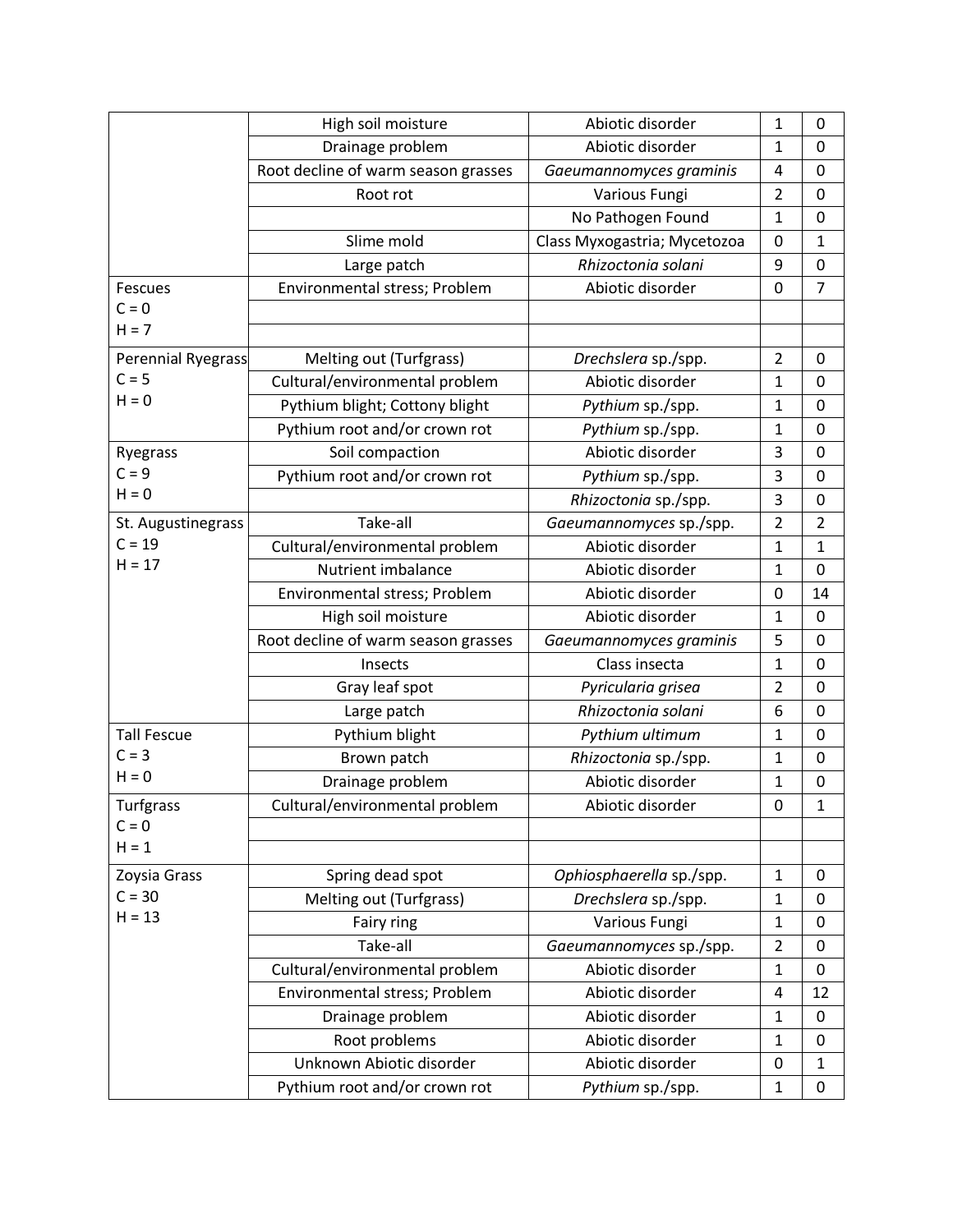| Root decline of warm season grasses | Gaeumannomyces graminis |  |
|-------------------------------------|-------------------------|--|
| Root rot                            | Various Fungi           |  |
|                                     | No Pathogen Found       |  |
| Large patch                         | Rhizoctonia solani      |  |
| Dollar spot                         | Clarireedia homoeocarpa |  |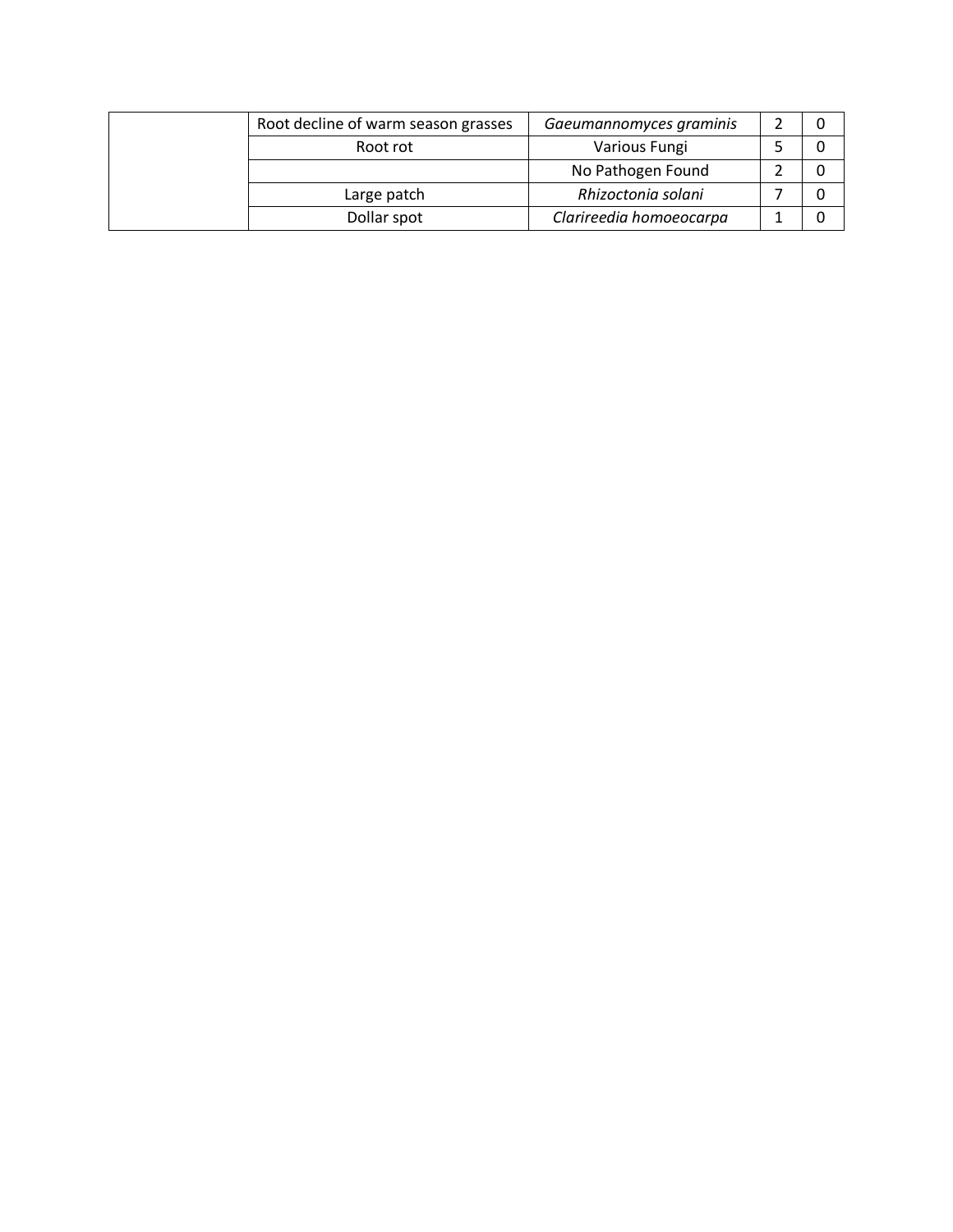## **VEGETABLES**

(Total Diagnoses 266: C=239; H=27)

| <b>HOST</b>                | <b>DISEASE</b>                | <b>CAUSAL ORGANISM</b>            | $\mathsf{C}$   | Н            |
|----------------------------|-------------------------------|-----------------------------------|----------------|--------------|
| Bean                       | Unknown                       | General                           | 0              | $\mathbf{1}$ |
| $C = 0$                    | Environmental stress; Problem | Abiotic disorder                  | 0              | $\mathbf{1}$ |
| $H = 4$                    | Unknown Abiotic disorder      | Abiotic disorder                  | 0              | $\mathbf{1}$ |
|                            | Insect damage                 | Unidentified Insect               | 0              | $\mathbf{1}$ |
| <b>Bell Pepper</b>         |                               | No Pathogen Found                 | $\mathbf{1}$   | 0            |
| $C = 2$                    |                               | Unknown cause                     | $\mathbf{1}$   | 0            |
| $H = 0$                    |                               |                                   |                |              |
| Bok Choy; Chinese          | Bacterial soft rot            | <b>Unidentified Bacterium</b>     | $\mathbf{1}$   | 0            |
| Cabbage                    |                               |                                   |                |              |
| $C = 1$                    |                               |                                   |                |              |
| $H = 0$<br><b>Broccoli</b> |                               | Alternaria brassicicola           |                |              |
| $C = 9$                    | <b>Black leaf spot</b>        |                                   | 1              | 0            |
| $H = 0$                    |                               | Alternaria sp./spp.               | 3              | 0            |
|                            |                               | No Pathogen Found                 | 3              | 0            |
|                            |                               | Viruses                           | $\mathbf{1}$   | 0            |
|                            | <b>Brassica Downy Mildew</b>  | Hyaloperenospora                  | 1              | 0            |
| Cabbage<br>$C = 21$        | <b>Black rot</b>              | Xanthomonas campestris            | 3              | 0            |
| $H = 0$                    | <b>Black leaf spot</b>        | Alternaria brassicicola           | $\overline{2}$ | 0            |
|                            |                               | Alternaria sp./spp.               | $\overline{2}$ | 0            |
|                            |                               | Mixed bacterial species           | $\mathbf{1}$   | 0            |
|                            |                               | No Pathogen Found                 | $\overline{2}$ | 0            |
|                            |                               | Pseudomonas sp./spp.              | $\mathbf{1}$   | 0            |
|                            |                               | Rhizoctonia sp./spp.              | $\mathbf{1}$   | 0            |
|                            |                               | Sclerotinia sclerotiorum          | $\mathbf{1}$   | 0            |
|                            |                               | Unidentified Agent                | 1              | 0            |
|                            |                               | Unknown cause                     | 3              | 0            |
|                            |                               | Xanthomonas campestris            | 2              | 0            |
|                            |                               | Xanthomonas sp./spp.              | $\mathbf{1}$   | 0            |
|                            | <b>Brassica Downy Mildew</b>  | Hyaloperenospora                  | 1              | 0            |
| Cantalope;                 | Anthracnose                   | Colletotrichum orbiculare         | 1              | 0            |
| Cantaloupe                 | Unknown Abiotic disorder      | Abiotic disorder                  | 1              | 0            |
| $C = 12$<br>$H = 0$        |                               | <b>Begomovirus Group</b>          | 1              | 0            |
|                            |                               | Colletotrichum sp./spp.           | $\overline{2}$ | 0            |
|                            |                               | No Pathogen Found                 | $\mathbf{1}$   | 0            |
|                            |                               | Pythium sp./spp.                  | $\mathbf{1}$   | 0            |
|                            |                               | Xanthomonas sp./spp.              | $\mathbf{1}$   | 0            |
|                            |                               | Potyvirus sp./spp.                | $\overline{2}$ | 0            |
|                            |                               | <b>Crinivirus Cucurbit Yellow</b> | 1              | $\pmb{0}$    |
|                            |                               | <b>Stunting Disorder Virus</b>    |                |              |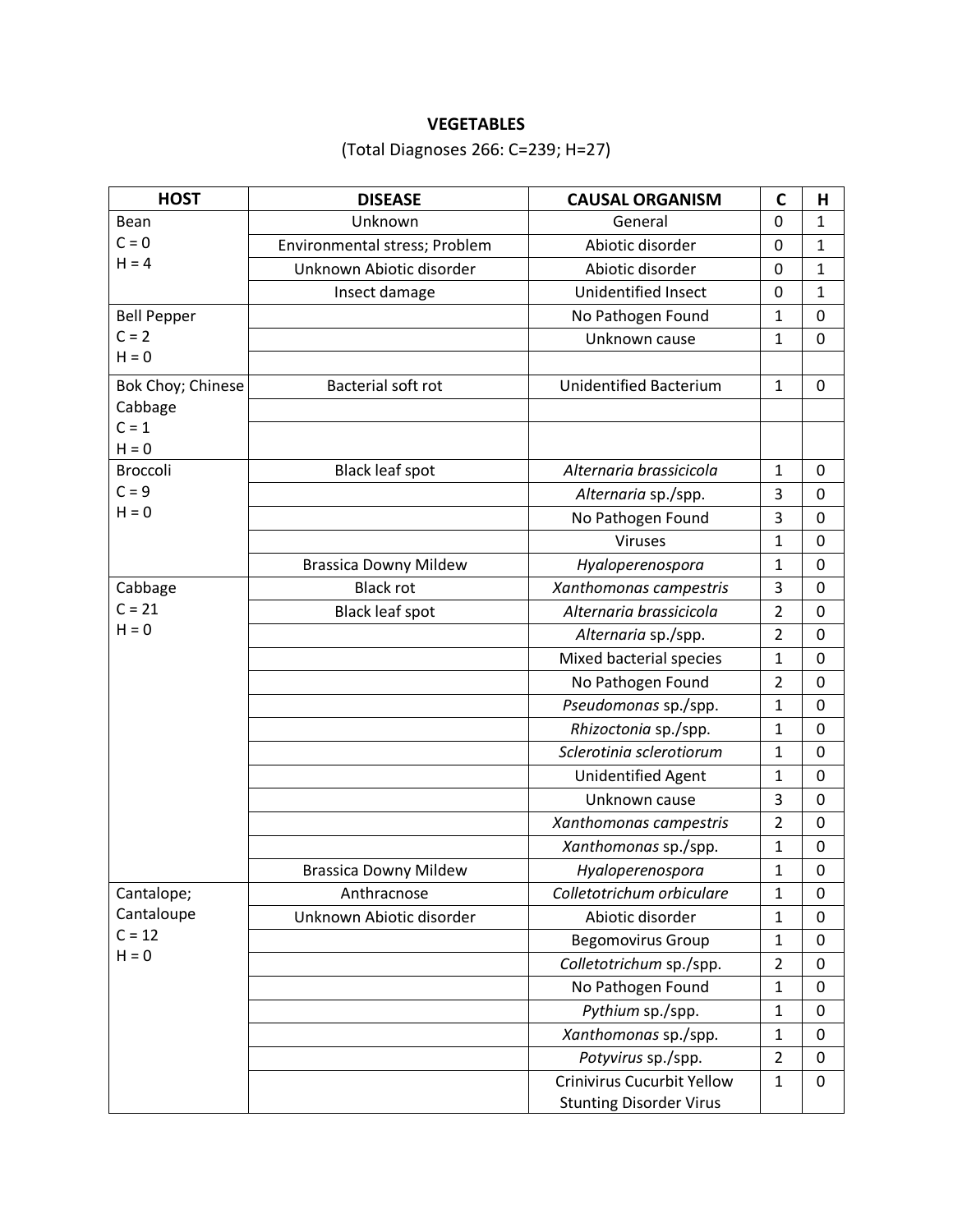|                       |                     | Abiotic disorder           | 1              | 0            |
|-----------------------|---------------------|----------------------------|----------------|--------------|
| Carrot                |                     | Rhizoctonia sp./spp.       | $\mathbf{1}$   | $\mathbf 0$  |
| $C = 1$               |                     |                            |                |              |
| $H = 0$               |                     |                            |                |              |
| Cauliflower           | <b>Black rot</b>    | Xanthomonas campestris     | $\overline{2}$ | $\mathbf 0$  |
| $C = 2$               |                     |                            |                |              |
| $H = 0$               |                     |                            |                |              |
| Collards              |                     | Alternaria sp./spp.        | $\overline{2}$ | $\mathbf 0$  |
| $C = 6$               |                     | Cercospora sp./spp.        | 1              | 0            |
| $H = 0$               |                     | Unknown cause              | 1              | 0            |
|                       |                     | Xanthomonas campestris     | 1              | 0            |
|                       |                     | Xanthomonas sp./spp.       | $\mathbf{1}$   | 0            |
| Corn                  | Corn (Common) smut  | Ustilago maydis            | 0              | $\mathbf{1}$ |
| $C = 0$               |                     |                            |                |              |
| $H = 1$               |                     |                            |                |              |
| Cucumber              | Insect damage       | <b>Unidentified Insect</b> | 0              | $\mathbf{1}$ |
| $C = 2$               |                     | Colletotrichum sp./spp.    | $\mathbf{1}$   | 0            |
| $H = 1$               |                     | Pseudomonas sp./spp.       | 1              | 0            |
| Dill                  |                     | Sclerotinia sclerotiorum   | $\mathbf{1}$   | $\mathbf 0$  |
| $C = 1$               |                     |                            |                |              |
| $H = 0$               |                     |                            |                |              |
| Eggplant              |                     | No Pathogen Found          | 1              | 0            |
| $C = 2$               |                     | Unknown cause              | $\mathbf{1}$   | 0            |
| $H = 0$               |                     |                            |                |              |
| Honeydew melon        | Anthracnose         | Colletotrichum orbiculare  | $\mathbf{1}$   | $\mathbf 0$  |
| $C = 1$               |                     |                            |                |              |
| $H = 0$               |                     |                            |                |              |
| Kale                  | <b>Black rot</b>    | Xanthomonas campestris     | $\mathbf{1}$   | 0            |
| $C = 11$              |                     | Alternaria sp./spp.        | 5              | $\pmb{0}$    |
| $H = 0$               |                     | Cercospora sp./spp.        | 1              | 0            |
|                       |                     | No Pathogen Found          | $\mathbf{1}$   | 0            |
|                       |                     | Sclerotinia sclerotiorum   | $\overline{2}$ | 0            |
|                       | Bacterial leaf spot | Xanthomonas raphni         | $\mathbf{1}$   | $\mathbf 0$  |
| Lettuce               | High soluble salt   | Abiotic disorder           | $\mathbf{1}$   | $\pmb{0}$    |
| $C = 5$               |                     | Cercospora sp./spp.        | $\mathbf{1}$   | $\pmb{0}$    |
| $H = 0$               |                     | No Pathogen Found          | 3              | $\pmb{0}$    |
| Lima Bean             |                     | Phyllosticta sp./spp.      | $\mathbf{1}$   | $\pmb{0}$    |
| $C = 1$               |                     |                            |                |              |
| $H = 0$               |                     |                            |                |              |
| <b>Mustard Greens</b> |                     | Cercospora sp./spp.        | $\mathbf{1}$   | $\mathbf 0$  |
| $C = 2$               |                     | Sclerotinia sclerotiorum   | $\mathbf{1}$   | $\pmb{0}$    |
| $H = 0$               |                     |                            |                |              |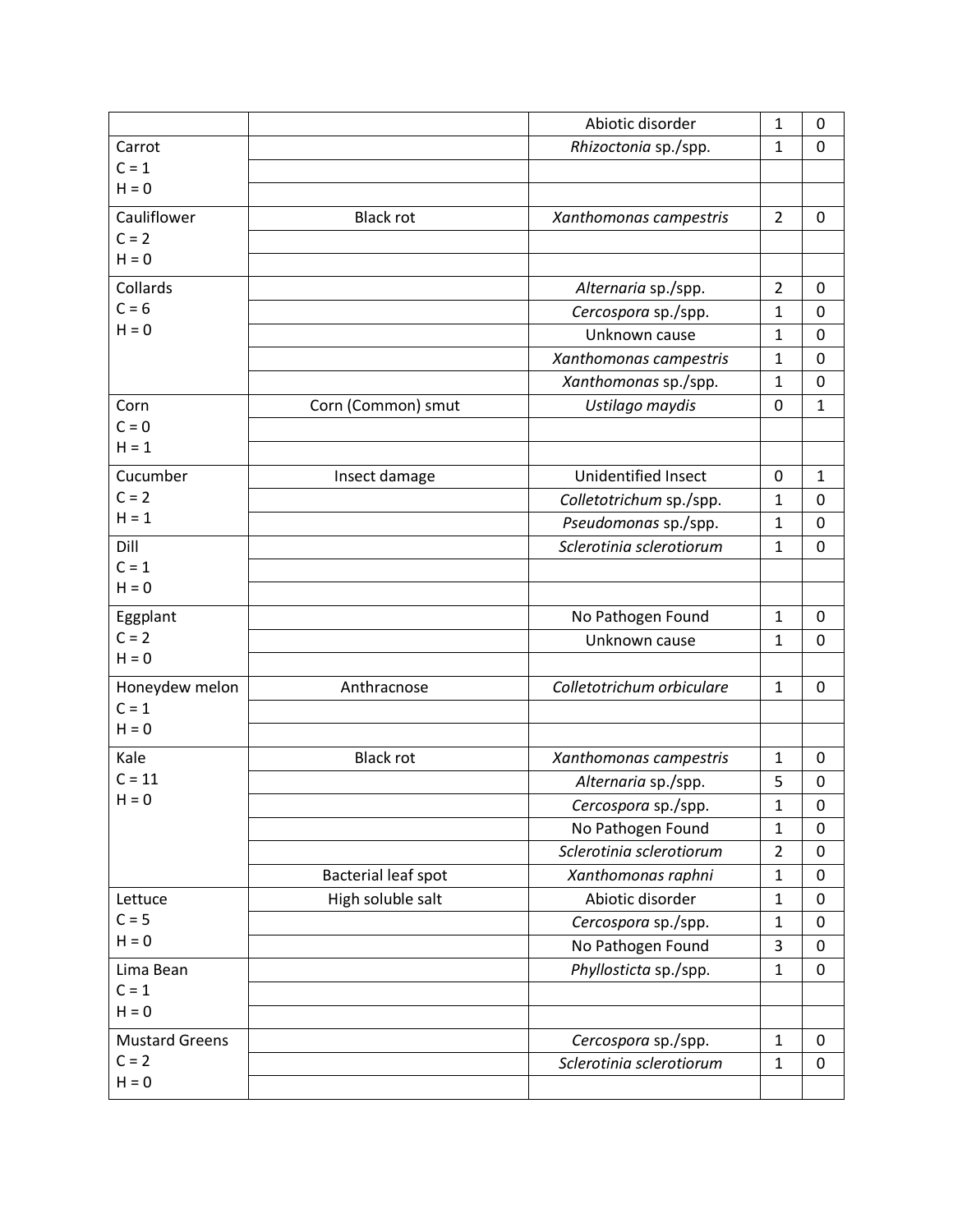| Okra                     | Environmental stress; Problem | Abiotic disorder                        | 0              | $\mathbf{1}$ |
|--------------------------|-------------------------------|-----------------------------------------|----------------|--------------|
| $C = 0$                  |                               |                                         |                |              |
| $H = 1$                  |                               |                                         |                |              |
| Onion                    | Leaf streak and bulb rot      | Pseudomonas viridiflava                 | $\overline{2}$ | 0            |
| $C = 19$                 | Center rot                    | Pantoea ananatis                        | $\mathbf{1}$   | 0            |
| $H = 0$                  |                               | Botrytis sp./spp.                       | $\overline{2}$ | 0            |
|                          |                               | Erwinia sp./spp.                        | $\overline{2}$ | $\mathbf 0$  |
|                          |                               | Fusarium sp./spp.                       | $\overline{2}$ | 0            |
|                          |                               | No Pathogen Found                       | 3              | 0            |
|                          |                               | Pantoea ananatis                        | $\overline{2}$ | 0            |
|                          |                               | Pseudomonas sp./spp.                    | $\mathbf{1}$   | $\mathbf 0$  |
|                          |                               | Stemphylium sp./spp.                    | $\overline{2}$ | 0            |
|                          |                               | Xanthomonas sp./spp.                    | $\mathbf{1}$   | $\mathbf 0$  |
|                          |                               | Pantoea sp./spp.                        | $\mathbf{1}$   | $\pmb{0}$    |
| Parsley                  | Cercospora leaf spot          | Cercospora sp./spp.                     | 0              | $\mathbf{1}$ |
| $C = 0$                  |                               |                                         |                |              |
| $H = 1$                  |                               |                                         |                |              |
| Pepper                   | Sclerotinia blight            | Sclerotinia sp./spp.                    | $\mathbf{1}$   | 0            |
| $C = 12$                 | <b>Bacterial leaf spot</b>    | Pseudomonas sp./spp.                    | $\mathbf{1}$   | $\mathbf 0$  |
| $H = 1$                  | <b>Bacterial leaf spot</b>    | Xanthomonas sp./spp.                    | $\mathbf{1}$   | 0            |
|                          | Insect damage                 | Unidentified Insect                     | 0              | $\mathbf{1}$ |
|                          |                               | No Pathogen Found                       | $\mathbf{1}$   | 0            |
|                          |                               | Pectobacterium sp./spp.                 | $\mathbf{1}$   | $\mathbf 0$  |
|                          |                               | Phytophthora sp./spp.                   | $\overline{2}$ | $\pmb{0}$    |
|                          |                               | Pseudomonas sp./spp.                    | $\mathbf{1}$   | $\pmb{0}$    |
|                          |                               | Sclerotinia sclerotiorum                | $\mathbf{1}$   | $\pmb{0}$    |
|                          |                               | Xanthomonas sp./spp.                    | $\mathbf{1}$   | $\mathbf 0$  |
|                          | Southern blight               | Sclerotium rolfsii                      | $\mathbf{1}$   | $\pmb{0}$    |
|                          |                               | Abiotic disorder                        | $\mathbf{1}$   | $\pmb{0}$    |
| Potato                   | Wireworms (Click beetles)     | <b>Family Elateridae</b>                | 0              | $\mathbf{1}$ |
| $C = 0$                  |                               |                                         |                |              |
| $H = 1$                  |                               |                                         |                |              |
| Radish                   |                               | No Pathogen Found                       | $\mathbf{1}$   | 0            |
| $C = 1$                  |                               |                                         |                |              |
| $H = 0$                  |                               |                                         |                |              |
| Rutabaga; Swedish        |                               | No Pathogen Found                       | $\mathbf{1}$   | 0            |
| Turnip                   |                               |                                         |                |              |
| $C = 1$                  |                               |                                         |                |              |
| $H = 0$                  |                               |                                         | $\mathbf{1}$   | 0            |
| Snap Bean; Green<br>Bean |                               | Macrophomina sp./spp.<br>No Virus Found | $\mathbf{1}$   |              |
| $C = 7$                  |                               |                                         | 3              | 0<br>0       |
| $H = 0$                  |                               | Pythium sp./spp.                        |                |              |
|                          |                               | Sclerotinia sclerotiorum                | $\mathbf{1}$   | $\pmb{0}$    |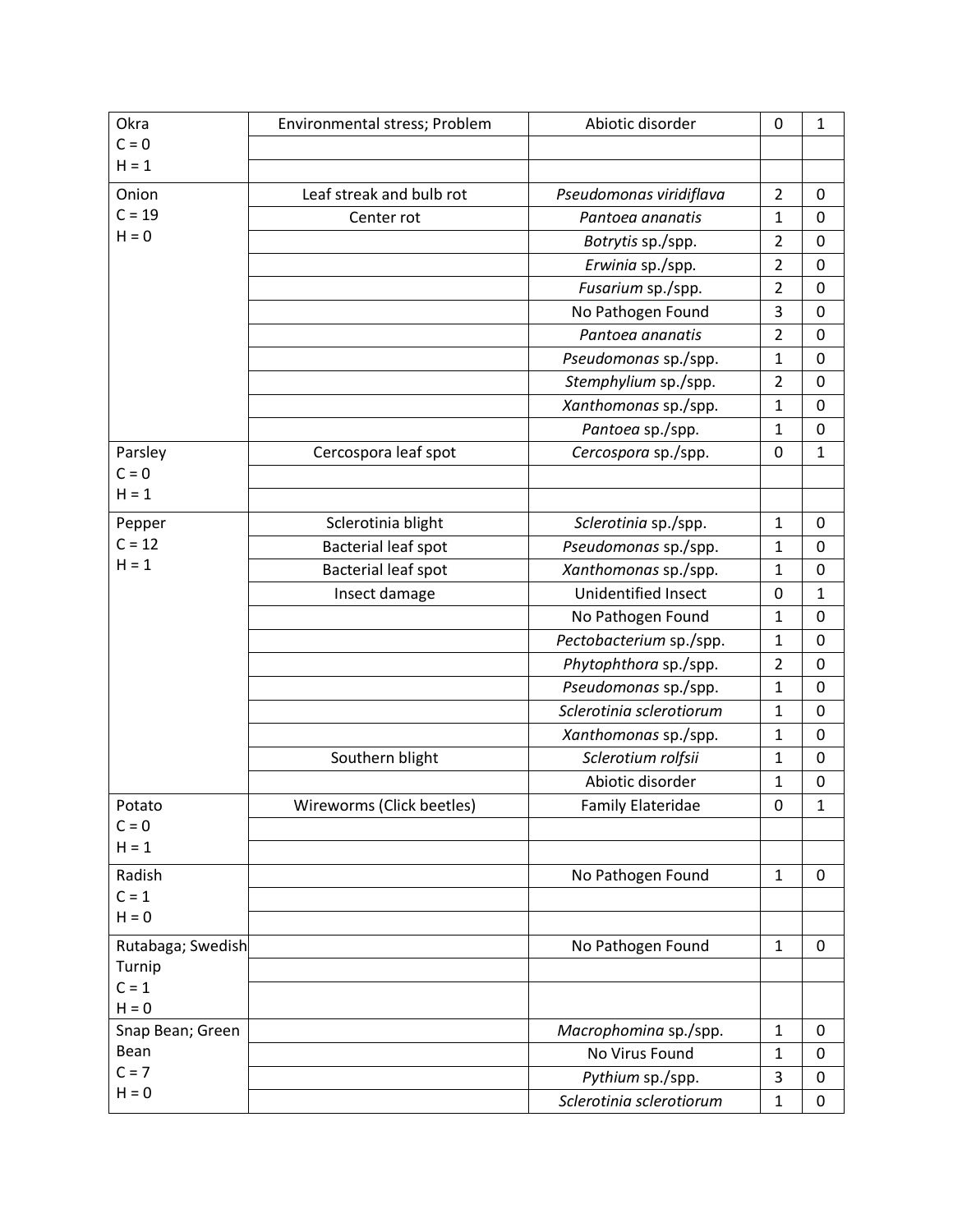|                             | No Pathogen Found               | <b>Identification Analysis</b>        | 1              | 0              |
|-----------------------------|---------------------------------|---------------------------------------|----------------|----------------|
| Southern peas;              | Nutritional deficiency          | Abiotic disorder                      | $\mathbf{1}$   | 0              |
| Cowpeas Blackeye            |                                 | Abiotic disorder                      | 1              | 0              |
| Peas                        |                                 | No Pathogen Found                     | 1              | $\mathbf 0$    |
| $C = 4$                     | No Pathogen Found               | <b>Identification Analysis</b>        | 1              | 0              |
| $H = 0$                     |                                 |                                       |                |                |
| Spaghetti Squash<br>$C = 1$ |                                 | No Pathogen Found                     | 1              | 0              |
| $H = 0$                     |                                 |                                       |                |                |
|                             |                                 |                                       |                |                |
| Spinach                     | Anthracnose                     | Colletotrichum spinaciae              | $\mathbf{1}$   | 0              |
| $C = 1$<br>$H = 0$          |                                 |                                       |                |                |
|                             |                                 |                                       |                |                |
| Squash                      | Nutritional deficiency          | Abiotic disorder                      | $\mathbf{1}$   | 0              |
| $C = 6$                     | Oedema; Edema                   | Abiotic disorder                      | $\mathbf{1}$   | 0              |
| $H = 0$                     | Insect damage                   | <b>Unidentified Insect</b>            | $\mathbf{1}$   | 0              |
|                             |                                 | No Pathogen Found                     | $\mathbf{1}$   | 0              |
|                             |                                 | Phytophthora sp./spp.                 | $\mathbf{1}$   | 0              |
|                             |                                 | Potyvirus sp./spp.                    | $\mathbf{1}$   | 0              |
| <b>Sweet Basil</b>          |                                 | No Pathogen Found                     | $\overline{2}$ | 0              |
| $C = 2$                     |                                 |                                       |                |                |
| $H = 0$                     |                                 |                                       |                |                |
| Sweetpotato                 | Sweetpotato scurf               | Monilochaetes infuscans               | 1              | 0              |
| $C = 3$                     | Cultural/environmental problem  | Abiotic disorder                      | 1              | 0              |
| $H = 0$                     |                                 | No Virus Found                        | 1              | 0              |
| Tomato                      | Nutritional deficiency          | Abiotic disorder                      | $\overline{2}$ | 0              |
| $C = 12$                    | <b>Bacterial wilt</b>           | Ralstonia solanacearum                | $\mathbf{1}$   | $\mathbf 0$    |
| $H = 0$                     |                                 | No Pathogen Found                     | $\mathbf{1}$   | 0              |
|                             | Tomato spotted wilt (TSWV)      | <b>Tospovirus Tomato Spotted Wilt</b> | $\mathbf{1}$   | $\mathbf 0$    |
|                             |                                 | Virus                                 |                |                |
|                             | Tomato yellow leaf curl (TYLCV) | <b>Begomovirus Tomato Yellow</b>      | 6              | 0              |
|                             |                                 | Leaf Curl Virus                       |                |                |
|                             | Target spot                     | Corynespora cassiicola                | $\mathbf{1}$   | 0              |
| Tomato                      | Unknown                         | General                               | 0              | 1              |
| $C = 13$                    | Chemical injury                 | Abiotic disorder                      | 1              | 0              |
| $H = 17$                    | Chemical; Environmental injury  | Abiotic disorder                      | $\mathbf{1}$   | 0              |
|                             | Herbicide drift                 | Abiotic disorder                      | 0              | 3              |
|                             | Cultural/environmental problem  | Abiotic disorder                      | 0              | 3              |
|                             | Environmental stress; Problem   | Abiotic disorder                      | 0              | 5              |
|                             | Tomato; Pepper bacterial spot   | Xanthomonas campestris                | $\mathbf{1}$   | 0              |
|                             | <b>Bacterial pathogens</b>      | General                               | 0              | $\overline{2}$ |
|                             | Insect damage                   | Unidentified Insect                   | 0              | $\mathbf{1}$   |
|                             |                                 | No Pathogen Found                     | 5              | $\pmb{0}$      |
|                             |                                 | Phytophthora capsici                  | $\mathbf{1}$   | $\pmb{0}$      |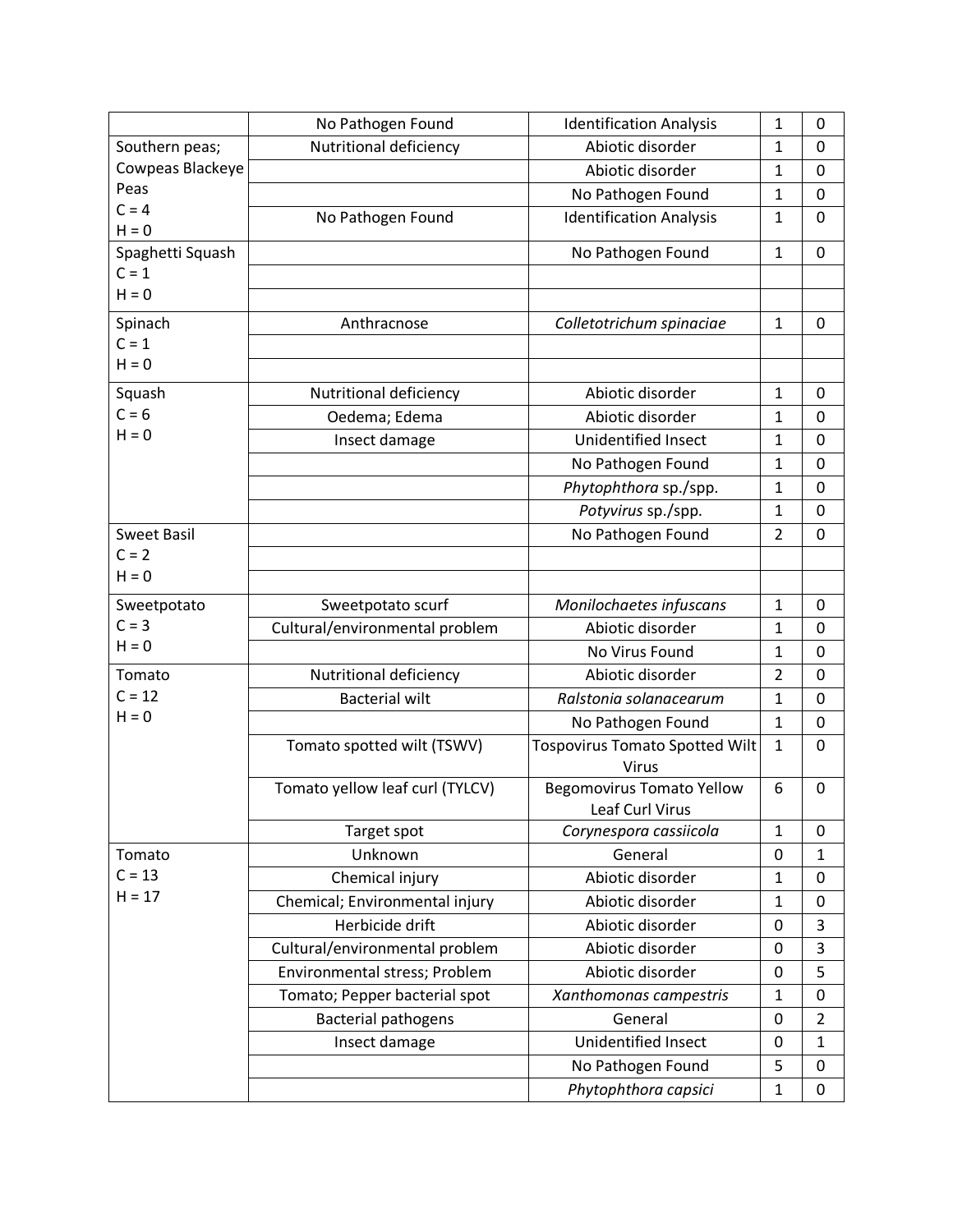|                 |                                | Sclerotium rolfsii             | 1              | 0           |
|-----------------|--------------------------------|--------------------------------|----------------|-------------|
|                 |                                | Xanthomonas sp./spp.           | $\overline{2}$ | $\mathbf 0$ |
|                 | Southern blight                | Sclerotium rolfsii             | 0              | $\mathbf 1$ |
|                 | Root problem                   | Unknown cause                  | 0              | $\mathbf 1$ |
|                 | Herbicide injury               | Abiotic disorder               | $\mathbf{1}$   | $\mathbf 0$ |
| Turnip          |                                | Cercospora sp./spp.            | $\overline{2}$ | $\mathbf 0$ |
| $C = 3$         |                                | Rhizoctonia sp./spp.           | $\mathbf{1}$   | 0           |
| $H = 0$         |                                |                                |                |             |
| Watermelon      | Gummy stem blight              | Didymella sp./spp.             | $\overline{2}$ | 0           |
| $C = 73$        | <b>Bacterial fruit blotch</b>  | Acidovorax sp./spp.            | $\mathbf{1}$   | 0           |
| $H = 0$         | Powdery mildew                 | Sphaerotheca sp./spp.          | $\overline{2}$ | 0           |
|                 | Chemical; Environmental injury | Abiotic disorder               | $\mathbf{1}$   | 0           |
|                 | High soluble salt              | Abiotic disorder               | $\mathbf{1}$   | $\mathbf 0$ |
|                 | Nutritional deficiency         | Abiotic disorder               | $\overline{2}$ | $\mathbf 0$ |
|                 | Physiological responses        | Abiotic disorder               | $\overline{2}$ | $\mathbf 0$ |
|                 | Watermelon Fusarium wilt       | Fusarium oxysporum             | 5              | $\mathbf 0$ |
|                 |                                | Abiotic disorder               | $\mathbf{1}$   | $\mathbf 0$ |
|                 |                                | Alternaria sp./spp.            | $\mathbf{1}$   | 0           |
|                 |                                | Botrytis sp./spp.              | $\mathbf{1}$   | 0           |
|                 |                                | Colletotrichum sp./spp.        | $\overline{2}$ | 0           |
|                 |                                | Fusarium sp./spp.              | 11             | $\mathbf 0$ |
|                 |                                | Meloidogyne incognita          | 1              | 0           |
|                 |                                | No Pathogen Found              | 19             | $\mathbf 0$ |
|                 |                                | No Virus Found                 | 1              | 0           |
|                 |                                | Phytophthora capsici           | $\mathbf{1}$   | $\mathbf 0$ |
|                 |                                | Phytophthora sp./spp.          | $\mathbf{1}$   | 0           |
|                 |                                | Pseudomonas sp./spp.           | 5              | 0           |
|                 |                                | Pythium sp./spp.               | $\overline{2}$ | 0           |
|                 |                                | Rhizoctonia sp./spp.           | 4              | 0           |
|                 |                                | Stemphylium sp./spp.           | 1              | 0           |
|                 | Rhizoctonia stem rot           | Rhizoctonia solani             | $\mathbf{1}$   | $\mathbf 0$ |
|                 |                                | Abiotic disorder               | $\mathbf 1$    | 0           |
|                 | Gummy stem blight              | Stagonosporopsis citrulli      | 4              | $\pmb{0}$   |
| Zucchini Squash | Insufficient sample            | <b>Identification Analysis</b> | $\mathbf{1}$   | 0           |
| $C = 2$         |                                | Pseudomonas sp./spp.           | $\mathbf 1$    | $\pmb{0}$   |
| $H = 0$         |                                |                                |                |             |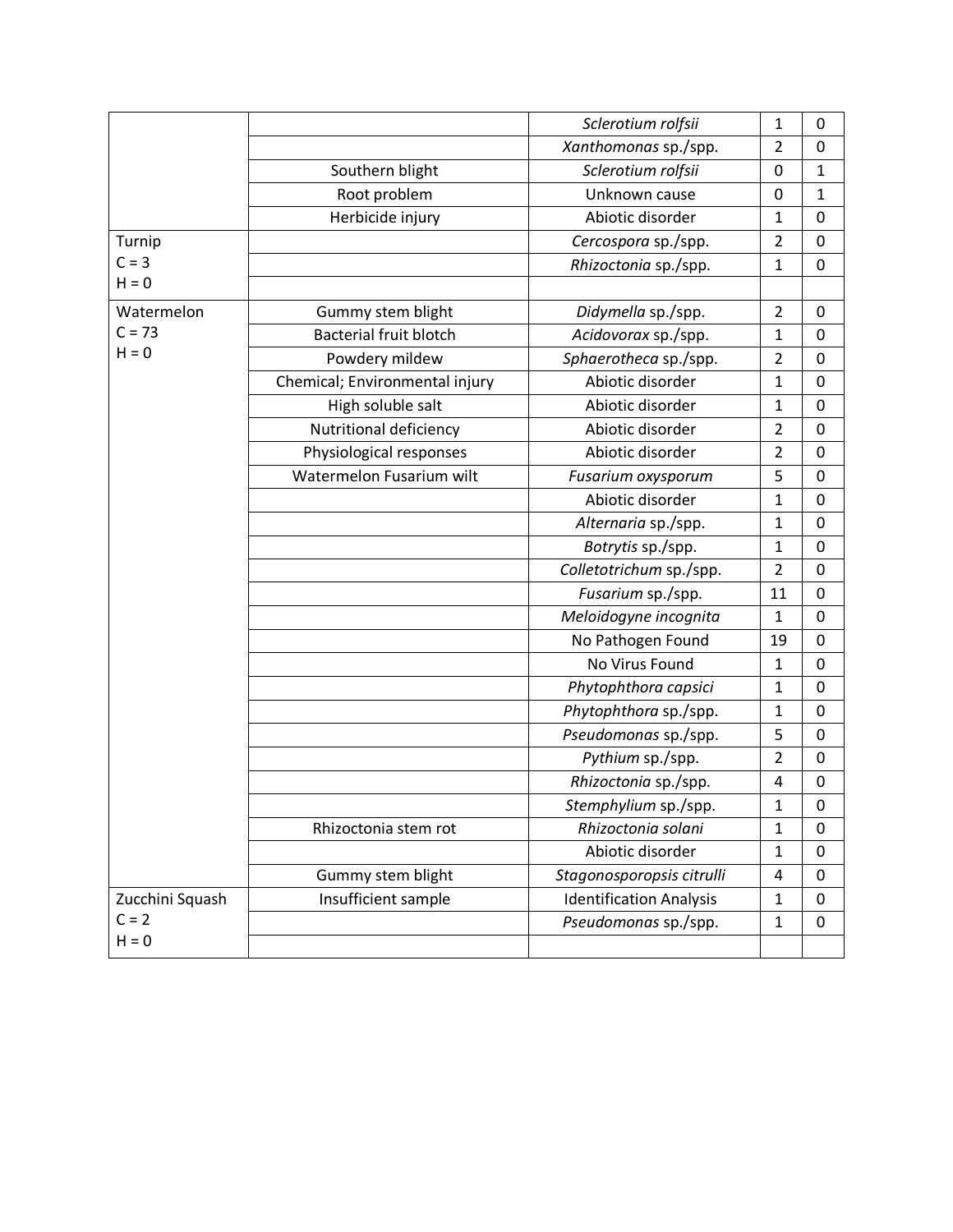# **WOODY ORNAMENTALS**

(Total Diagnoses 228: C=141; H=87)

| <b>HOST</b>              | <b>DISEASE</b>                       | <b>CAUSAL ORGANISM</b>        | $\mathsf{C}$   | н              |
|--------------------------|--------------------------------------|-------------------------------|----------------|----------------|
| Abelia                   | Foliar nematodes                     | Aphelenchoides sp./spp.       | $\overline{2}$ | 0              |
| $C = 2$                  |                                      |                               |                |                |
| $H = 0$                  |                                      |                               |                |                |
| Anise Tree               | Crown and root rot                   | Phytophthora sp./spp.         | 1              | 0              |
| $C = 2$                  |                                      | Sphaeropsis sp./spp.          | $\mathbf{1}$   | 0              |
| $H = 0$                  |                                      |                               |                |                |
|                          |                                      |                               |                |                |
| Arborvitae               | Root problem                         | Unknown cause                 | $\mathbf{1}$   | 0              |
| $C = 1$                  |                                      |                               |                |                |
| $H = 0$                  |                                      |                               |                |                |
| Aucuba                   | Phytophthora stem rot                | Phytophthora sp./spp.         | $\mathbf 0$    | $\mathbf{1}$   |
| $C = 0$                  |                                      |                               |                |                |
| $H = 1$                  |                                      |                               |                |                |
| Azalea;                  | Cultural/environmental problem       | Abiotic disorder              | 0              | 1              |
| Rhododendron             | Environmental stress; Problem        | Abiotic disorder              | 0              | 2              |
| $C = 2$                  |                                      | Pseudocercospora sp./spp.     | 1              | 0              |
| $H = 6$                  | Root problem                         | Unknown cause                 | 0              | 1              |
|                          | Root rot                             | Phytophthora sp./spp.         | 1              | 2              |
|                          |                                      |                               |                |                |
| Bamboo                   | Environmental stress; Problem        | Abiotic disorder              | $\mathbf 0$    | $\mathbf{1}$   |
| $C = 0$                  |                                      |                               |                |                |
| $H = 1$                  |                                      |                               |                |                |
| <b>Bigleaf Hydrangea</b> |                                      | Rhizoctonia sp./spp.          | 1              | 0              |
| $C = 3$                  | Unspecified pathology                | Pseudomonas sp./spp.          | $\mathbf{1}$   | 0              |
| $H = 0$                  | Root rot                             | Phytophthora sp./spp.         | 1              | 0              |
|                          |                                      |                               |                |                |
| Boxwood                  | <b>Boxwood leafminer</b>             | Monarthropalpus flavus (buxi) | $\overline{2}$ | $\overline{2}$ |
| $C = 49$                 | Chemical injury                      | Abiotic disorder              | $\mathbf 0$    | $\mathbf{1}$   |
| $H = 23$                 | Environmental stress; Problem        | Abiotic disorder              | 0              | 12             |
|                          | Root problems                        | Abiotic disorder              | 0              | 1              |
|                          |                                      | Colletotrichum sp./spp.       | 9              | 0              |
|                          |                                      | No Pathogen Found             | 3              | 0              |
|                          | Boxwood blight; Leaf and stem blight | Calonectria pseudonaviculata  | 14             | 7              |
|                          | Root problem                         | Unknown cause                 | $\overline{2}$ | 0              |
|                          | Boxwood Macrophoma leaf spot         | Dothiorella candollei         | $\overline{2}$ | $\mathbf 0$    |
|                          | Root rot                             | Phytophthora sp./spp.         | 4              | 0              |
|                          | Boxwood Volutella blight; Canker     | Pseudonectria buxi            | 13             | 0              |
|                          |                                      |                               |                |                |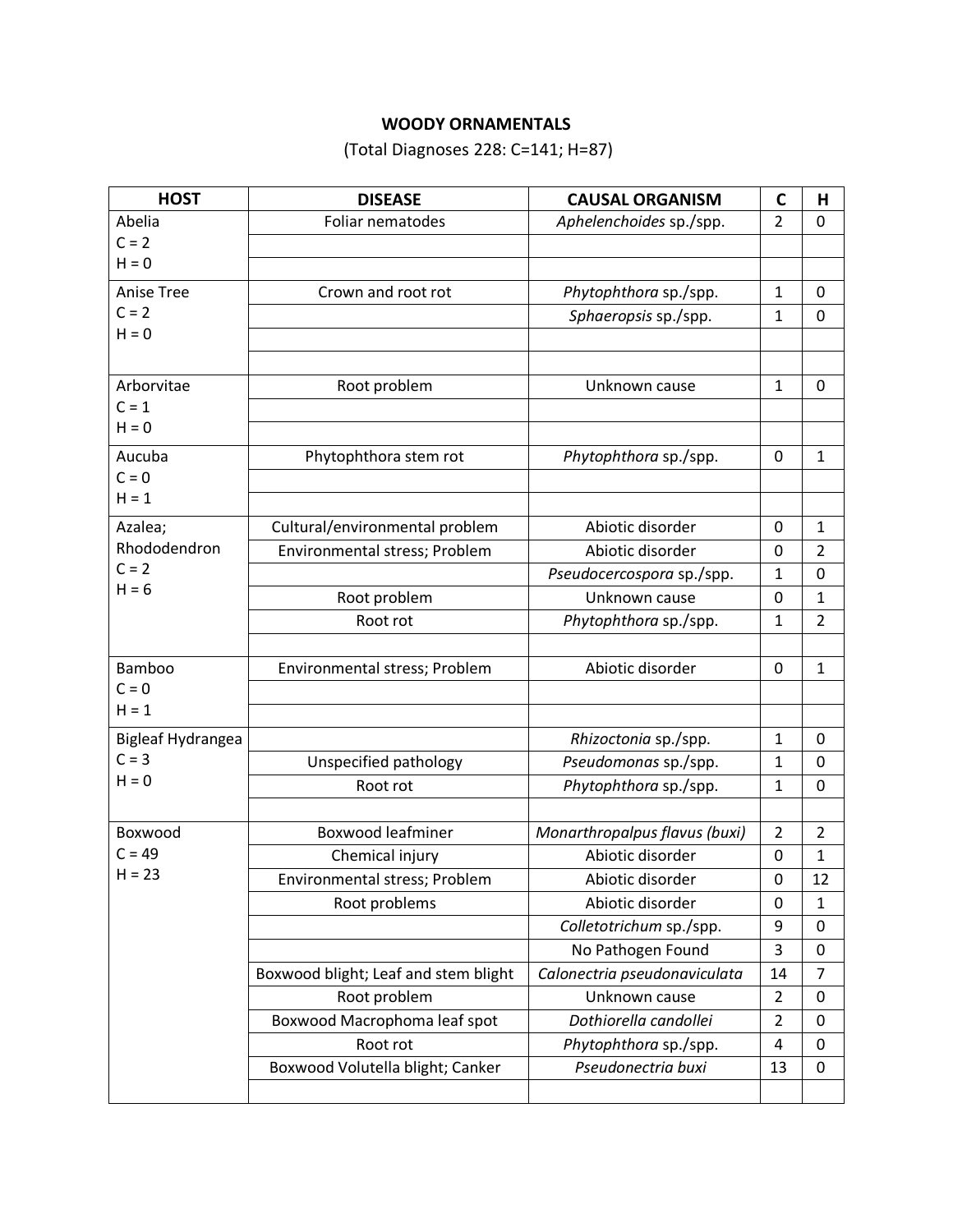| <b>Burford Holly</b>  |                                      | No Pathogen Found            | 1              | 0              |
|-----------------------|--------------------------------------|------------------------------|----------------|----------------|
| $C = 1$               |                                      |                              |                |                |
| $H = 0$               |                                      |                              |                |                |
| Camellia              | Cultural/environmental problem       | Abiotic disorder             | 0              | $\mathbf{1}$   |
| $C = 7$               | Environmental stress; Problem        | Abiotic disorder             | 0              | 4              |
| $H = 6$               | Viruses                              | Viruses                      | $\overline{2}$ | $\mathbf 0$    |
|                       | Insect damage                        | Unidentified Insect          | 0              | $\mathbf 1$    |
|                       |                                      | Colletotrichum sp./spp.      | $\mathbf{1}$   | 0              |
|                       |                                      | No Pathogen Found            | $\mathbf{1}$   | $\mathbf 0$    |
|                       | Root rot                             | Phytophthora sp./spp.        | 3              | $\mathbf 0$    |
|                       |                                      |                              |                |                |
| Cherry laurel         |                                      | No Pathogen Found            | 3              | 0              |
| $C = 3$               |                                      |                              |                |                |
| $H = 0$               |                                      |                              |                |                |
| Chinese Fringe-       | Unknown                              | General                      | 0              | $\mathbf{1}$   |
| flower                | Unknown Abiotic disorder             | Abiotic disorder             | 0              | $\mathbf 1$    |
| $C = 0$               |                                      |                              |                |                |
| $H = 2$               |                                      |                              |                |                |
| <b>Chinese Privet</b> | Root girdling                        | Abiotic disorder             | $\mathbf{1}$   | 0              |
| $C = 3$               | Root rot                             | Phytophthora sp./spp.        | $\overline{2}$ | 0              |
| $H = 0$               |                                      |                              |                |                |
|                       |                                      |                              |                |                |
| Common                |                                      | Colletotrichum sp./spp.      | $\mathbf{1}$   | $\mathbf 0$    |
| Boxwood               |                                      | No Pathogen Found            | 5              | $\pmb{0}$      |
| $C = 23$              | Boxwood blight; Leaf and stem blight | Calonectria pseudonaviculata | 13             | $\mathbf 0$    |
| $H = 0$               | Root problem                         | Unknown cause                | $\mathbf{1}$   | $\pmb{0}$      |
|                       | Boxwood Volutella blight; Canker     | Pseudonectria buxi           | 3              | $\overline{0}$ |
|                       |                                      |                              |                |                |
| Common                | Root rot                             | Phytophthora sp./spp.        | $\overline{2}$ | 0              |
| Gardenia; Cape        |                                      |                              |                |                |
| Jasmine               |                                      |                              |                |                |
| $C = 2$<br>$H = 0$    |                                      |                              |                |                |
| Confederate (Star-    |                                      | No Pathogen Found            | $\mathbf{1}$   | 0              |
| j.) Jasmine           | Root problem                         | Unknown cause                | 0              | $\mathbf{1}$   |
| $C = 1$               |                                      |                              |                |                |
| $H = 1$               |                                      |                              |                |                |
| Crape Myrtle          | Powdery mildew                       | Oidium sp./spp.              | 0              | $\mathbf{1}$   |
| $C = 0$               | Adventitious buds                    | Abiotic disorder             | 0              | $\mathbf{1}$   |
| $H = 2$               |                                      |                              |                |                |
|                       |                                      |                              |                |                |
| Devils Walking        | Mushroom                             | <b>Unidentified Fungus</b>   | $\pmb{0}$      | $\mathbf{1}$   |
| <b>Stick</b>          |                                      |                              |                |                |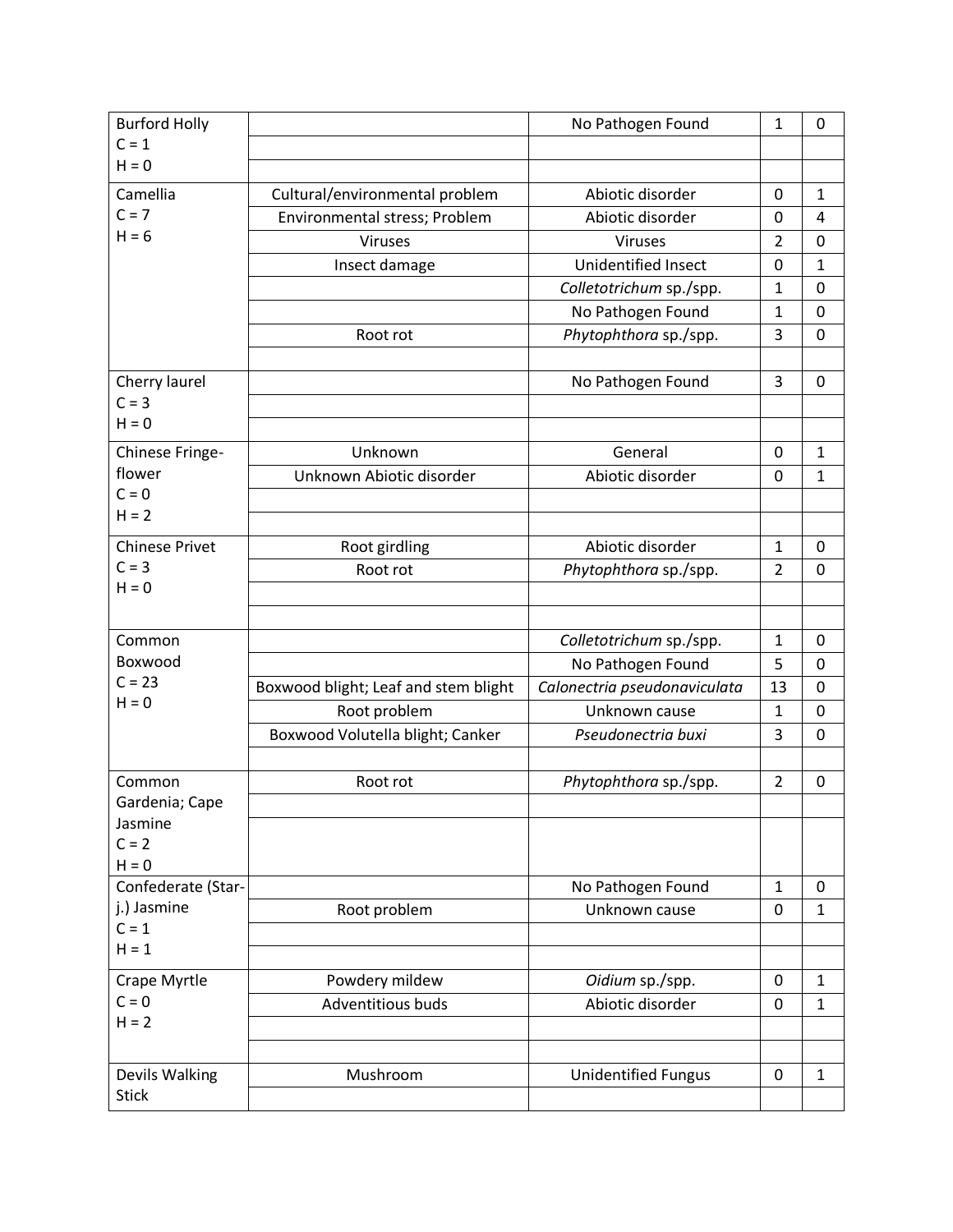| $C = 0$<br>$H = 1$               |                                      |                              |              |              |
|----------------------------------|--------------------------------------|------------------------------|--------------|--------------|
| Distylium                        | Mites                                | Order Acari                  | 0            | $\mathbf{1}$ |
| $C = 0$                          |                                      | No Pathogen Found            | 0            | $\mathbf{1}$ |
| $H = 2$                          |                                      |                              |              |              |
|                                  |                                      |                              |              |              |
| Dogwood                          | Powdery mildew                       | Oidium sp./spp.              | 0            | $\mathbf{1}$ |
| $C = 0$                          | Environmental stress; Problem        | Abiotic disorder             | 0            | $\mathbf{1}$ |
| $H = 2$                          |                                      |                              |              |              |
|                                  |                                      |                              |              |              |
| <b>Edging Boxwood</b><br>$C = 1$ | Boxwood blight; Leaf and stem blight | Calonectria pseudonaviculata | $\mathbf{1}$ | 0            |
| $H = 0$                          |                                      |                              |              |              |
|                                  |                                      | Abiotic disorder             | 0            |              |
| English Ivy<br>$C = 0$           | Environmental stress; Problem        |                              |              | $\mathbf{1}$ |
| $H = 1$                          |                                      |                              |              |              |
| Eucalyptus                       | Leaf spot                            | Cristulariella sp./spp.      | $\mathbf{1}$ | 0            |
| $C = 1$                          |                                      |                              |              |              |
| $H = 0$                          |                                      |                              |              |              |
| Falsecypress                     | Environmental stress; Problem        | Abiotic disorder             | 0            | $\mathbf{1}$ |
| $C = 1$                          | Root rot                             | Phytophthora sp./spp.        | 1            | 0            |
| $H = 1$                          |                                      |                              |              |              |
|                                  |                                      |                              |              |              |
| Florida Anisetree                | Algal leaf spot                      | Cephaleuros sp./spp.         | 0            | $\mathbf{1}$ |
| $C = 0$<br>$H = 1$               |                                      |                              |              |              |
|                                  |                                      |                              |              |              |
| Gardenia<br>$C = 1$              |                                      | No Pathogen Found            | $\mathbf{1}$ | 0            |
| $H = 0$                          |                                      |                              |              |              |
| Glossy Abelia                    | Crown and root rot                   | Phytophthora sp./spp.        | 1            | 0            |
| $C = 1$                          |                                      |                              |              |              |
| $H = 0$                          |                                      |                              |              |              |
| Hawthorn                         | Entomosporium leaf spot              | Entomosporium sp./spp.       | 0            | $\mathbf{1}$ |
| $C = 0$                          |                                      |                              |              |              |
| $H = 1$                          |                                      |                              |              |              |
| <b>Hibiscus</b>                  | Root problems                        | Abiotic disorder             | $\mathbf 0$  | $\mathbf{1}$ |
| $C = 0$                          |                                      |                              |              |              |
| $H = 1$                          |                                      |                              |              |              |
| Holly                            | Phytophthora stem rot                | Phytophthora sp./spp.        | 0            | $\mathbf{1}$ |
| $C = 3$<br>$H = 6$               | Environmental stress; Problem        | Abiotic disorder             | 0            | 3            |
|                                  | Root problems                        | Abiotic disorder             | 0            | $\mathbf{1}$ |
|                                  | Root rot                             | Phytophthora sp./spp.        | 3            | $\mathbf{1}$ |
|                                  |                                      |                              |              |              |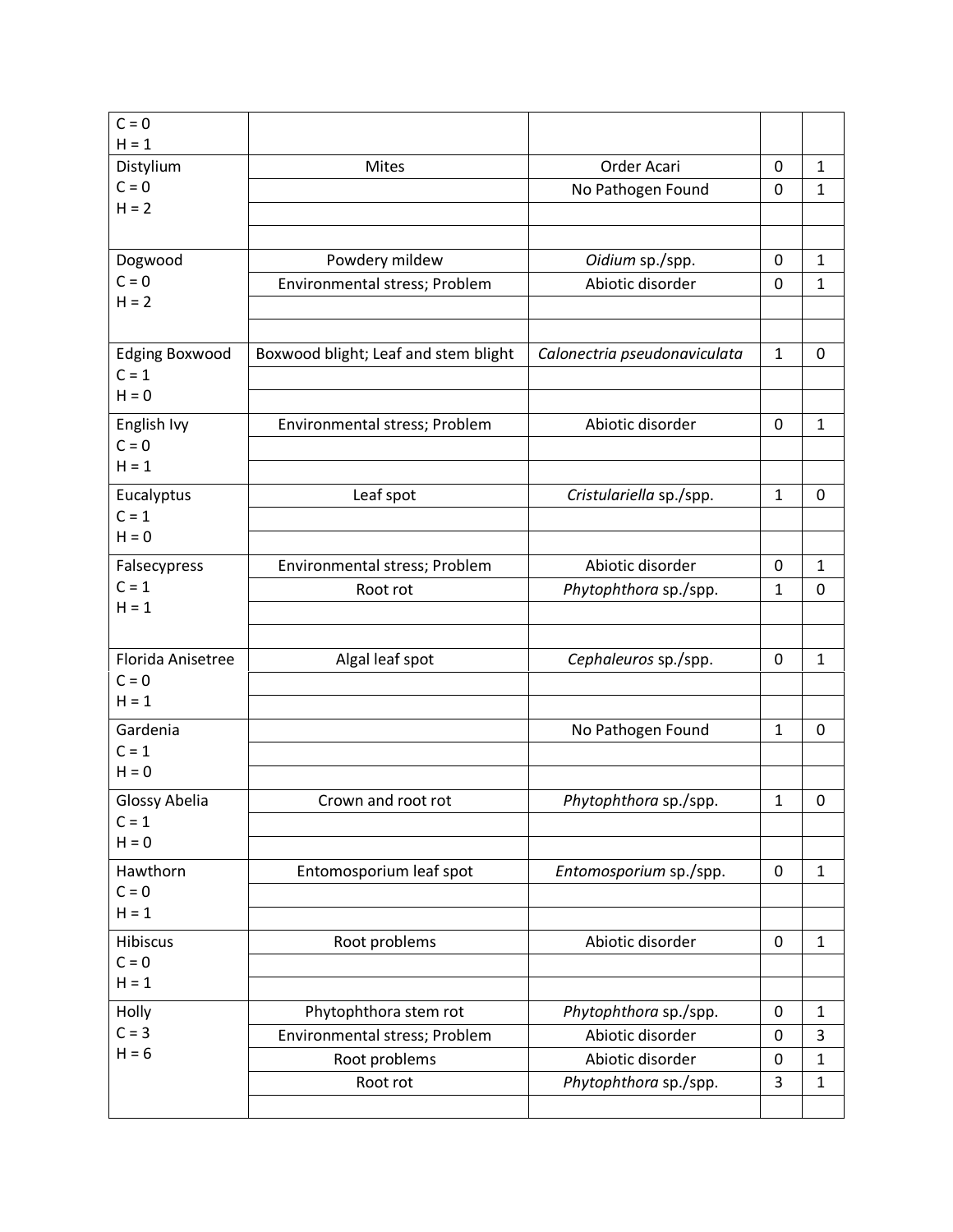| Hydrangea         | Phytophthora stem rot                | Phytophthora sp./spp.          | 0              | 1            |
|-------------------|--------------------------------------|--------------------------------|----------------|--------------|
| $C = 5$           | Crown and root rot                   | Phytophthora sp./spp.          | 1              | $\mathbf 0$  |
| $H = 3$           | Environmental stress; Problem        | Abiotic disorder               | 0              | 1            |
|                   |                                      | No Pathogen Found              | $\mathbf{1}$   | $\mathbf 0$  |
|                   | Root problem                         | Unknown cause                  | 0              | $\mathbf 1$  |
|                   |                                      | Potyvirus sp./spp.             | 1              | $\mathbf 0$  |
|                   | Root rot                             | Phytophthora sp./spp.          | 2              | 0            |
|                   |                                      |                                |                |              |
| Indian Hawthorn   | Entomosporium leaf spot              | Entomosporium sp./spp.         | 0              | 2            |
| $C = 0$           | Environmental stress; Problem        | Abiotic disorder               | 0              | 1            |
| $H = 4$           | Root problems                        | Abiotic disorder               | 0              | 1            |
|                   |                                      |                                |                |              |
| Japanese Maple    | Wound canker                         | Abiotic disorder               | 0              | $\mathbf{1}$ |
| $C = 0$           |                                      |                                |                |              |
| $H = 1$           |                                      |                                |                |              |
| Japanese Privet   | Environmental stress; Problem        | Abiotic disorder               | 0              | 1            |
| $C = 0$           |                                      |                                |                |              |
| $H = 1$           |                                      |                                |                |              |
| Jasmine           | Root rot                             | Various Fungi                  | 0              | $\mathbf{1}$ |
| $C = 1$           | Root rot                             | Phytophthora sp./spp.          | 1              | 0            |
| $H = 1$           |                                      |                                |                |              |
|                   |                                      |                                |                |              |
| Juniper           | Environmental stress; Problem        | Abiotic disorder               | 0              | 1            |
| $C = 0$           |                                      |                                |                |              |
| $H = 1$           |                                      |                                |                |              |
| Korean Boxwood    | Boxwood blight; Leaf and stem blight | Calonectria pseudonaviculata   | $\mathbf{1}$   | 0            |
| $C = 1$           |                                      |                                |                |              |
| $H = 0$           |                                      |                                |                |              |
| Korean Boxwood    | <b>Boxwood leafminer</b>             | Monarthropalpus flavus (buxi)  | 1              | 0            |
| $C = 8$           |                                      | Colletotrichum sp./spp.        | 3              | 0            |
| $H = 0$           |                                      | No Pathogen Found              | $\overline{2}$ | 0            |
|                   | Boxwood blight; Leaf and stem blight | Calonectria pseudonaviculata   | $\mathbf{1}$   | 0            |
|                   | Boxwood Volutella blight; Canker     | Pseudonectria buxi             | $\mathbf{1}$   | $\mathbf 0$  |
|                   |                                      |                                |                |              |
| Leyland Cypress   | Unknown Abiotic disorder             | Abiotic disorder               | $\pmb{0}$      | $\mathbf{1}$ |
| $C = 0$           |                                      |                                |                |              |
| $H = 1$           |                                      |                                |                |              |
| Ligustrum; Privet | Environmental stress; Problem        | Abiotic disorder               | 0              | 1            |
| $C = 3$           |                                      | No Pathogen Found              | 1              | 0            |
| $H = 3$           | No Pathogen Found                    | <b>Identification Analysis</b> | 1              | 0            |
|                   | Crown rot; Root rot; Stem rot        | Phytophthora sp./spp.          | 0              | 1            |
|                   | Root problem                         | Unknown cause                  | 0              | $\mathbf{1}$ |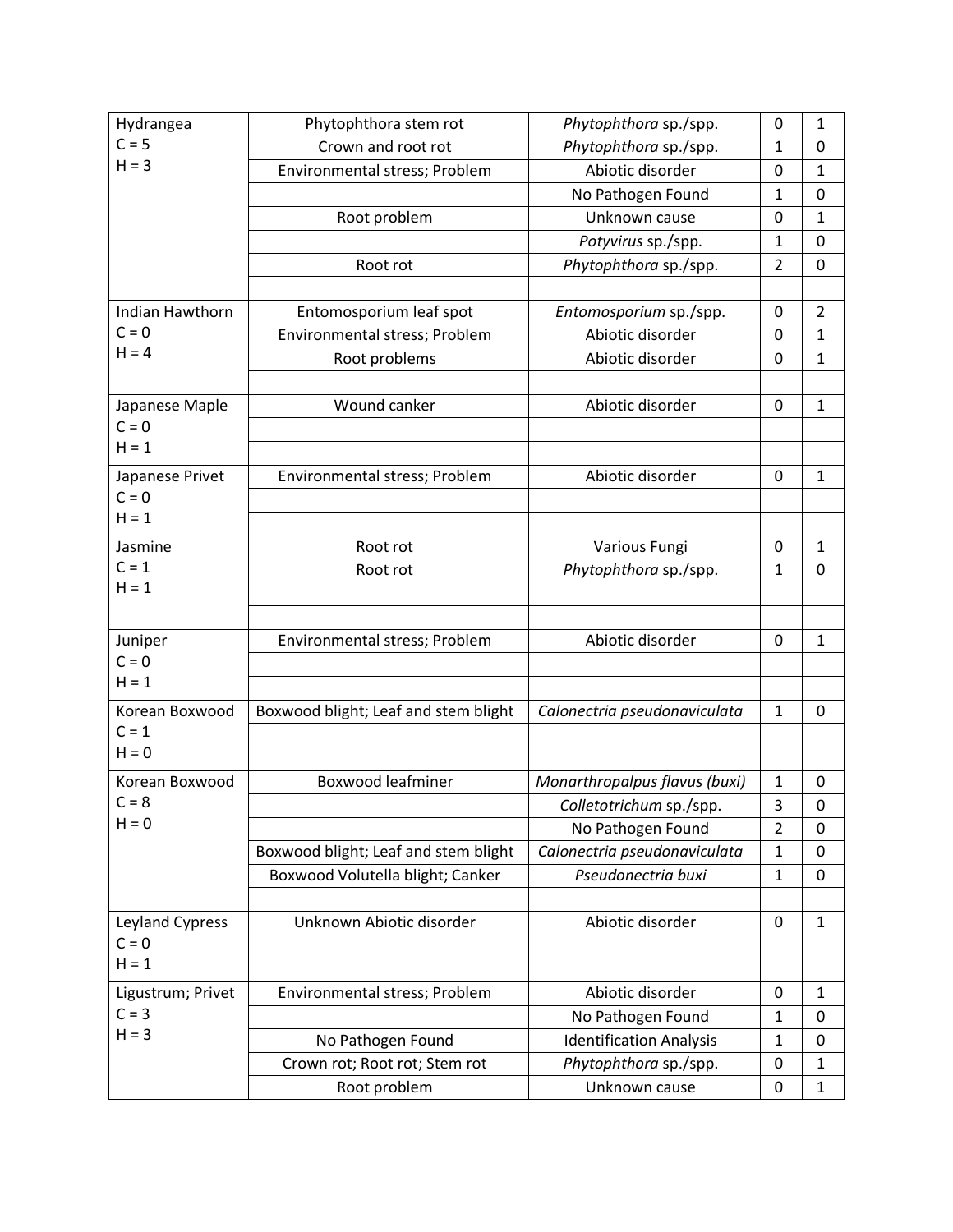|                       | Root rot                      | Phytophthora sp./spp.                | 1              | 0              |
|-----------------------|-------------------------------|--------------------------------------|----------------|----------------|
|                       |                               |                                      |                |                |
| Loropetalum;          | Leaf spot                     | Pseudocercospora sp./spp.            | $\mathbf{1}$   | 0              |
| <b>Chinese Fringe</b> |                               | Abiotic disorder                     | $\mathbf{1}$   | $\mathbf 0$    |
| Flower                |                               | Pseudocercospora sp./spp.            | $\overline{2}$ | $\pmb{0}$      |
| $C = 5$               | Root rot                      | Phytophthora sp./spp.                | $\mathbf{1}$   | 0              |
| $H = 0$               |                               |                                      |                |                |
| Multiple hosts        |                               | Unidentified Agent                   | $\mathbf{1}$   | 0              |
| $C = 1$               |                               |                                      |                |                |
| $H = 0$               |                               |                                      |                |                |
| Osmanthus             |                               | Colletotrichum sp./spp.              | $\mathbf{1}$   | 0              |
| $C = 2$               | Root rot                      | Phytophthora sp./spp.                | $\mathbf{1}$   | $\overline{0}$ |
| $H = 0$               |                               |                                      |                |                |
|                       |                               |                                      |                |                |
| Pearl Bush            |                               | Colletotrichum sp./spp.              | $\mathbf{1}$   | 0              |
| $C = 2$               | Root rot                      | Phytophthora sp./spp.                | 1              | 0              |
| $H = 0$               |                               |                                      |                |                |
|                       |                               |                                      |                |                |
| Pittosporum           | Leaf spot                     | Pseudocercospora pittospori          | 0              | $\mathbf{1}$   |
| $C = 0$               |                               |                                      |                |                |
| $H = 1$               |                               |                                      |                |                |
| Plum-yew              | Root rot                      | Various Fungi                        | 0              | $\mathbf{1}$   |
| $C = 0$               |                               |                                      |                |                |
| $H = 1$               |                               |                                      |                |                |
| Prunus                |                               | No Pathogen Found                    | $\mathbf{1}$   | 0              |
| $C = 1$               |                               |                                      |                |                |
| $H = 0$               |                               |                                      |                |                |
| Rose                  | <b>Bacterial blight</b>       | Xanthomonas sp./spp.                 | $\mathbf{1}$   | 0              |
| $C = 2$               | Unknown                       | General                              | 0              | $\mathbf{1}$   |
| $H = 8$               | Crown and root rot            | Phytophthora sp./spp.                | 1              | 0              |
|                       | Roseslug                      | Endelomyia aethiops                  | 0              | $\mathbf{1}$   |
|                       | Environmental stress; Problem | Abiotic disorder                     | 0              | $\overline{2}$ |
|                       | Root problems                 | Abiotic disorder                     | 0              | $\mathbf{1}$   |
|                       | Rose rosette disease (RRV)    | <b>Emaravirus Rose Rosette Virus</b> | 0              | $\overline{2}$ |
|                       | Black spot (Rose)             | Diplocarpon rosae                    | 0              | $\mathbf{1}$   |
|                       |                               |                                      |                |                |
| Sakaki                | Environmental stress; Problem | Abiotic disorder                     | $\pmb{0}$      | $\mathbf{1}$   |
| $C = 0$               |                               |                                      |                |                |
| $H = 1$               |                               |                                      |                |                |
| Sawara                | Environmental stress; Problem | Abiotic disorder                     | 0              | $\mathbf{1}$   |
| Falsecypress          | Root problem                  | Unknown cause                        | $\mathbf{1}$   | $\mathbf 0$    |
| $C = 1$               |                               |                                      |                |                |